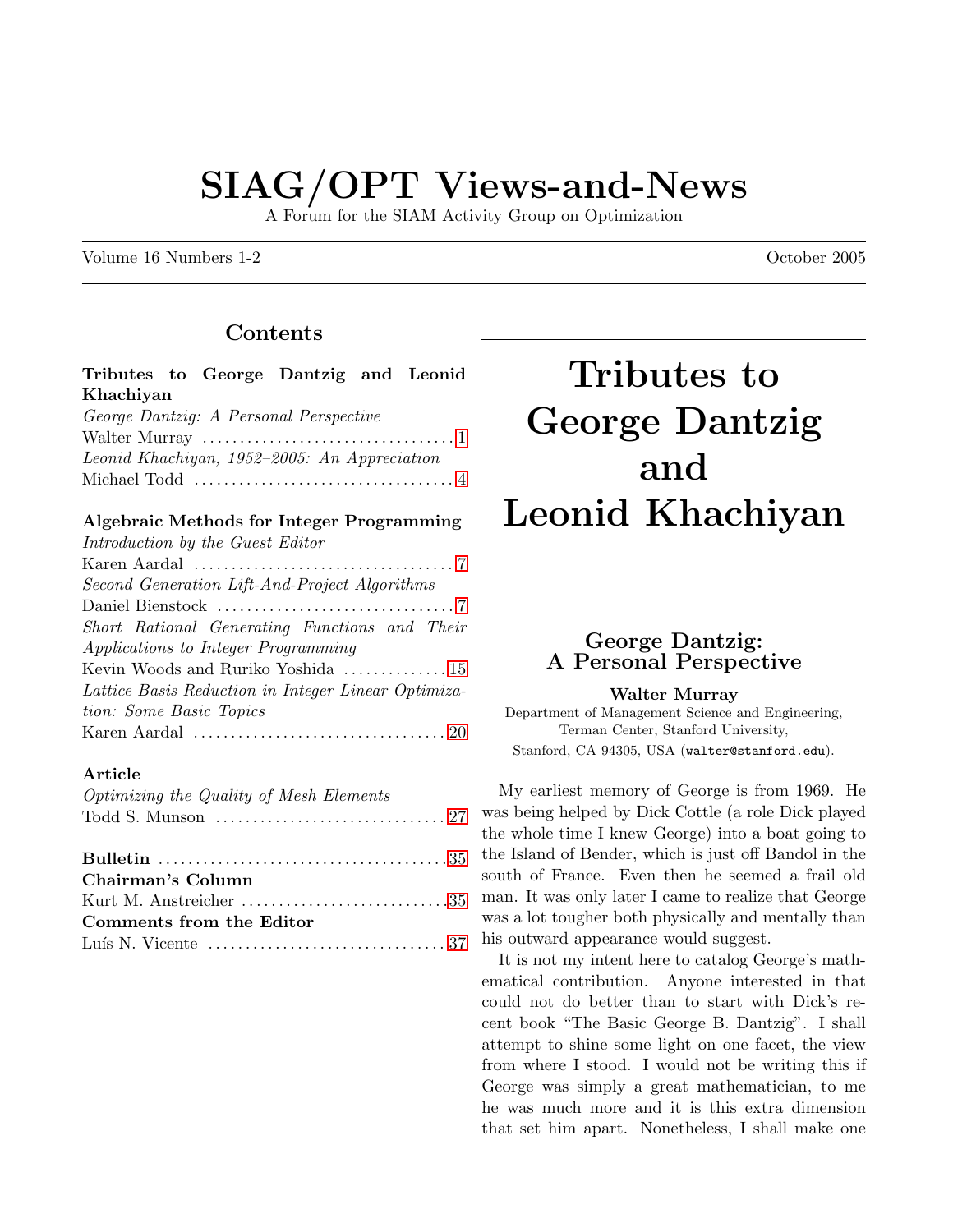mathematical comment. To me George had impeccable mathematical taste and instinct. This is not entirely divorced from his character. He was patient and always took the long view. Perhaps he knew he would live to be ninety. This contrasts sharply with the almost frenetic rush to publish quickly that now permeates much of science. George was driven by curiosity and had much in common with his namesake "Curious George".

Even when George was alive the celebrations of his many birthday milestones gave occasion to reflect on George's life. He has been repeatedly referred to as the "Father of Linear Programming". For his 90th birthday, I commented that perhaps more correctly George should be referred to as the "Father of Linear Programmers". In all the years I knew George I never heard him make one derogatory remark about anyone in the field (and there were many occasions when he would have had just cause). It was as if we were part of his family and George never spoke ill of his family. George was an intensely loyal man. It is not that George was incapable of being derogatory; indeed his invective on some topics such as lawyers or the higher administration of the University was, in typical George fashion, at an extreme point. Of course it was always delivered in a calm quiet voice. George never needed to raise his voice to get attention. He was in particularly good form when Condoleezza Rice was Provost and she forced the OR Department to merge with the EES Department. George never used his status to get his own way and was always happy to rely only on the force of his argument.

I now think that "Father" is not quite the correct term. Fathers are often strict and need to keep their children on the path they have determined. In my own life George reminds me much more of my Grandmother. She had lived though two world wars and outlived two husbands (my two Grandfathers). Nothing I ever did fazed her in the least. Whenever I was in trouble, which was quite frequent, I always went to her first. She would always be on my side no matter how wrong I had been. She had her idiosyncrasies, just like George, but that just made her all the more endearing.

George was fun. He always had a half smile on his face as if he was mentally recalling some amusing story. You could always tell he was about to say something outrageous when he pursed his lips to try and suppress the smile. Faculty meetings with George present were never boring. George liked to take a rise out of certain people. He only chose those he knew would take it in the spirit it was intended and could handle the public embarrassment it sometimes entailed. His favorite targets were Pete Veinott and Curtis Eaves. Both laughed louder than the rest of us when the comments were made. Of course neither could respond in kind. That would have been like punching a teddy bear.

George's concern for people in the field seemed to have no limits. It was not just lowly people, but would be extended to everyone, including senior faculty. If he thought somebody's work was suffering or they were not getting sufficient grant money, then George would find some way to help, often without them knowing. It was not just his willingness to help but the fact he must have been continually checking on everybody to see they were all right. When George asked how you were doing he really wanted to know. Had George not been Jewish he would have got my vote for Pope.

George wrote wonderful letters for people, even for people he did not know. If I ever wanted support for some cause, such as a student applying for a fellowship, I could always rely on George to put his weight behind it. Given that he was very busy he sometimes would ask me to write the letter and would sign anything I wrote without question. It was always easier and more fun to write a letter in George's name than my own. I just had to lay it on with a trowel. Maybe George knew Disraeli.

His attitude to the efforts of people in the field was like that of a doting parent, whatever the quality of the work he always saw the positive side of it. Michael Saunders and I once pointed out to George that the work of a student was really very similar to some work that had been published. George's response was to praise the student for rediscovering not any old rubbish but really good stuff. It may be that the discovery of the Simplex method was due to George's positive outlook. George told me that Von Neumann had commented that had he discovered the Simplex algorithm he would have dismissed it as impractical.

It was not just students who George encouraged. Over the years George must have received a lot of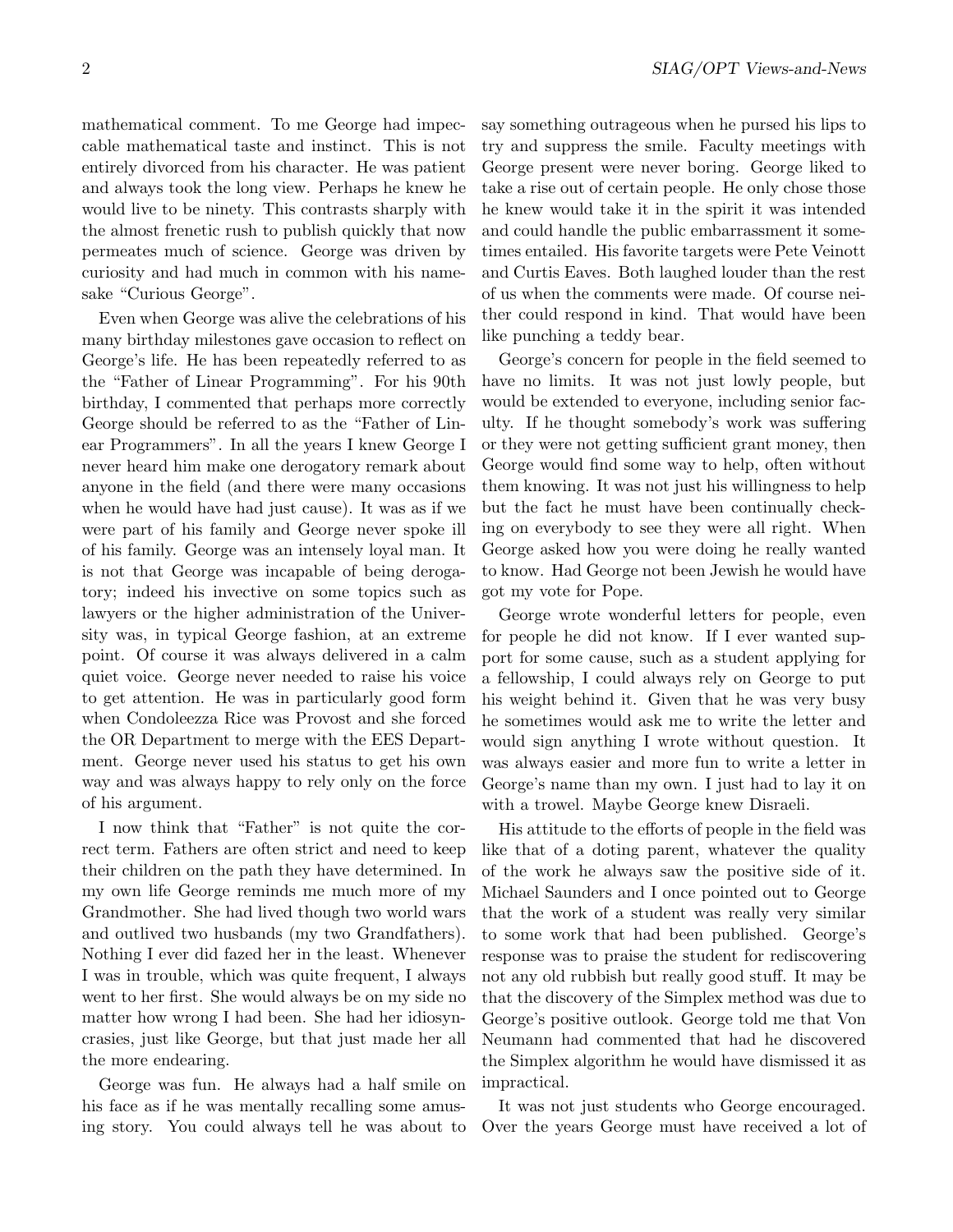mail and met many people from many walks of life who suggested improvements in the Simplex algorithm and other things. He listened to them patiently much as you would with a child. As recently as 1999 I got email from a professor at a foreign university who claimed to have discovered how to modify the Simplex algorithm to avoid artificial variables and that the new algorithm did not appear to need more iterations than the number of rows or variables. The evidence supporting this claim came from tests on problems with no more than ten rows or variables. The message concluded by mentioning he had spoken recently with Prof. Dantzig about the method and George had found it interesting and suggested he contact me. This was typical of George being a little mischievous.

George slowed physically towards the end but his mind and wit remained as sharp as ever. He also refused to let his physical infirmity hinder him. The extensive celebrations for 90th birthday that he attended were a testimony to that. A few months earlier he had also attended the 50th birthday party of Mukund Thapa. Mukund's parties always have a loud rock band, which George hated, and Indian food, which was also something not to George's taste. Nonetheless George showed up. Each time he attended Mukund's parties he would pointedly tear off the corners of a paper serviette, form them into plugs and then place them in his ears. Remarkably he could still carry on a conversation.

In the last year or so George had trouble walking without assistance. When he needed help, someone would put their arm around him and he would put his arm on their shoulder. Then while hugging him you would shuffle along. Even if the distance was short the journey could take some time. He did not seem to resent the need to be helped and it was an opportunity to demonstrate affection for George. The last time I helped George was when we were at Dick's house to celebrate George's 90th birthday. We were in the garden and George needed to move from there through the kitchen, the hall and into the dining room. George would use these opportunities to chat. It always seemed very personal since being physically very close we talked in a whisper. Whatever the conversation, it always ended with the same phase, "Whatever you do Walter, do not grow old". I am not sure what alternatives George thought I had, but I did not like to disagree with him. If he had seen me skiing or driving, he would have seen I was doing my best to comply. I did wonder if he thought it was just me unsuitable for old age or that he thought it good advice for everyone. Maybe he was a fan of the film "Logan's Run" or subscribed to the idea it would be better if we were all born old and got progressively younger

The last time I saw George was when he was in the hospital just prior to his death. I was accompanied by Peter Glynn and Gerd Infanger. George was attached to a number of tubes and was obviously heavily medicated. He was drifting in and out of consciousness and was struggling to breath. His frail body barely made a ripple in the blanket that covered him. It was a hard sight to observe. After some time the Nurse said "Prof. Dantzig, Peter, Gerd and Walter are here to see you.". There was a brief pause and then in a clear voice George said, "I am overwhelmed.". Even in his distressed state George was trying to make us feel better. A few days later George died at home. His last words were to ask his caregiver if it was all right to leave now. Having been told that it was, he then added, "Will you miss me?". Courage was described by Hemingway as grace under pressure. There are few who have the grace of George.

I never heard George complain (and you do not get to ninety without having a lot to moan about), raise his voice, be in a bad temper, or not be pleased to see me. He was a fabulous human being and if I had to choose between inheriting his mathematical talent or his human qualities I would not hesitate in choosing the latter.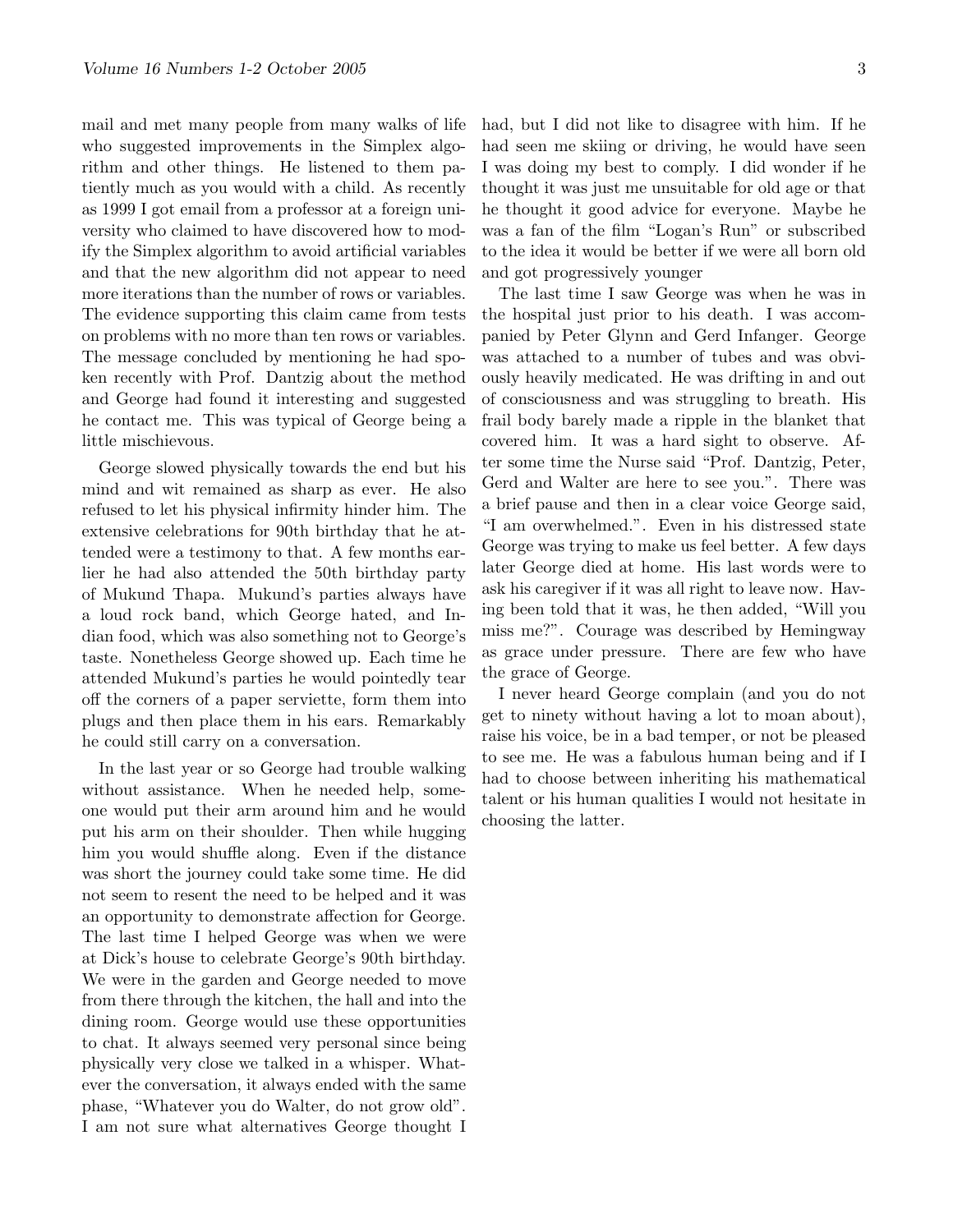## <span id="page-3-0"></span>Leonid Khachiyan, 1952–2005: An Appreciation

#### Michael Todd

School of Operations Research, Cornell University, Ithaca, NY 14953, USA (miketodd@cs.cornell.edu).

Leonid Khachiyan died of a heart attack a few days before his 53rd birthday in South Brunswick, NJ. He is survived by his wife of 20 years, Olga Pischikova Reynberg, and teenage daughters Anna and Nina, student and student-to-be at Rutgers University, where Khachiyan had taught since 1990. Previously he was a researcher at the Computing Center of the USSR Academy of Sciences, an adjunct professor at the Moscow Institute of Physics and Technology, and a visiting scientist at Cornell University.

This article is a tribute to Leo Khachiyan as a friend and an optimizer. I'll also give references for some of his key papers.

Leo was famous in the optimization community for his use of the ellipsoid algorithm to demonstrate that linear programming, in the Turing machine model, had a polynomial-time algorithm; for this work, he received the Fulkerson Prize of the American Mathematical Society and the Mathematical Programming Society. This was an astonishing result, not only in settling a long-open problem in complexity, but also in introducing radically new viewpoints and techniques to linear programming. While the ellipsoid method had been developed by David Yudin and Arkadi Nemirovski and, independently, by Naum Shor in 1976–77, for convex optimization, Khachiyan used it in a tour-deforce to crack the complexity problem for linear programming. Since the algorithm was designed for the real-number model, and required an estimate of the distance to an optimal solution, Khachiyan had to establish a number of bounds on sizes of solutions, volumes of polyhedra, and the precision required to carry out the computations, to achieve his goal. The result was first published in a 4-page note without proofs in Soviet Mathematics Doklady in February 1979 [\[3\]](#page-5-0). It was brought to the attention of Western researchers in a presentation at the Montreal Mathematical Programming Symposium in August 1979 and in a later publication by Peter Gács and Laci Lovász. Their presentation was far clearer than the original to those not used to thinking in the varying coordinate systems viewpoint of the Soviet researchers. Khachiyan's later 1980 paper [\[4\]](#page-5-1) in the journal USSR Computational Mathematics and Mathematical Physics provided the proofs for the results in his earlier work.

After its development in 1947 by George Dantzig, the simplex method had sloughed off the challenge of a number of alternative algorithms, notably iterative methods based on fictitious play in 2-person games, in the '50s, and had found itself successfully applied to a wider range of vastly larger-scale problems through the '50s and '60s. Then, in the '70s, it ran into a theoretical no-man's-land with the newfound notion of polynomial-time algorithms and Victor Klee and George Minty's discovery of a class of problems for which Dantzig's pivot rule for the simplex method led to an exponential number of pivots. While more recent versions, such as the dual steepest-edge variant that appears to be the best at present, remain highly competitive with the more recent interior-point methods and an indispensable part of the arsenal of any optimizer, they still exhibit exponential behavior on some examples. (To some extent, their good behavior in practice has been explained via analyses of the expected behavior of the simplex method by a number of authors, and by the more recent smoothed analysis of Daniel Spielman and Shang-Hua Teng.)

Leo's result was a bombshell in this environment. The use of the ellipsoid method, with its approximation of the polyhedral feasible region by ellipsoids, seemed counter to all we held dear: vertices, edges, phase 1 – phase 2, and even finite convergence to an exact solution in exact arithmetic. Instead we had to start with gigantic spheres, and then generate a sequence of shrinking ellipsoids until one was found sufficiently small that its center could be rounded to give an exact solution — assuming that all the data was rational. This was a pretty wild way to approach a problem that we knew had a finite solution via pivoting, and in fact bore some resemblance to the iterative methods tried in the '50s, but with a twist: the changing shapes of the ellipsoids gave a sort of variable-metric slant to the earlier relaxation methods.

It was natural that such a result would get a huge amount of press. Linear programming was big business, and leading papers around the world tried to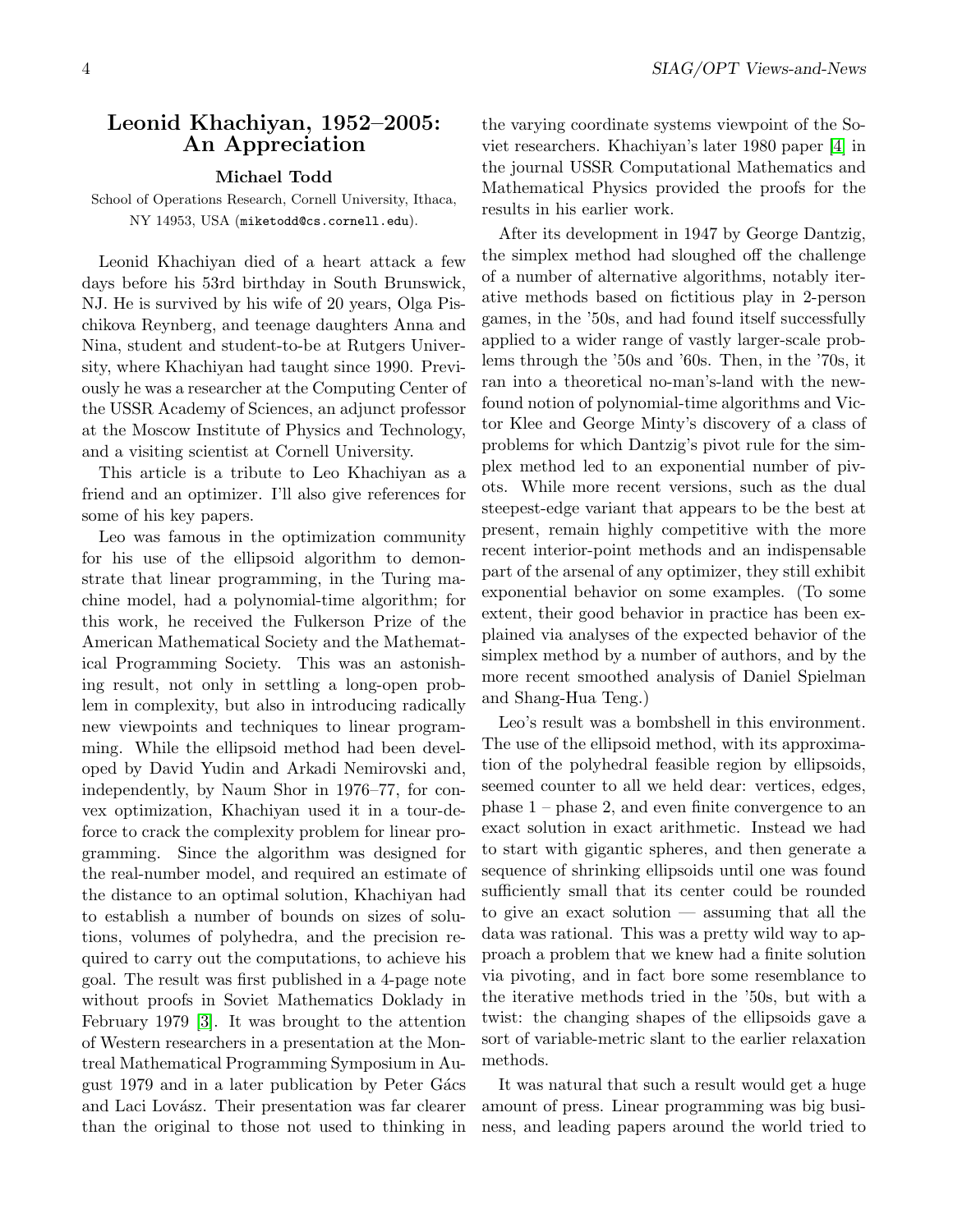educate their readers to the significance of the result, with very spotty results. The ensuing brouhaha has been well documented in Gene Lawler's article [\[7\]](#page-5-2). The effect on the optimization community was more rational. Many people tried, and failed, to turn Leo's result into a practical method for the solution of large-scale linear programming problems. (Part of the problem lies in the fact that the algorithm seems to require in practice a number of iterations close to its worst case bound: it also leads to very ill-conditioned linear systems.) A lot of attention was turned to the amazing theory of Yudin and Nemirovski on the informational complexity of nonlinear programming. And a few people, notably Martin Grötschel, Laci Lovász, and Lex Schrijver, realized that the ellipsoid method could be used as a powerful tool in combinatorial optimization, thereby lending a (very) little credence to some of the outrageous claims that had been made in the popular press. (Just one example: the Guardian headlined its story: "Soviet Answer to the 'Traveling Salesmen.' " Of course, the ellipsoid method has not shed any light on the complexity of the Traveling Salesman Problem.) And the ellipsoid method was the first theoretically good algorithm for the burgeoning field of semidefinite programming.

So Khachiyan became famous: but what of his other research and its significance? Interestingly, his first work was concerned with the convergence rate of iterative processes for solving matrix games, and he obtained some negative results: the error decreased at best inversely with the iteration count. His fourth paper, at the age of 26, was the Doklady announcement that LP was in P. The ideas in that work, estimating the sizes of solutions, looking at rational or integer solutions, and using geometric ideas in combinatorics and optimization, appear in much of Leo's subsequent research. He extended the polynomial algorithm to convex quadratic programming with M. K. Kozlov and S. P. Tarasov, and then considered the size of solutions and the complexity of solving convex polynomial programming problems, in either continuous or integer variables. He wrote a lovely survey of results in this area for the Proceedings of the 1983 International Congress of Mathematicians [\[5\]](#page-5-3). Let me mention a couple of results from that work. He bounded the size of a solution to a system of convex polynomial inequalities by a 2-stage exponential

function, and showed by a simple example  $(x_1 \geq h$ ,  $x_2 \ge x_1^2, \dots, x_n \ge x_{n-1}^2$  that this was the best possible. Yet he showed that such a solution when the degree was fixed could be "compactly represented" in polynomial space using a solution of just polynomial size to a reduced subsystem, consistent if and only if the original system was; moreover, this characterization could be found by a polynomial algorithm. Finally, he extended Lenstra's well-known result in integer programming by showing that there was a polynomial algorithm for finding an exact solution to a convex polynomial programming problem in real and/or integer variables, if the degree and the number of variables was fixed.

Another beautiful result [\[9\]](#page-5-4), with Tarasov and I. I. Erlikh, replaced the sequence of circumscribing ellipsoids in the usual ellipsoid method with a sequence of inscribed ellipsoids (each inscribed in the current localizing set). This method allowed a decrease in the complexity of approximately solving a convex minimization problem by the factor  $n$ , the dimension of the problem, and thereby obtained the optimal (worst-case) complexity. The cost was that each iteration required the finding of an (approximately) largest volume inscribed ellipsoid; the authors suggested doing this via the original ellipsoid method (but without further function oracle calls)! This paper also had a surprising geometric theorem concerning volumes of inscribed ellipsoids, which Leo later improved. This concern with volumes led to later work on the complexity of polytope volume computation and on the conductance of Markov chains (involving another neat geometric inequality) to bound the mixing time for randomized methods.

After coming to the States, Leo's work continued some of its old themes, like his work on the complexity of maximal volume ellipsoids inscribed in a polytope and his fascinating paper on rounding polytopes [\[6\]](#page-5-5), and added some new ones. He wrote a series of papers with Bahman Kalantari on various matrix scaling and balancing problems, and a series of papers with Mike Grigoriadis on fast approximations of multicommodity flows, of matrix games in sublinear time, and of block-angular convex programming problems, establishing a link to the work of Dantzig and Philip Wolfe on the decomposition principle. Indeed, one of their papers is entitled "Coordination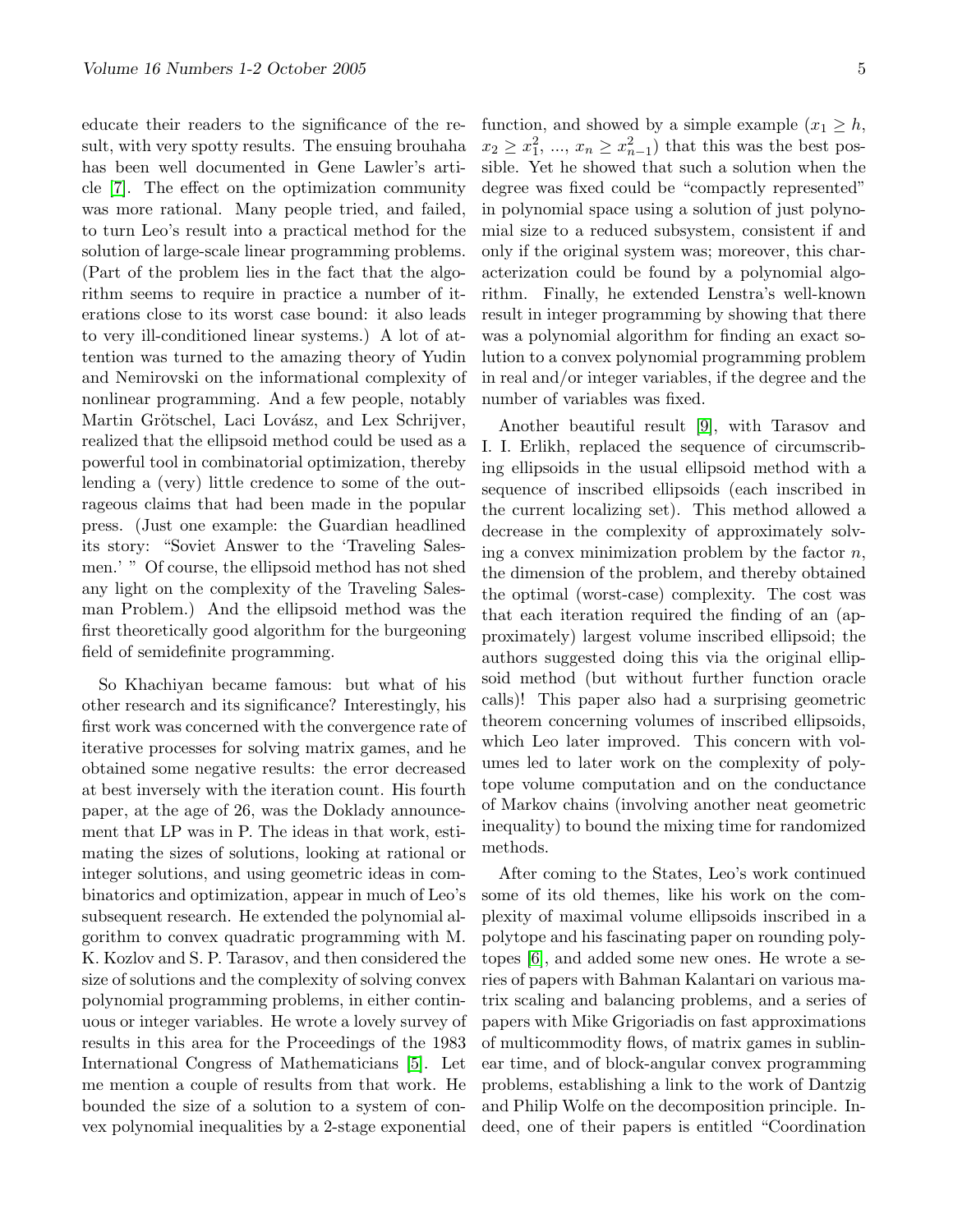Complexity of Parallel Price-Directive Decomposition" [\[2\]](#page-5-6).

In [\[1\]](#page-5-7), Michael Fredman and Khachiyan established the surprising result that there is a quasipolynomial-time algorithm for testing the duality of monotone disjunctive normal forms. This work had many applications, and led to a number of papers with Endre Boros, Vladimir Gurvich, his student Khaled Elbassioni, and others on various topics in combinatorics: hypergraphs, polymatroids, matroids, and enumerating all minimal solutions of implicitly stated monotone systems, with applications in minimal hypergraph traversals, data mining, machine learning, reliability theory, and in integer and stochastic programming. Finally, I want to mention his work with his student Lorant Porkolab. Porkolab and Khachiyan extended Leo's earlier work on convex polynomial programming to consider much more general formulae in the first-order theory of the reals and obtain related results. One consequence of their work [\[8\]](#page-5-8) is that testing the feasibility of an inequality-constrained semidefinite programming problem in real or integer matrices of fixed dimension can be performed in polynomial time.

Let me conclude by telling a couple of stories that illustrate Leo's humor and sharp wit. Leo was very modest and kind to his friends, but he was also extremely cynical about politics and intolerant of condescension and pomposity. Since he had received the Young Investigators Award in Science and Technology, the Party Secretary at the Computing Center at the USSR Academy of Sciences indicated that it might be good for him to join the Party. Leo explained that he replied, with all innocence, "What party?" and added that he thought that was the right response. Later, he was looking at houses to buy near Rutgers, and was being shown around by a real estate agent, who was obviously trying to empathize as much as possible. She indicated that one house she showed him was close to the local synagogue, since she knew many Russian immigrants were Jewish, but Leo said he wasn't Jewish. Somewhat flustered, she said there were many churches close by. Leo saw his opening, and replied, "Actually, all I really believe in is the Communist Party." This caused some consternation, until finally the realtor saw a way to form a bond: "Well, they had some good ideas at the beginning."

Leonid Khachiyan was a great scholar and a muchloved father, husband, and friend. He will be sorely missed.

#### REFERENCES

- <span id="page-5-7"></span>[1] M. L. Fredman and L. G. Khachiyan, On the complexity of dualization of monotone disjunctive normal forms, J. Algorithms, 21 (1996), pp. 618–628.
- <span id="page-5-6"></span>[2] M. D. Grigoriadis and L. G. Khachiyan, Coordination complexity of parallel price-directive decomposition, Math. Oper. Res., 21 (1996), pp. 321–340.
- <span id="page-5-0"></span>[3] L. G. Khachiyan, A polynomial algorithm in linear programming, Doklady Akademiia Nauk SSSR, 224 (1979), pp. 1093–1096. (English Translation: Soviet Mathematics Doklady, 20 (1979), pp. 191–194.)
- <span id="page-5-1"></span>[4] L. G. Khachiyan, Polynomial algorithms in linear programming, Zhurnal Vychislitel'noi Matematiki i Matematicheskoi Fiziki, 20 (1980), pp. 51–68. (English Translation: USSR Computational Mathematics and Mathematical Physics, 20 (1980), pp. 53–72.)
- <span id="page-5-3"></span>[5] L. G. Khachiyan, Convexity and complexity in polynomial programming, in Proceedings of the International Congress of Mathematicians, Warsaw, PWN, Warsaw, (1984), pp. 1569–1577.
- <span id="page-5-5"></span>[6] L. G. Khachiyan, Rounding of polytopes in the real number model of computation, Math. Oper. Res., 21 (1996), pp. 307–320.
- <span id="page-5-2"></span>[7] E. L. Lawler, The great mathematical Sputnik of 1979, The Sciences, 1980, pp. 12–15.
- <span id="page-5-8"></span>[8] L. Porkolab and L. G. Khachiyan, On the complexity of semidefinite programs, J. Global Optim., 10 (1997), pp. 351–365.
- <span id="page-5-4"></span>[9] S. P. Tarasov, L. G. Khachiyan, and I. I. Erlikh, The method of inscribed ellipsoids, Soviet Mathematics Doklady, 37 (1988), pp. 226–230.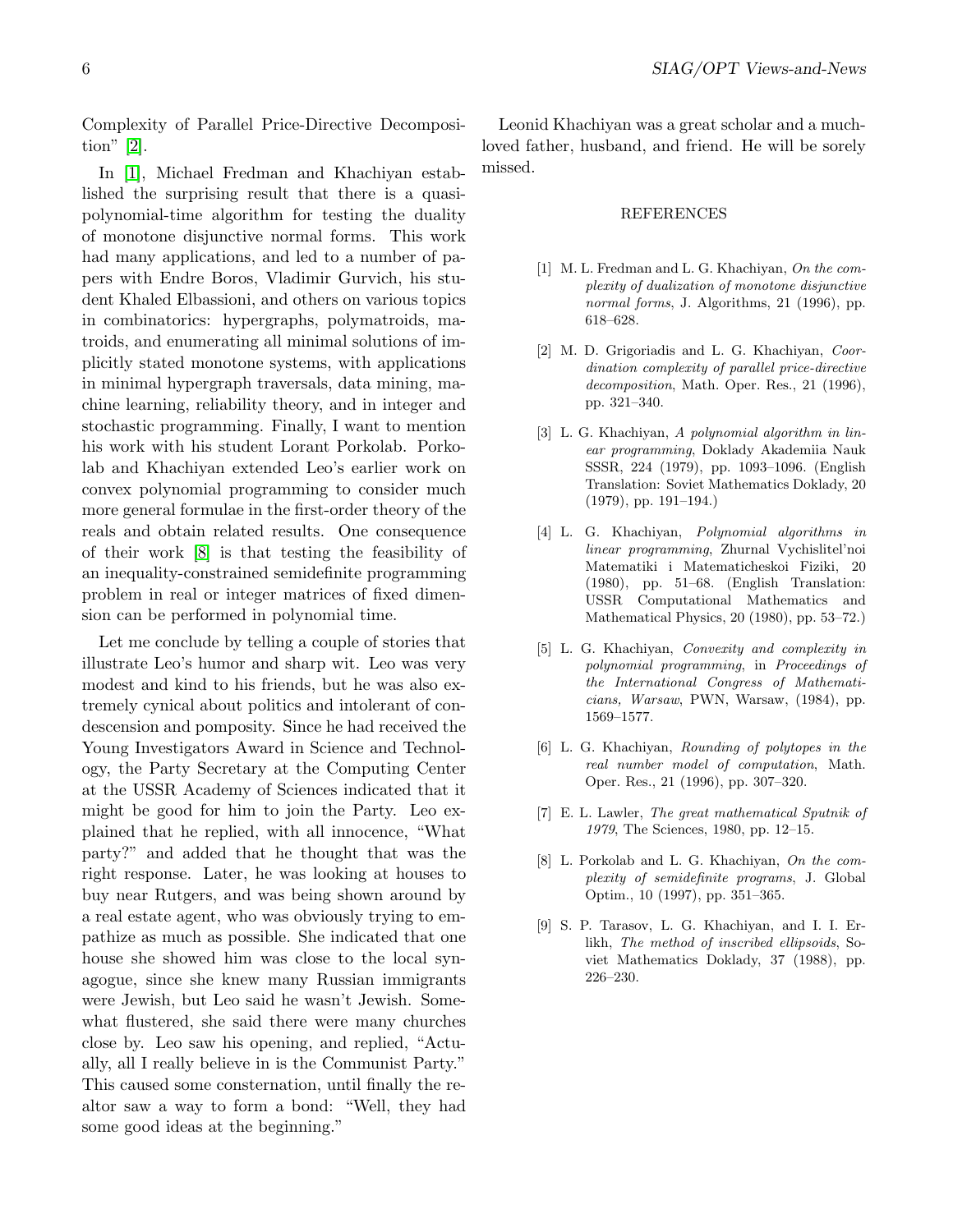# Algebraic Methods for Integer Programming

# <span id="page-6-0"></span>Introduction by the Guest Editor

While linear programming based methods, such as branch-and-bound, have dominated integer programming, especially computational integer programming, we have recently seen a variety of new methods being explored. Some of these methods have been surprisingly efficient on problem instances that are difficult for branch-and-bound. In this issue we will present summaries of three recent lines of research in integer programming. First Dan Bienstock describes new results on lift-and-project methods. This theory dates back to the 1990s where Sherali and Adams, and Lovász and Schrijver provided the first corner stones. Bienstock, together with Zuckerberg and Ozbay, have developed new stronger variants of lift-and-project. Next, Kevin Woods and Ruriko Yoshida give an overview of how to use rational function representations of integer feasibility and optimization problems. This idea was pioneered by Barvinok and led to the well-known result that counting integer points in rational polyhedra can be done in polynomial time in fixed dimension. Recently, similar algorithms have been developed and also implemented with encouraging results, see the LattE home page http://www.math.ucdavis.edu/~latte. These results are also reviewed by Woods and Yoshida. The last contribution is by Aardal, who describes how lattice basis reduction can be used in integer programming. An emphasis is made on Lenstra's algorithm, but other results, both theoretical and computational, are reviewed briefly.

Karen Aardal, June 2005.

# <span id="page-6-1"></span>Second Generation Lift-And-Project Algorithms

Daniel Bienstock Department of Industrial Engineering and Operations Research, Columbia University, USA (dano@columbia.edu).

Abstract: We briefly describe some recent contributions to the theory of lift-and-project algorithms for 0/1 integer programming.

# 1. Lift-and-project algorithms

Lift-and-project methods for 0/1 integer programming proceed by reformulating a given integer program through the addition of (potentially many) new variables and constraints. The objective of the reformulation is to make the combinatorial structure of a problem more explicit — even though the reformulation does not change the underlying combinatorial problem, the resulting continuous relaxation is tighter due to the richness of the new variables and constraints.

This is the 'lift' phase. The 'project' component of the algorithms, not always present, concerns the efficient solution of the "lifted" formulation by projection back to the original space of variables. In the case of linear reformulations, this amounts to an appropriate application of the Farkas' lemma.

The initial motivation for such algorithms lies in the observation that, frequently, given a polyhedron  $P \subseteq \mathbb{R}^n$ , if  $\mathcal{Q} \subseteq \mathbb{R}^N$  (for some  $N > n$ ) is such that P is the projection of Q to  $\mathbb{R}^n$ , then the polyhedral structure of  $Q$  is simpler than that of  $P$ .

Our recent work [\[3\]](#page-13-0), [\[4\]](#page-13-1) provides new lifting algorithms with provably stronger guarantees. The purpose of this note is to place these results in the context of prior algorithms.

# <span id="page-6-2"></span>2. The Sherali-Adams and Lovász-Schrijver operators

Sherali and Adams [\[16\]](#page-13-2) and Lovász and Schrijver [\[12\]](#page-13-3) described the first formal reformulation methodologies. Here we will describe a single lifting algorithm that constitutes an amalgam of ideas from [\[16\]](#page-13-2) and [\[12\]](#page-13-3).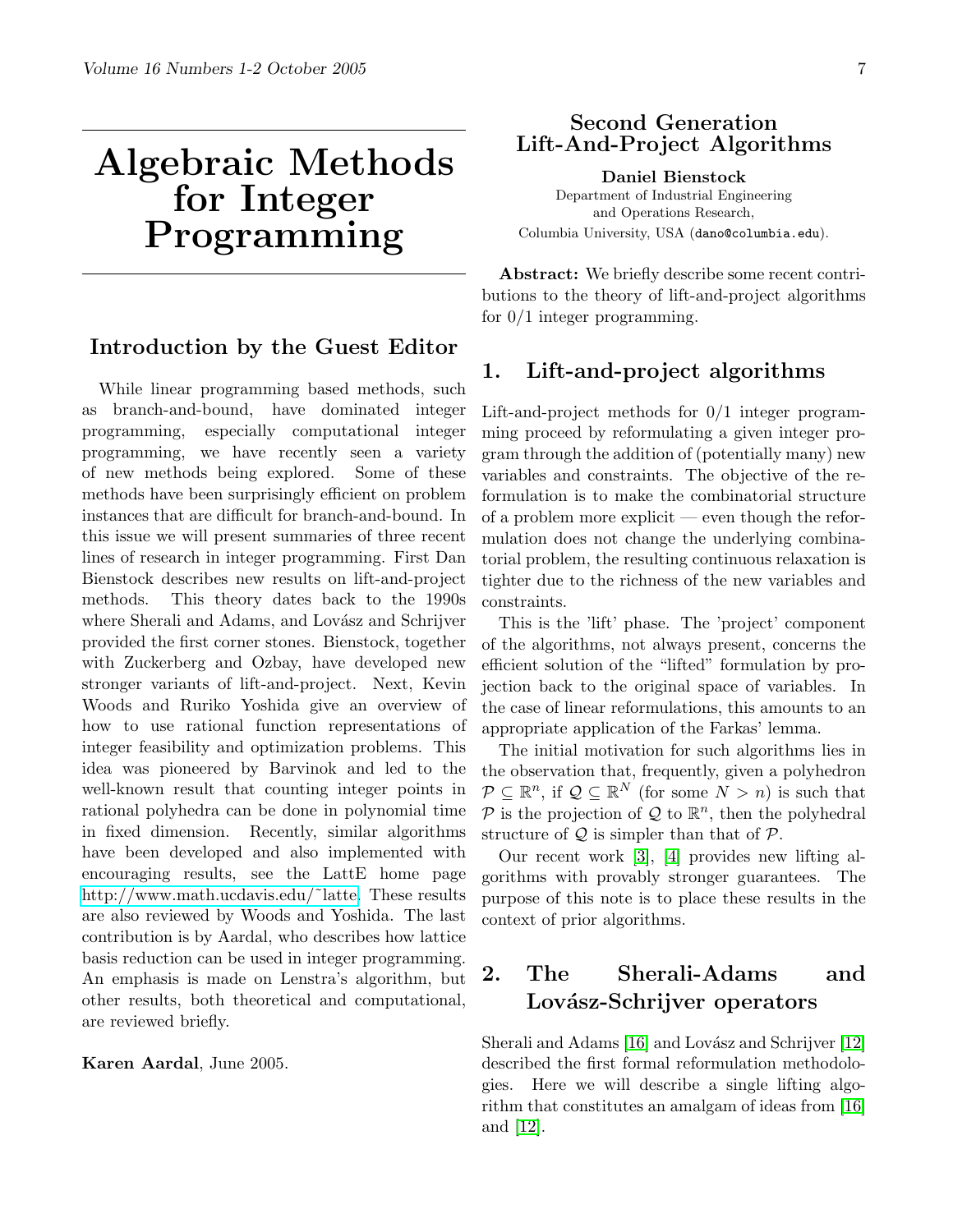To describe this algorithm, consider the feasible set

<span id="page-7-4"></span>
$$
\mathcal{F} = \{ x \in \{0, 1\}^n : Ax \ge b \}
$$
 (1)

for a  $0/1$  integer program, where A is a matrix and b is a vector of appropriate dimensions. Let  $1 \leq t \leq n$  be a fixed integer, and consider a lifted formulation using the  $0/1$  variables  $v[Y, N]$ , for all pairs of disjoint Y,  $N \subseteq \{1, 2, ..., n\}$  with  $|Y \cup N| \leq \min\{t+1, n\}.$  The interpretation of these variables is that  $v[Y, N] = 1$  if and only if

<span id="page-7-0"></span>
$$
x_j = 1
$$
, for all  $j \in Y$ , and  $x_j = 0$ , for all  $j \in N$ . (2)

Now,  $(2)$  is a logical statement — the challenge is how to approximate it with, for example, linear inequalities. This is one of the tasks undertaken by the lifting algorithms, which furthermore impose on the v variables additional constraints implied by  $Ax \geq b$ . As examples of inequalities that [\(2\)](#page-7-0) implies, we have

<span id="page-7-1"></span>
$$
v \ge 0, \qquad v[\emptyset, \emptyset] = 1, \quad (3)
$$
  

$$
v[Y \cup j, N] + v[Y, N \cup j] = v[Y, N], \forall j \ (4)
$$

for all appropriate  $Y, N$ . Note that [\(4\)](#page-7-1) amounts to the familiar inclusion-exclusion principle of combi- $\sum_{i} a_{hi} x_i \geq b_h$ . Then for any disjoint Y, N with natorics. Further, consider row h of  $Ax \geq b$ ; namely  $|Y \cup N| \leq t$ , we must also have:

<span id="page-7-2"></span>
$$
\sum_{j} a_{hi} v[Y \cup i, N] - b_h v[Y, N] \leq 0. \tag{5}
$$

In order to see that  $(5)$  is valid, first note that  $(4)$ implies that  $v[Y, N] = 0$  whenever  $Y \cap N \neq \emptyset$  (proof by induction on  $|Y \cap N|$ ). Suppose that  $x \in \mathcal{F}$ . If  $v[Y, N] = 0$ , then by definition all terms on the left-hand side of [\(5\)](#page-7-2) are zero as well. And if  $v[Y, N] = 1$ , then for any  $1 \leq i \leq n$ ,  $x_i = v[Y \cup i, N]$  as desired.

For given  $1 \leq t \leq n$ , the collection of inequalities  $(3)$ – $(5)$  is known as the level-t Sherali-Adams reformulation; and the procedure that generates the reformulation is denoted by  $SA<sup>t</sup>$ . Note that we can "project" back to the space of the original variables by setting  $x_j = v[\{j\}, \emptyset]$ , for  $1 \leq j \leq n$ . Also note that [\(3\)](#page-7-1), [\(4\)](#page-7-1) imply that  $v[Y, N] \leq 1$  for all Y, N enumerated. It can be shown [\[16\]](#page-13-2), also see [\[11\]](#page-13-4) that for  $t = n$  the reformulation yields an integral polyhedron.

In order to see the relationship between this opera-tor and the Lovász-Schrijver operators [\[12\]](#page-13-3), consider the case  $t = 1$  and assume  $n > 1$ . Using equation [\(4\)](#page-7-1), we can *eliminate* all  $v[Y, N]$  with  $N \neq \emptyset$ . The remaining variables will be of the form  $v[Y, \emptyset]$  with  $|Y| \leq 2$ . Consider the  $(n+1) \times (n+1)$  matrix M with rows and columns indexed by the sets S with  $|S| \leq 1$ (i.e., the singletons and the empty set) defined by:

$$
M_{S,T} = v[S \cup T, \emptyset],
$$

for all  $S, T$  with cardinality  $\leq 1$ . Then:

(LS.1) M is symmetric; its  $(\emptyset, \emptyset)$ -entry equals 1 (this last property follows from  $v[\emptyset, \emptyset] = 1$ ).

(LS.2) For any S with  $|S| \leq 1$ ,  $M_{S,S} = M_{\emptyset,S}$  =  $M_{S,\emptyset}$ ; for any singletons  $S, T, M_{S,T} \leq M_{S,\emptyset} \leq 1$ .

For convenience, let us order the rows of M so that the  $\emptyset$ -row is the zeroth (and similarly with the columns); denote the entries of M by  $m_{ij}$ , where  $0 \leq$  $i, j \leq n$  with the obvious meaning. Then e.g. the last condition can be restated as  $m_{0i} = m_{i0} = m_{ii}$ for all  $0 \leq i \leq n$ .

Consider an arbitrary row h of  $Ax \geq b$  and let  $1 \leq j \leq n$ . The inequality obtained from [\(5\)](#page-7-2) using  $Y = \{j\}$  and  $N = \emptyset$  is then:

<span id="page-7-5"></span>
$$
\sum_{i\geq 1} a_{hi} m_{ij} - b_h m_{\emptyset,j} \geq 0. \tag{6}
$$

In other words:

 $(LS.3)$  column j of M satisfies each constraint of  $Ax \geq b$ , in homogenized form.

Suppose now that we consider [\(5\)](#page-7-2) using  $Y = \emptyset$ and  $N = \{j\}$ . Then we obtain

<span id="page-7-3"></span>
$$
\sum_{i\geq 1} a_{hi} v[\{i\},\{j\}] - b_h v[\emptyset,\{j\}] \geq 0 \qquad (7)
$$

(comment: summing over all  $j$  is correct since  $v[\{j\},\{j\}] = 0$  by [\(4\)](#page-7-1)). But using  $(4, v[\{i\},\{j\}] =$  $(4, v[\{i\},\{j\}] =$  $v[\{i\},\emptyset] - v[\{i,j\},\emptyset]$  for each  $1 \leq i \leq n$  (and similarly  $v[\emptyset, \{j\}] = v[\emptyset, \emptyset] - v[\{i\}, \emptyset]$ ; substituting in [\(7\)](#page-7-3) now yields:

$$
\sum_{i\geq 1} a_{ij}(m_{i0}-m_{ij}) - b_h(m_{00}-m_{j0}) \geq 0. (8)
$$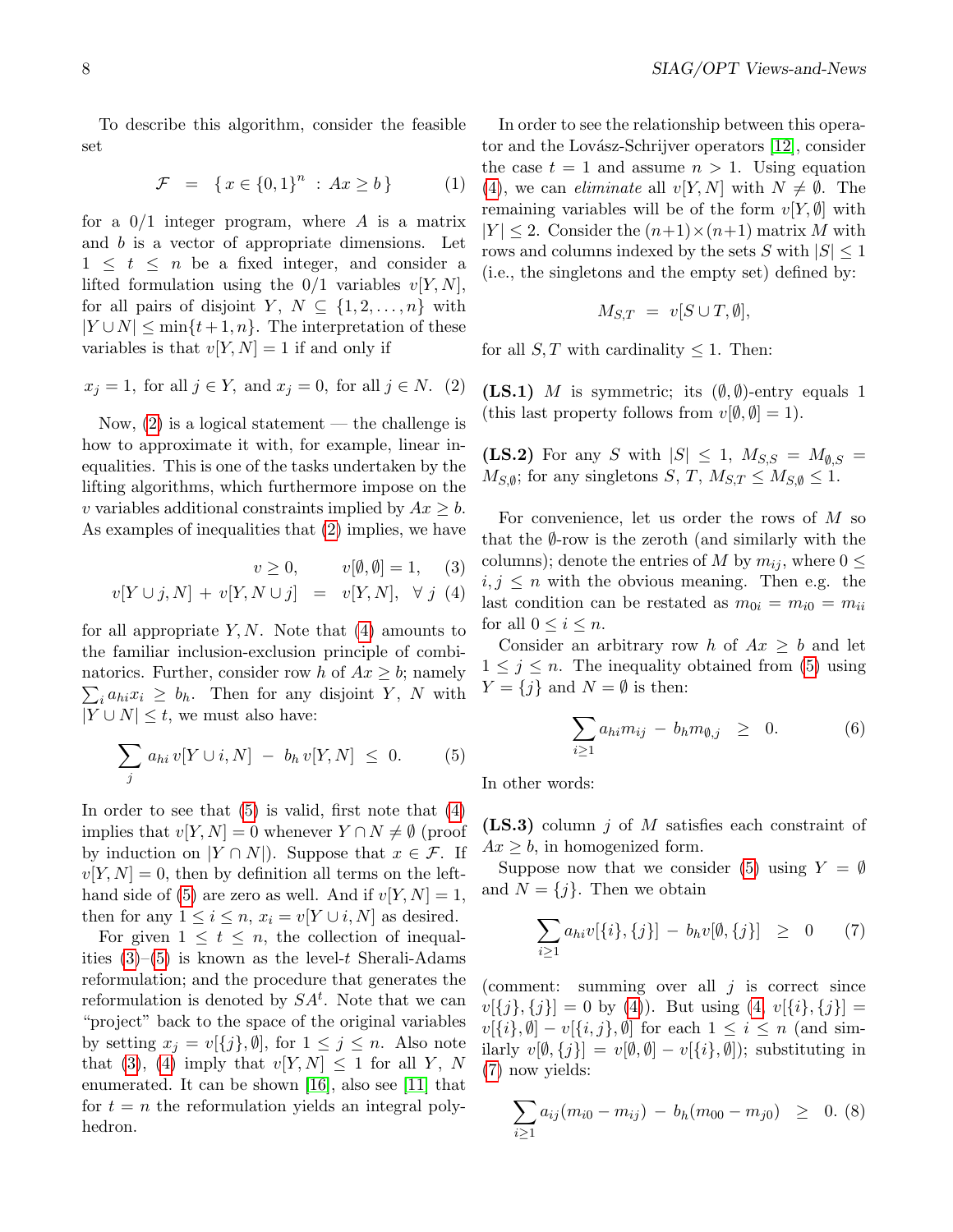In other words:

(LS.4) the vector obtained by subtracting column  $i$  of M from the zeroth column also satisfies each constraint of  $Ax \geq b$ , in homogenized form.

Requirements (LS1)-(LS4) constitute the Lovász-Schrijver operator  $N$  (or, more precisely, "projecting" by setting  $x_j = m_{j0}$  for  $1 \leq j \leq n$ describes the operator), what we have done here is to show that this is equivalent to the  $SA<sup>1</sup>$  operator.

An additional and independent insight is that conditions  $(LS.1)$  and  $(LS.2)$  will hold if matrix M is of the form  $ww^T$ , for some 0/1-vector w. This is certainly the case if  $x$  is a  $0/1$ -vector, in which case  $w^T = (1x^T)$ . But what additional implications can be imposed, that are consistent with  $M = ww<sup>T</sup>$ ? One such condition is:

 $(LS.5)$  *M* is positive-semidefinite.

By imposing this condition, in addition to (LS.1)- (LS.4) one obtains the Lovász-Schrijver operator  $N_{+}.$ 

#### <span id="page-8-1"></span>2.1 An extended operator

The matrix-oriented approach described in the previous section can be extended to arbitrary  $1 < t \leq n$ . Namely, one defines a matrix M, with rows and columns indexed by all subsets of variables with cardinality  $\leq t$ . If we have run the level-2t Sherali-Adams operator, with vector  $v$ , then we would set  $M_{S,T} = v[S \cup T, \emptyset]$ . But we do not strictly need to run the operator and still directly impose appropriate constraints on  $M$ . These constraints are generalizations of  $(LS.1)$ - $(LS.4)$ . More precisely, (LS.1) is unchanged, but a more general version of  $(LS.2)$  is needed (namely: the  $\emptyset$ -row and -column are equal to the main diagonal, and  $M_{S,T} \leq M_{S',T'}$ if  $|S \cup T| \leq |S' \cup T'|$  ). Constraints (LS.3)-(LS.4) remain unchanged.

However, there is something more substantial that can be said with regards to (LS.2). Namely, we can impose that  $M_{S,T} = M_{S',T'}$  whenever  $|S \cup T| = |S' \cup T'|$  $T'$ . The point is that this condition goes far beyond the symmetry requirement of the Lovász-Schrijver operator, and that it really becomes effective for  $t >$ 

1.

With regards to the Sherali-Adams operator, the conditions we just described yield an operator that lies "between" the level- $t$  and the level- $2t$  operators in terms of the constraints that it imposes. Finally, we can also impose positive semidefiniteness on M.

The procedure we just described is meant as a simple example of how the algebra of subsets of variables can be used to produce more general procedures than the  $SA<sup>t</sup>$ , N and  $N_+$  operators.

## <span id="page-8-2"></span>3. Subset algebra operators

In this section we describe the approach used in [\[3\]](#page-13-0), [\[18\]](#page-13-5). In order to describe the core of this method, consider an arbitrary statement that could be made about a  $0/1$  vector x. For example:

K: "
$$
\sum_j x_j
$$
 is a prime number".

Now, corresponding to this statement we could introduce a new  $0/1$  variable,  $v[K]$ , with the intention that

<span id="page-8-0"></span> $v[K] = 1$ , precisely when K holds. (9)

Of course, [\(9\)](#page-8-0) is a purely logical statement and the challenge would be to approximate it by imposing constraints involving variable  $v[K]$  that can be cast in the language of convex optimization.

In our method we proceed in two steps. First, we use statements that are described by set-theoretic expressions, and are somewhat more pliable than the example of K given above. At the same time, the statements are amenable to effective approximation by linear inequalities, while providing sharp information on the underlying combinatorial structure of the set  $F$ . Second, having chosen a set of new variables  $v[K]$  we will then proceed by creating a "matrix of variables" M as in Section [2.1.](#page-8-1)

#### Set covering

The first operator is simplest to describe in the context of set covering problems, that is to say when the matrix A in [\(1\)](#page-7-4) is  $0/1$  and b is the vector of 1s. Borrowing notation from Section [2.,](#page-6-2) for each  $1 \leq j \leq n$ , let  $Y_j$  denote the expression " $x_j = 1$ " (this is a set-theoretic expression in that it describes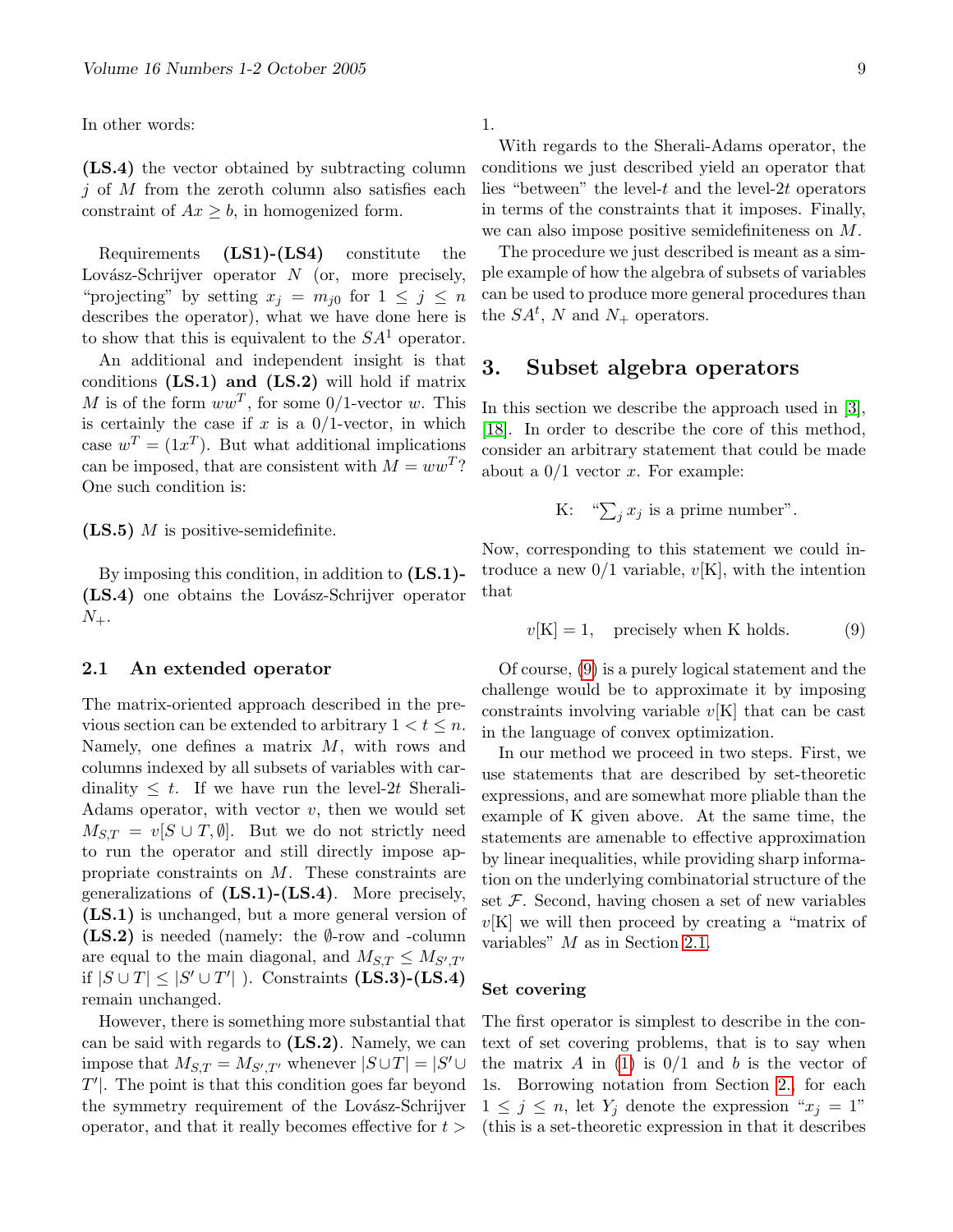a subset of the *n*-hypercube). Similarly, let  $N_j$  denote the expression " $x_j = 0$ ". Finally, a set S of column indices is called an intersection of supports if, for some pair i, i' of rows of  $A, S =$  $\{1 \leq k \leq n : a_{ik} = 1 \text{ and } a_{i'k} = 1 \}.$ 

The operator we describe creates a collection of variables corresponding to each intersection of supports S. Each of these variables is indexed by a set-theoretic expression:

- (S.0)  $\alpha_S = \cap_{i \in S} N_i$ ,
- (S.1)  $\beta_S^k = (\bigcap_{j \in S-k} N_j) \cap Y_k$ , for each  $k \in S$ , and
- (S.2)  $\tau_S$ , where  $\tau_S$  is the set-theoretic expression that states " $\sum_{j\in X} x_j \geq 2$ ".

As discussed above, we stress that the definitions in  $(S.0)$ - $(S.2)$  give the *intended* meaning for the new variables — we have to introduce constraints that are consistent with this meaning. Further, from an algorithmic standpoint we want to use the symbol  $\tau_S$ , rather than the exact set-theoretic formula which is straightforward, but of exponential length in terms of the  $N_j$  and  $Y_j$ :

$$
\cup \{ (\cap_{j\in P} Y_j) \cap (\cap_{j\in S-P} N_j) : P \subseteq S, |P| \ge 2 \}.
$$

In addition, for each intersection of supports  $S$ , we introduce, for each  $h \notin S$ , the variable indexed by the expression  $Y_h \cap \alpha_S$ ; for each  $k \in S$  and each  $h \notin S$  the expression  $Y_h \cap \beta_S^k$ ; and for each  $1 \leq h \leq n$ , the expression  $Y_h \cap \tau_S$ .

In total, thus, when the matrix  $A$  has  $m$  rows there are  $O(m^2n^2)$  variables. The constraints that we impose are the following. Let S be an intersection of supports. Corresponding to  $S$ , we have

<span id="page-9-0"></span>
$$
v[\alpha_S] + \sum_{k \in S} v[\beta_S^k] + v[\tau_S] = 1 \tag{10}
$$

$$
v[Y_h \cap \alpha_S] + \sum_{k \in S} v[Y_h \cap \beta_S^k] + v[Y_h \cap \tau_S]
$$

$$
= v[Y_h], \ \forall \ h \notin S,
$$
\n<sup>(11)</sup>

$$
v[\beta_S^h] + v[Y_h \cap \tau_S] = v[Y_h], \ \forall \ h \in S, \quad (12)
$$

$$
\sum_{h \in S} v[Y_h \cap \tau_S] \ge 2v[\tau_S]. \tag{13}
$$

The first three constraints state that  $\sum_{j \in S} x_j$  must equal 0, 1, or at least 2; [\(13\)](#page-9-0) makes an additional (obvious) statement regarding the  $\geq 2$  case. Furthermore, for each row  $r$  of  $A$ , we impose the homogenizations:

<span id="page-9-4"></span>
$$
\sum_{h \notin S} a_{rh} v[Y_h \cap \alpha_S] \ge v[\alpha_S], \tag{14}
$$

$$
\sum_{h \notin S} a_{rh} v[Y_h \cap \beta_S^k] + a_{rk} v[\beta_S^k]
$$
  
> 
$$
\sum_{v} a_{\alpha}^{\beta_k} \forall k \in S
$$
 (15)

$$
\geq v[\beta_S^k], \ \forall \ k \in S,\tag{15}
$$

$$
\sum_{h} a_{rh} v[Y_h \cap \tau_S] \ge v[\tau_S]. \tag{16}
$$

The last set of constraints is

<span id="page-9-2"></span>
$$
\sum_{h} a_{ih} v[Y_h] \geq 1, \text{ for each row } i \text{ of } A. (17)
$$

The number of constraints is  $O(m^3n)$ . This concludes the description of the formulation (the variables are assumed nonnegative and upper bounded by 1). We have:

**Lemma 3..1** Consider any feasible solution  $\hat{v}$  to the system just described. Then the vector with entries  $\hat{v}[Y_h], 1 \leq h \leq n$ , satisfies each inequality valid for  $\mathcal F$  with coefficients 0, 1 or 2.

Proof Sketch. For simplicity, consider an inequality valid for  $\mathcal F$  of the form:

<span id="page-9-1"></span>
$$
\sum_{h \in T} x_h \geq 2, \tag{18}
$$

for some set T. Since [\(18\)](#page-9-1) is valid for  $\mathcal{F}$ , there are two rows  $i, i'$  of  $A$  whose supports are contained in T. Let  $i'$  be as desired; without loss of generality the supports of i and i' are not disjoint, or else  $(18)$  is trivially satisfied by [\(17\)](#page-9-2).

Let  $S$  be the intersection of the supports of  $i$ , and  $i'$ . Now if we can argue that  $\hat{v}$  satisfies:

<span id="page-9-3"></span>
$$
\sum_{h \in T - S} \hat{v}[Y_h \cap \alpha_S] \ge 2 \hat{v}[\alpha_S], \qquad (19)
$$

$$
\sum_{h \in T - S} \hat{v}[Y_h \cap \beta_S^k] + v[\beta_S^k]
$$

$$
\ge 2 \hat{v}[\beta_S^k], \ \forall k \in S, \qquad (20)
$$

$$
\sum_{h \in T - S} \hat{v}[Y_h \cap \tau_S] \ge 2 \hat{v}[\tau_S], \tag{21}
$$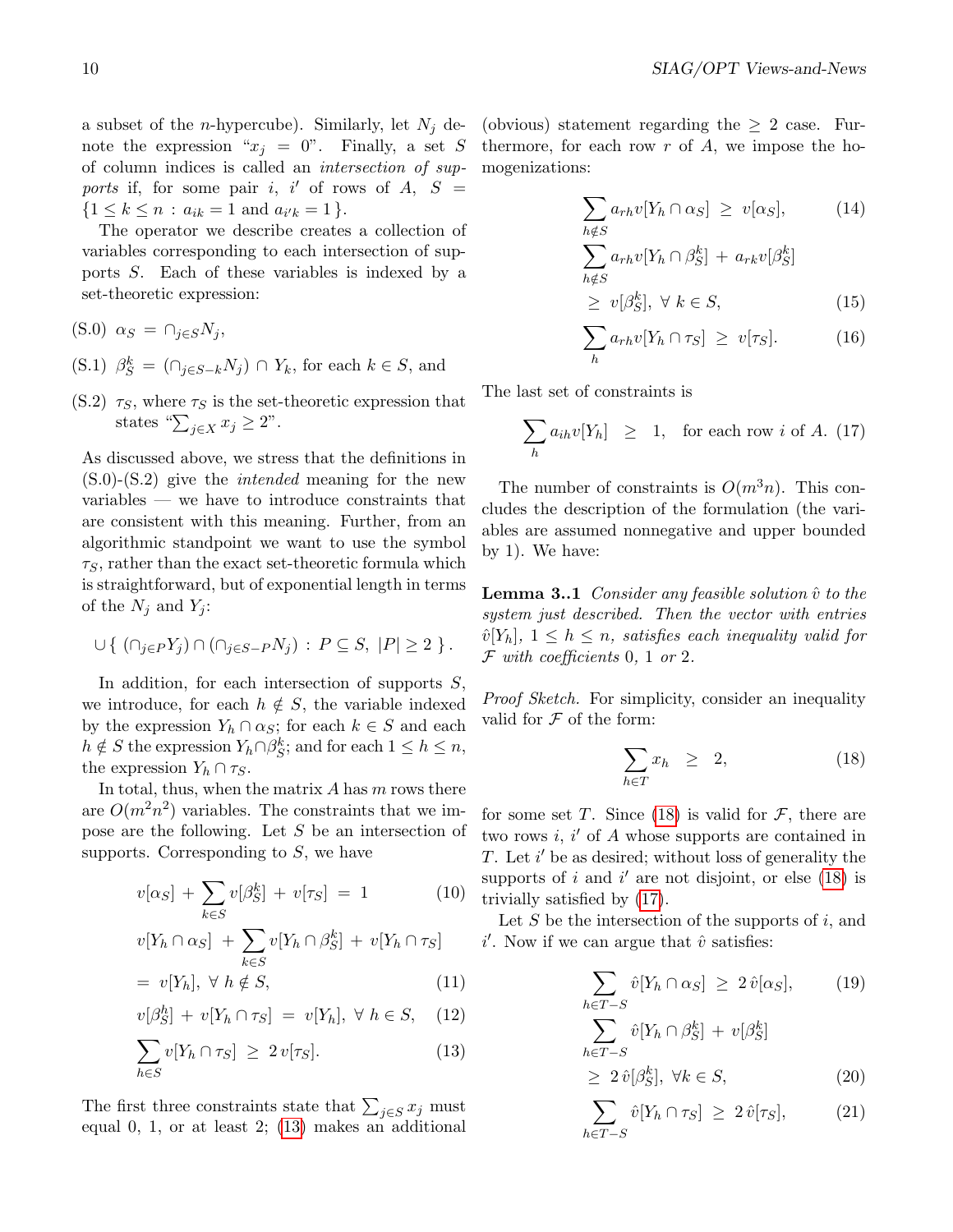then by  $(10 - 12)$  $(10 - 12)$  $(10 - 12)$  we will be done. Note that we already have [\(21\)](#page-9-3): it is [\(13\)](#page-9-0). [\(19\)](#page-9-3) follows by applying [\(14\)](#page-9-4) to rows  $i$  and  $i'$  and adding. Finally, pick any  $k \in S$ .

Since [\(18\)](#page-9-1) is valid for  $\mathcal{F}$ , there is another row i'' of  $A$  whose support is contained in  $T$ , and such that  $a_{i''k} = 0$ . As a result, applying [\(15\)](#page-9-4) with  $r = i''$ yields  $(20)$ , as desired.

Two characteristics differentiate the reformulation operator described from the  $SA<sup>t</sup>$ , N and  $N_{+}$ : first, the new variables depend on the structure of the constraints, and second, the new variables are indexed by set-theoretic expressions far more complex than simple conjunctions of  $Y_j$  and  $N_j$  terms. With regards to the second point, note that, for example, an  $\alpha_S$  expression involves S terms; and furthermore in order to describe a  $\tau<sub>S</sub>$  expression using conjunctions of the  $Y_j$  and  $N_j$  we would need almost  $2^{|S|}$ terms.

The operator given above can be significantly generalized. For this we need a new definition:

#### Definition 3..2

(a) The pitch of an inequality  $\alpha^T x \geq \beta$  with nonnegative coefficients is the smallest integer k, such that the sum of the k smallest nonzero  $\alpha_i$  is at least  $\beta$ .

(b) Given a feasible region [\(1\)](#page-7-4), we denote by  $P_{A,b}^k$ the polyhedron defined by all valid inequalities of  $pitch \leq k$ .

Thus, an inequality with coefficients of value (say)  $0, 1, 2, 3$  or 4 has pitch  $\leq 4$ . The following result is proved in [\[3\]](#page-13-0):

<span id="page-10-0"></span>**Theorem 3..3** [\[3\]](#page-13-0) For each integer  $k \geq 2$  there is an integer  $g_k$  with the following property. Given a set-covering problem [\(1\)](#page-7-4) with m rows and n columns, there is a polyhedron  $\mathcal{L}_k$  such that:

(i)  $\mathcal{L}_k$  is described by a system of  $O((n + m)^{g_k})$ inequalities in  $O((n + m)^{g_k})$  variables, that is computable in time  $O((n+m)^{g_k})$ , and whose coefficients are integral and with absolute value at most k,

$$
(ii) \mathcal{F}_{A,e} \subseteq \pi(\mathcal{L}_k) \subseteq P_{A,e}^k.
$$

#### 3.1 Lift-and-project and Chvátal-Gomory rank.

Here we outline some of the theoretical impact of Theorem [3..3.](#page-10-0) This concerns, in particular, the comparison between the relaxation implicit in the for-mulation provided by Theorem [3..3,](#page-10-0) and Chvátal-Gomory closures of the continuous relaxation of  $\mathcal F$ of fixed rank.

We remind the reader of the definition of the Chvátal-Gomory cuts. Given  $\mathcal{F}$ , where A has m rows, denote by  $R$  the continuous relaxation of  $\mathcal{F}$ . Suppose we choose multipliers  $\pi_i \geq 0$  for  $1 \leq i \leq m$ , and multipliers  $0 \leq \gamma_j$  for  $1 \leq j \leq n$ . Then the following inequality is valid for  $\mathcal F$ 

<span id="page-10-1"></span>
$$
\sum_{j} \left[ \pi^{T} A - \gamma_{j} \right] x_{j} \geq \left[ \pi^{T} b - \sum_{j} \gamma_{j} \right], (22)
$$

<span id="page-10-2"></span>and is denoted a rank-≤ 1 inequality. The set of all such inequalities, together with the bounds  $0 \leq x_i \leq$ 1 defines the rank-1 closure of  $R$ . Using the rank-1 closure of  $\mathcal F$  to generate more valid inequalities in a similar way, one then obtains the rank-2 closure of  $\mathcal{R}$ , and so on. The rank of a valid inequality for  $\mathcal F$ is the smallest integer  $q$  such that the rank- $q$  closure implies the inequality  $-$  a classical result is that each valid inequality for  $\mathcal F$  has rank that depends on n only. Furthermore, many commercial integer programming systems produce low-rank cuts, while at the same time separating over the rank-1 closure of an arbitrary set  $\mathcal R$  is NP-hard (also see [\[8\]](#page-13-6), [\[5\]](#page-13-7)).

To consider how Theorem [3..3](#page-10-0) relates to the rank-1 closure of a set covering problem, consider an inequality [\(22\)](#page-10-1) that is not dominated. If its right-hand side is k (say), then its pitch is  $\leq k$ , and so the formulation produced by Theorem [3..3](#page-10-0) satisfies [\(22\)](#page-10-1). On the other hand, if the right-hand side is "large" (greater than  $k$ ) then the continuous relaxation of F satisfies [\(22\)](#page-10-1) within additive error  $\leq$  1, and thus within relative error  $\leq \frac{1}{k}$  $\frac{1}{k}$ . Thus, by appropriately choosing k, we will satisfy all rank- $\leq 1$  inequalities within arbitrarily small tolerance while still using a polynomial-size formulation.

In fact, something much stronger can be proved. The issue here is that if we have polyhedra of the form  $\mathcal{A}' = \{A'x \geq b', x \in [0,1]^n\}$  and  $\mathcal{A}'' =$  ${A''x \ge b'', x \in [0,1]^n}$  such that whenever  $x \in A''$ then  $A'x \geq (1 - \epsilon)b'$  ( $\epsilon$  small), it may still be the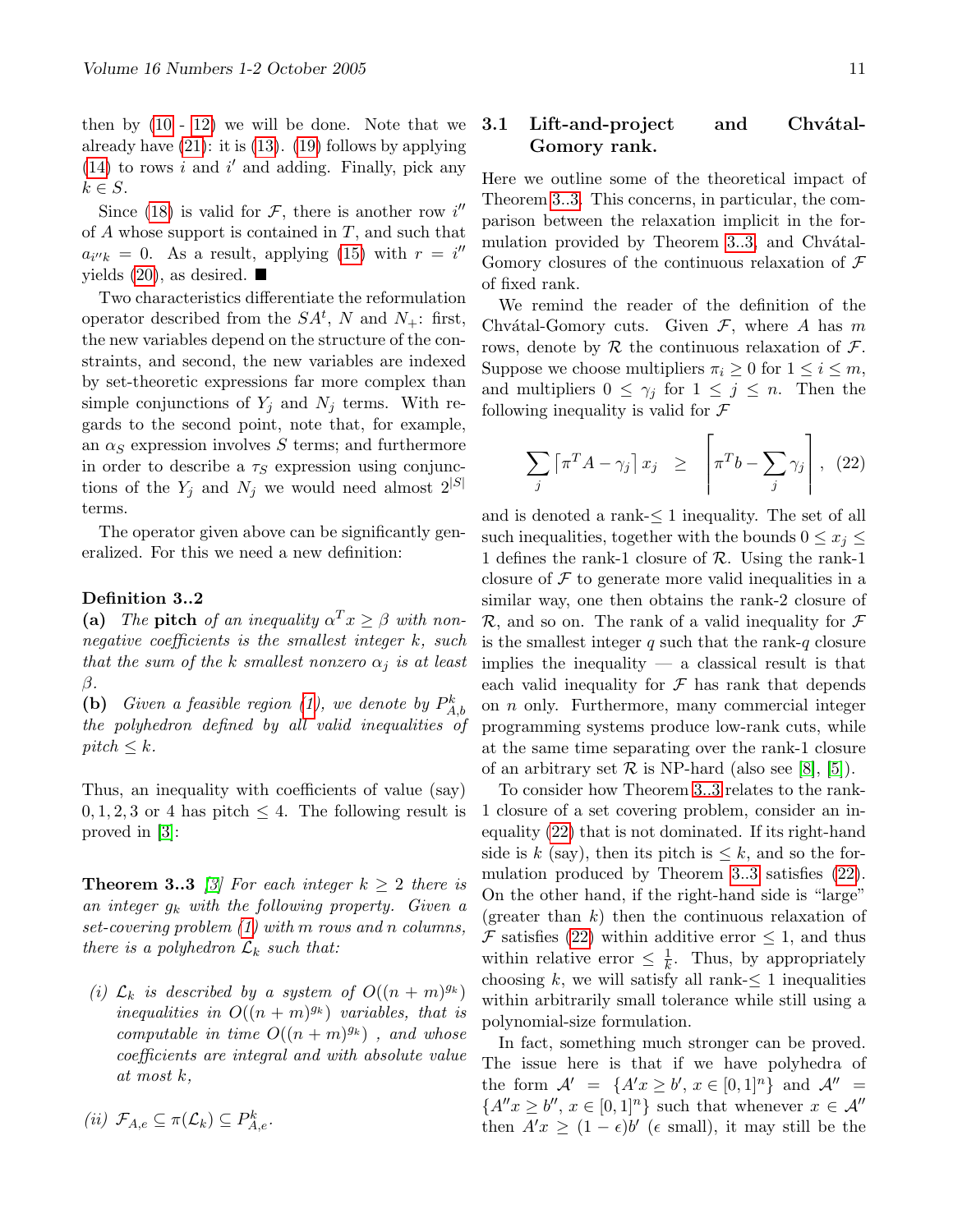case that  $\min \{c^T x : x \in \mathcal{A}''\}$  is much smaller than  $\min \{c^T x : x \in \mathcal{A}'\}.$  Thus, if both  $\mathcal{A}'$   $\mathcal{A}''$  are relaxations of the same set integer program,  $A'$  may still be far stronger even though (seemingly)  $\mathcal{A}''$  closely approximates  $\mathcal{A}'$  (the reason behind this situation is that the  $x_i$  are upper bounded by  $1$  — this can be used to generate small examples of such  $A', A''$ ).

However, this pathological behavior cannot happen when  $\mathcal{A}'$  is the rank-1 closure of a set  $\mathcal{R}$ . This is due to the structure of rank-1 cuts: if  $\sum_j \alpha_j x_j \geq \beta$ is a rank- $\leq 1$  cut, then so is  $\sum_{j \neq k} \alpha_j x_j \geq \beta - \alpha_k$ , for any given  $1 \leq k \leq n$  (or, more precisely, it is implied by inequalities defining the rank-1 closure). The following theorem is proved in [\[4\]](#page-13-1).

<span id="page-11-0"></span>**Theorem 3..4** For each integer  $q > 0$  and  $0 < \epsilon <$ 1 there are integers  $d = d(q, \epsilon)$  and  $u = u(q, \epsilon)$  with the following property. Let A be an  $m \times n$  nonnegative matrix, and  $b \in \mathbb{R}^m_+$ . Assume we are given the set of minimal covers arising from each row of  $Ax \geq b$ , and let  $\nu_{A,b}$  denote the number of such covers. Then, in time  $O((n + m + \nu_{A,b})^d)$  we can compute a formulation described by  $O(n + m + \nu_{A,b})^d$ rows and columns, with coefficients that are integral and with absolute value at most u, and whose feasible region  $\mathcal R$  satisfies

$$
(i) \mathcal{F} \subseteq \pi(\hat{\mathcal{R}}),
$$

(ii) for any  $c \in \mathbb{R}_+^n$ ,  $\min\{c^T x : x \in \pi(\hat{\mathcal{R}}) \cap \mathcal{R}_{A,b}\}$   $\geq$  $(1-\epsilon)\tau_{A,b}^{(q)}(c).$ 

The formulation described by the theorem is precisely that given by Theorem [3..3.](#page-10-0) We refer the reader to [\[4\]](#page-13-1) for details. Note that when [\(1\)](#page-7-4) is a set-covering problem, then the minimal covers are defined by rows of  $A$ . In the set-covering case, therefore, Theorem [3..4](#page-11-0) says that in polynomial-time we can approximate arbitrarily closely the strength of a fixed-rank closure, thereby avoiding the pathological situation described above.

A good example is that provided by a set-covering problem defined by a full-circulant matrix:

$$
\mathcal{F} = \{x \in \{0, 1\}^n : \sum_{j \neq k} x_j \ge 1,
$$
  
for each  $1 \le k \le n \}$ , (23)

and the optimization problem  $v^*$ <sup>∗</sup> =  $\min\left\{\sum_j x_j \, : \, x \in \mathcal{F}\right\}$  $\text{Clearly, } v^* = 2. \text{ By}$  Theorem [3..3](#page-10-0) we have a polynomial-size formulation that proves  $v^* = 2$ . In contrast to this, in [\[4\]](#page-13-1), [\[3\]](#page-13-0) the following is shown:

- 1. For each fixed  $1 \leq t$ , the Sherali-Adams levelt  $SA<sup>t</sup>$  operator, and the Lovász-Schrijver titerated operator  $N^t_+$  can **only** prove  $v^* \geq$  $1 + \frac{t+1}{n} + o(\frac{1}{n})$  $\frac{1}{n}$ ) (i.e. an underestimate by nearly a factor of 2).
- 2. The valid inequality  $\sum_j x_j \geq 2$  has rank  $\geq n-3$ for both the  $SA$  and  $N_{+}$  operators (i.e. it requires exponential time to prove the inequality using  $SA$  or  $N_{+}$ ).

In fact, similar negative results can be shown for a much stronger operator than either  $SA$  or  $N_{+}$ . The weakness of the operators stems from the use of simple "monomials" with up to  $t$  variables when forming the new variables for a lifted formulation. In a sense this approach is too "pedantic" and it simply does not adequately capture the combinatorial structure of the problem. We expect that a similar result may well hold for the Lasserre operator in [\[10\]](#page-13-8), for similar reasons. For earlier negative results, see [\[9\]](#page-13-9), [\[11\]](#page-13-4), [\[7\]](#page-13-10).

Theorem [3..4](#page-11-0) requires that the set of minimal covers for a problem [1](#page-7-4) be given explicitly. What can be said if that is not the case? Note that the problem of detecting whether some minimal cover is violated by a fractional vector  $\hat{x}$  is (weakly) NP-hard (see [\[15\]](#page-13-11) for background). Still, in the context of an approximation result like Theorem [3..4](#page-11-0) this is a difficulty that can probably be circumvented. A more significant obstacle is that the number of minimal covers may be exponentially large. In order to deal with such a difficulty, one would have to extend our subsetalgebra lifting procedure so as to handle minimal covers implicitly, via the ellipsoid method. A result along these lines is provided in the online version of [\[4\]](#page-13-1).

### 3.2 Packing problems, tree-width, and the Sherali-Adams operator

The operators and results described above concern covering-type problems, i.e. problems  $(1)$  where  $A \geq$ 0. What can be said about packing-type problems, that is feasible regions of the form

<span id="page-11-1"></span>
$$
\mathcal{F} = \{ x \in \{0, 1\}^n : Ax \le b \}
$$
 (24)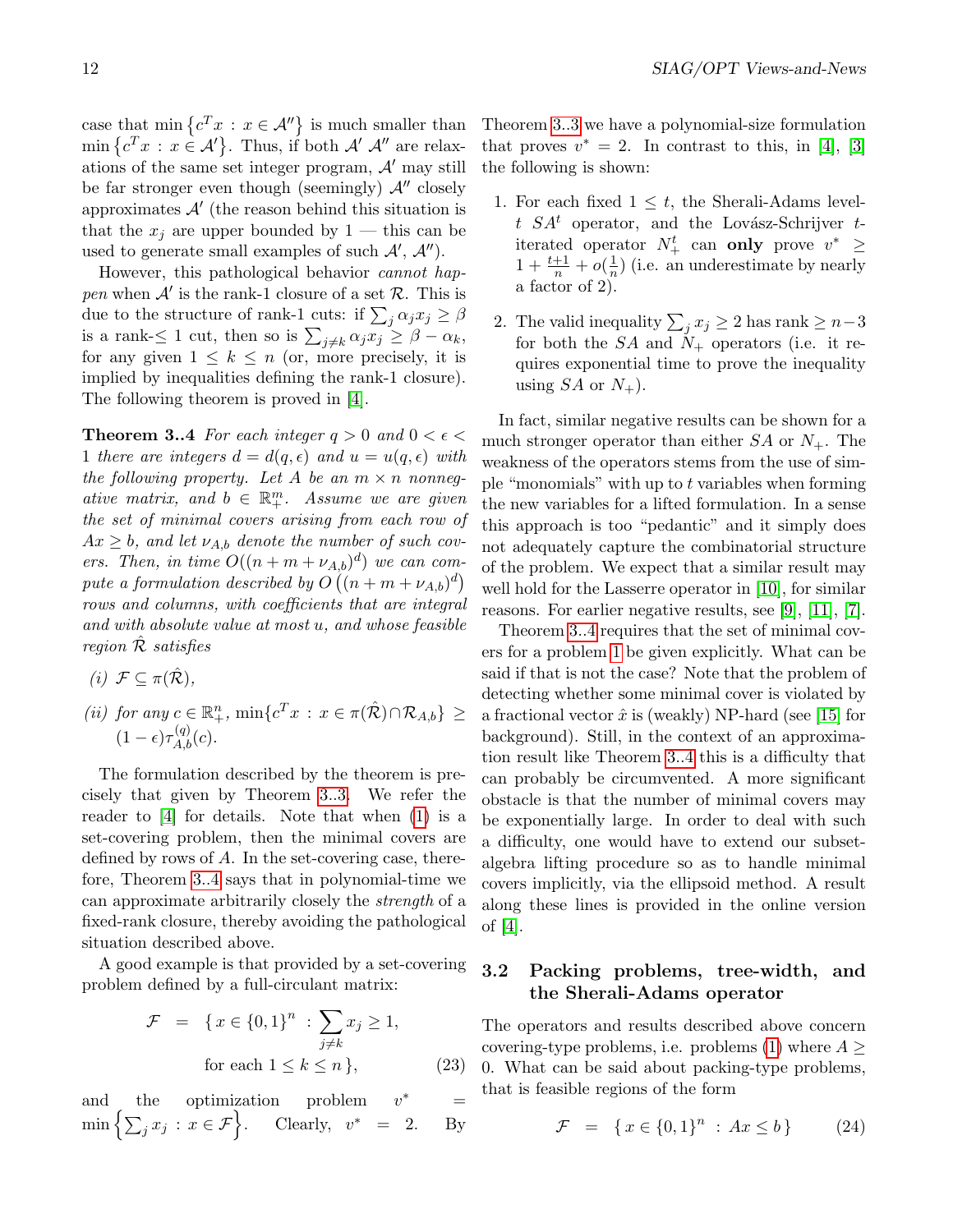where  $A > 0$ ? Ideally, a result such as Theorem [3..3](#page-10-0) would apply here, as well, paving the way to a result like Theorem [3..4.](#page-11-0)

Up to date, the best we have been able to do in this regard is to prove a structural result concerning the strength of the Sherali-Adams operator. This result involves two concepts.

One is that of *tree-width*. For an integer  $w$ , a graph G is said to be of tree-width  $\leq w$  if G is contained in a chordal graph  $H$  such that the clique number of  $H$  $is \leq w + 1$ . This definition, while succinct, does not really do justice to the richness of this concept — see [\[17\]](#page-13-12) and [\[2\]](#page-13-13) (and references therein) for additional material. A simple way to view tree-width is that the higher the tree-width of a graph, the higher its "complexity", from a fundamental perspective.

The second concept is that of *clique graph*. Given a matrix A, its clique graph has a vertex for every column, and an edge between two vertices  $j_1$  and  $j_2$ if there exists some row *i* with  $a_{i,j_1} \neq 0$  and  $a_{i,j_2} \neq 0$ . (Again, this is an old concept, refer to [\[15\]](#page-13-11)).

Armed with these two concepts, we can define the tree-width of a valid inequality  $\sum_j \alpha_j x_j \geq \beta$  for a packing set [\(24\)](#page-11-1): this is the minimum tree-width of the clique graph of any row-submatrix  $A'$  of A, such that  $\sum_j \alpha_j x_j \ge \beta$  is valid for  $\{x \in \{0,1\}^n : A'x \le$  $b'$ }. Here,  $A'$  is obtained from A by removing some rows, and correspondingly for  $b'$ . The main result proved in [\[2\]](#page-13-13) is:

<span id="page-12-0"></span>**Theorem 3..5** Consider a packing set  $\mathcal F$  as in [\(24\)](#page-11-1). Let  $k \geq 1$ , and suppose that a vector  $\hat{x} \in \mathbb{R}^n$  satisfies the constraints imposed by the level-k Sherali–Adams operator applied to F. Then

(1)  $\hat{x}$  satisfies every valid inequality  $\alpha^T x \leq \beta$ whose tree-width is at most  $k-1$ .

(2) Suppose A is  $0/1$  and b is integral. Then  $\hat{x}$ satisfies every valid inequality  $\alpha^T x \leq \beta$  whose treewidth is at most min $\{k, n-1\}.$ 

As a result, in polynomial-time the Sherali-Adams operator produces a formulation whose solutions are guaranteed to satisfy a number of classical inequalities for vertex-packing problems, such as the odd-hole and odd-wheel inequalities. This result was already known (it is essentially given in [\[12\]](#page-13-3)). But Theorem [3..5](#page-12-0) is stronger than this, and it covers far more complex inequalities, such as antiwebwheels [\[6\]](#page-13-14). In essence tree-width provides a means for parameterizing the "complexity" of a valid inequality for packing problems.

Note that odd-holes, odd-wheels, and the antiwebwheels (and other inequalities) that can be separated in polynomial time in [\[6\]](#page-13-14) all have bounded Chvátal-Gomory rank. We conjecture that the techniques used to obtain Theorem [3..5,](#page-12-0) perhaps applied to a stronger operator than Sherali-Adams (possibly using positive-semidefiniteness) will yield results for packing problems similar to those we described above for covering problems, mainly the polynomialtime approximation of fixed-rank Chvátal-Gomory closures.

#### 3.3 Computation

Of course, a critical research goal would be to effectively implement the subset algebra lifting operator described above. Using today's computing machinery this would be quite difficult because of the large size of the resulting formulations. An interesting possibility would be to experiment with classical techniques such as column generation and Lagrangian relaxation — but we feel that at least some theoretical understanding of how to apply such techniques in this context would be needed, since the formulations we produce are very highly structured.

At the same time, we strongly feel that the use of ever more powerful convex relaxations of 0/1 integer programs is likely to produce good results in the future. On the one hand, this approach leverages the very robustly growing field of convex optimization, which is backed up by strong theory and very careful computation. There is also an equally robust concurrent effort at adapting tools from nondifferentiable optimization to approximate the solution of very large structured linear and convex programs (see, e.g., [\[14\]](#page-13-15), [\[1\]](#page-13-16), [\[13\]](#page-13-17)). Finally, computational machinery continues to improve, especially with regards to memory. All of this leads us to believe that our ability to solve large convex optimization problems will dramatically improve over the next decade; combined with effective reformulation procedures this should lead to much better techniques for proving stronger bounds for 0/1 integer programs.

We would contrast this with the "classical" approach of attempting to apply branch-and-cut di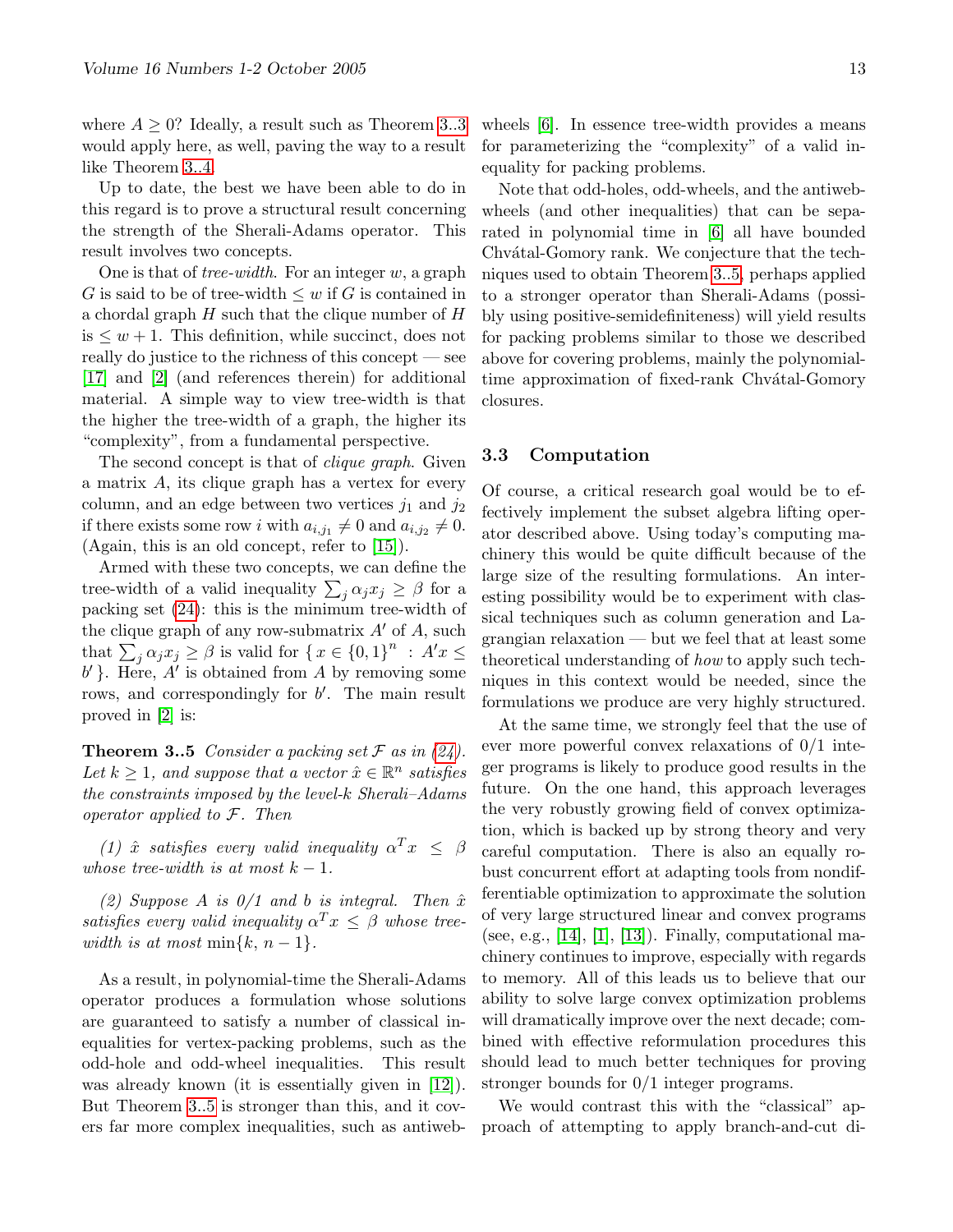rectly to a formulation. For difficult combinatorial problems this is likely to generate an excessive amount of enumeration; i.e., the algorithms will not scale with problem size no matter how much computational power is available.

#### **REFERENCES**

- <span id="page-13-16"></span>[1] D. Bienstock and G. Iyengar, Solving fractional packing problems in  $O^*(1/epsilon)$  iterations, Proc. 26th Ann. Symp. Theory of Computing (Chicago, 2004), pp. 146–155 (CORC report TR-2003-03).
- <span id="page-13-13"></span>[2] D. Bienstock and N. Ozbay, Tree-width and the Sherali-Adams operator, Discrete Optimization, 1 (2004), pp. 13–22.
- <span id="page-13-0"></span>[3] D. Bienstock and M. Zuckerberg, Subset algebra lift operators for 0-1 integer programming, SIAM J. Optim., 15 (2004) pp. 63–95.
- <span id="page-13-1"></span>[4] D. Bienstock and M. Zuckerberg, Approximate fixed-rank closures of covering problems, CORC report TR-2003-01, Math. Program., to appear.
- <span id="page-13-7"></span>[5] A. Caprara and A. Letchford, On the separation of split cuts and related inequalities, Math. Program., 94 (2003), pp. 279–294.
- <span id="page-13-14"></span>[6] E. Cheng and S. de Vries, Antiweb-wheel inequalities and their separation problems over the stable set polytopes, Math. Program., 92 (2002), pp. 153–175.
- <span id="page-13-10"></span>[7] W. Cook and S. Dash, On the matrix-cut rank of polyhedra, Math. Oper. Res., 26 (2001), pp. 19–30.
- <span id="page-13-6"></span>[8] G. Cornuéjols and Y. Li, A connection between cutting plane theory and the geometry of numbers, Math. Program., 93 (2002), pp. 123–127.
- <span id="page-13-9"></span>[9] M.X. Goemans and L. Tunçel, When does the positive semidefiniteness constraint help in lifting procedures, manuscript (2000).
- <span id="page-13-8"></span>[10] J. B. Lasserre, An explicit exact SDP relaxation for nonlinear 0-1 programs, in Lecture Notes in Computer Science, K. Aardal and A. M. H. Gerards, editors, (2001), pp. 293-303.
- <span id="page-13-4"></span>[11] M. Laurent, A Comparison of the Sherali-Adams, Lovász-Schrijver and Lasserre relaxations for 0-1 programming, Math. Oper. Res., 28 (2003), pp. 470– 496.
- <span id="page-13-3"></span>[12] L. Lovász and A. Schrijver, Cones of matrices and setfunctions and 0-1 optimization, SIAM J. Optim., 1 (1991), pp. 166–190.
- <span id="page-13-17"></span>[13] A. Nemirovski, *Prox-method with rate of convergence*  $O(1/t)$  for variational inequalities with Lipschitz continuous monotone operators and smooth convexconcave saddle point problems, SIAM J. Optim., 15 (2004), pp. 229–251.
- <span id="page-13-15"></span>[14] Y. Nesterov, Smooth minimization of non-smooth functions, Math. Program., 103 (2005), 127 - 152.
- <span id="page-13-11"></span>[15] G.L. Nemhauser and L. A. Wolsey, *Integer and Com*binatorial Optimization, John Wiley & Sons, New York, 1988.
- <span id="page-13-2"></span>[16] S. Sherali and W. Adams, A hierarchy of relaxations between the continuous and convex hull representations for zero-one programming problems, SIAM J. Discrete Math., 3 (1990), pp. 411–430.
- <span id="page-13-12"></span>[17] N. Robertson and P. D. Seymour, Graph minors II: Algorithmic aspects of tree-width, J. Algorithms, 7 (1986), pp. 309–322.
- <span id="page-13-5"></span>[18] M. Zuckerberg, A Set Theoretic Approach to Lifting Procedures for 0,1 Integer Programming, Ph.D. Thesis, Columbia University, 2004.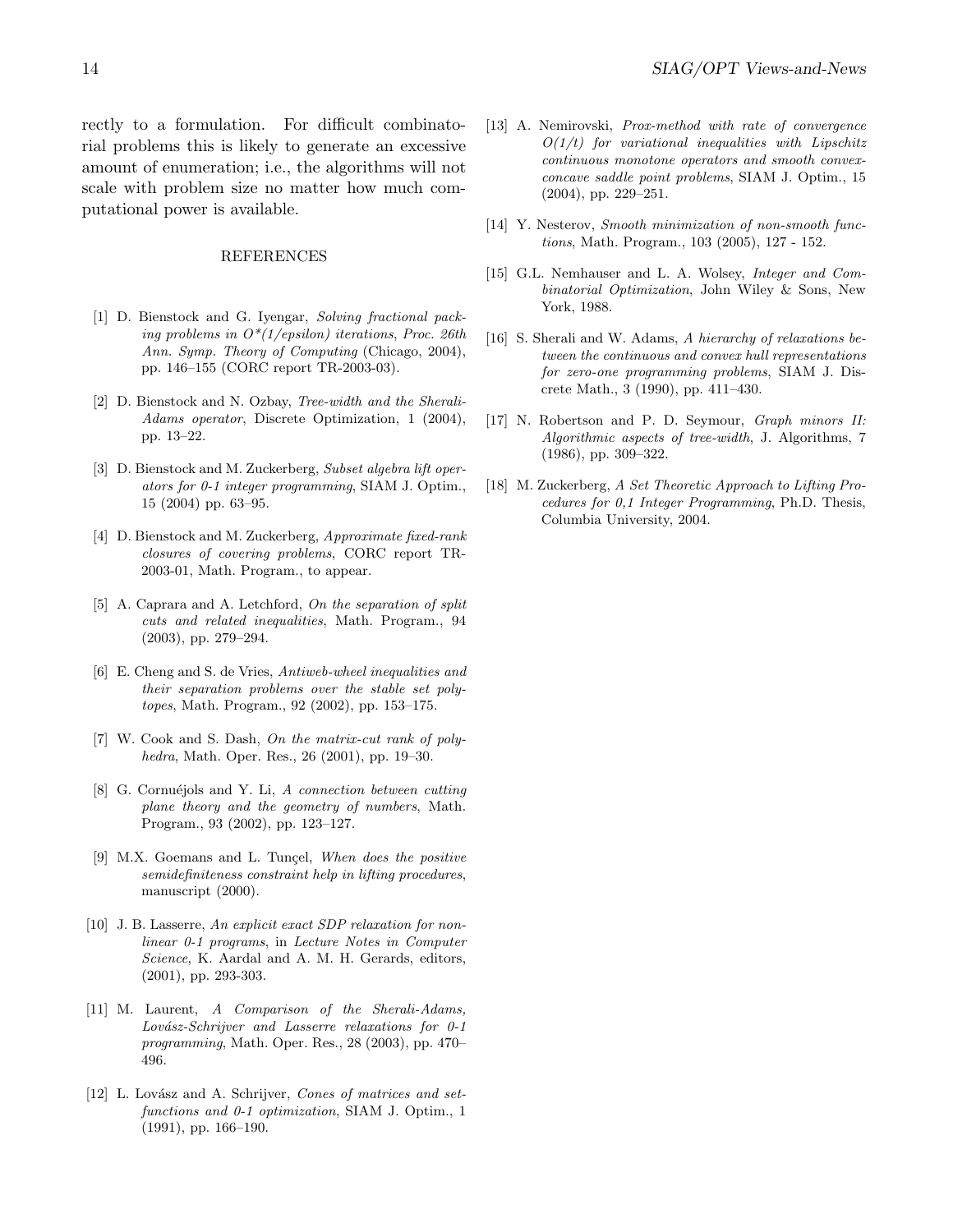# <span id="page-14-0"></span>Short Rational Generating Functions and Their Applications to Integer Programming

Kevin Woods

Department of Mathematics, University of California, Berkeley, CA 94720-3840, USA (kwoods@math.berkeley.edu).

#### Ruriko Yoshida

Department of Mathematics, Duke University, Durham, NC 27708-0320, USA (ruriko@math.duke.edu).

Abstract: In this paper, we provide an overview of rational generating function tools for encoding integer points inside a rational polyhedron, and we examine their applications to solving integer programming problems.

## 1. Introduction

In the 1980's, H.W. Lenstra, Jr. developed an algorithm to detect integer points in a rational poly-hedron using the LLL-algorithm [\[17,](#page-18-0) [20\]](#page-18-1), and this algorithm runs in time polynomial in the input size if we fix the dimension. Lenstra used this algorithm to show that integer programming problems with a fixed number of variables can be solved in polynomial time. A later algorithm of similar structure, by Lovász and Scarf  $[21]$ , was implemented by Cook, et al. [\[9\]](#page-18-3). In addition, Aardal and collaborators [\[1,](#page-17-0) [2,](#page-17-1) [3\]](#page-18-4) have written fairly effective modifications of the LLL-procedure for testing integer feasibility. In the 1990's, based on work by the geometers Brion, Khovanski, Lawrence, and Pukhlikov, Barvinok discovered an algorithm to count integer points in rational polytopes, and this algorithm also runs in polynomial time if we fix the dimension [\[5,](#page-18-5) [6\]](#page-18-6). The idea of the algorithm is to encode all the integer points inside a rational polyhedron into a rational generat*ing function*. In particular, if  $P \subset \mathbb{R}^d$  is a rational polyhedron, define the generating function

$$
f(P; \mathbf{x}) = \sum_{s \in P \cap \mathbb{Z}^d} \mathbf{x}^s,
$$

<span id="page-14-1"></span>where  $\mathbf{x}^s$  denotes  $x_1^{s_1} \cdots x_d^{s_d}$  with  $s = (s_1, \ldots, s_d)$ . After computing  $f(P; \mathbf{x})$  as a rational function, we evaluate  $|P \cap \mathbb{Z}^d| = f(P; 1, \dots, 1).$ 

**Example 1..1** Suppose  $P$  is the one-dimensional polytope [0, N]. Then  $f(P; x) = 1 + x + x^2 + \cdots + x^N$ ,  $f(P; x)$  can be represented by the rational function  $1-x^{N+1}$  $\frac{f(x^{N+1})}{1-x}$ , and  $f(P; 1) = N + 1$ , the number of integer points in P.

Note that the rational function representation of  $f(P; \mathbf{x})$  in Example [1..1](#page-14-1) is "short". In general, the number of terms in the representation will be bounded by a polynomial in the input size. Also note that substituting  $x = 1$  yields a denominator equal to zero in the rational function, so some analytic technique must be used to evaluate  $f(P; 1)$ . In this particular case, we could take the limit as  $x$ approaches 1 and apply l'Hospital's rule. In general, we must use more complicated residue calculus [\[5\]](#page-18-5).

Shortly after Barvinok introduced his algorithm, Dyer and Kannan [\[16\]](#page-18-7) showed that a particular step of his counting algorithm, which originally relied on Lenstra's result, could be replaced by a short-vector computation using the LLL-algorithm. This result gives a new proof that integer programming problems with a fixed number of variables can be solved in polynomial time: using binary search, one can turn Barvinok's counting oracle into an algorithm that solves integer programming problems. This algorithm was proposed by Barvinok in [\[6\]](#page-18-6). We call this integer programming algorithm the BBS algorithm.

In this report, we will provide a brief overview of how to encode the integer points inside a given polyhedron into a short rational generating function (Section [2.\)](#page-6-2), and then we will survey applications to solving integer programming problems (Section [3.\)](#page-8-2).

# 2. Computing short rational generating functions

In 1993, Barvinok [\[5\]](#page-18-5) gave an algorithm that, given a rational polyhedron  $P \subset \mathbb{R}^d$ , computes  $f(P; \mathbf{x})$  as a rational function in polynomial time (when the dimension of the polyhedron is fixed). In this section, we outline the steps of Barvinok's algorithm. For a more lengthy and detailed exposition, see [\[6\]](#page-18-6).

Let  $\{c_1, \ldots, c_d\}$  be a basis for the lattice  $\mathbb{Z}^d$ , and let  $\beta_1, \ldots, \beta_d \in \mathbb{Q}$  be given. We define the *ratio*nal unimodular cone  $K = \{x \in \mathbb{R}^d : c_i \cdot x \leq$  $\beta_i$ , for all i, where  $a \cdot b$  is the standard dot product.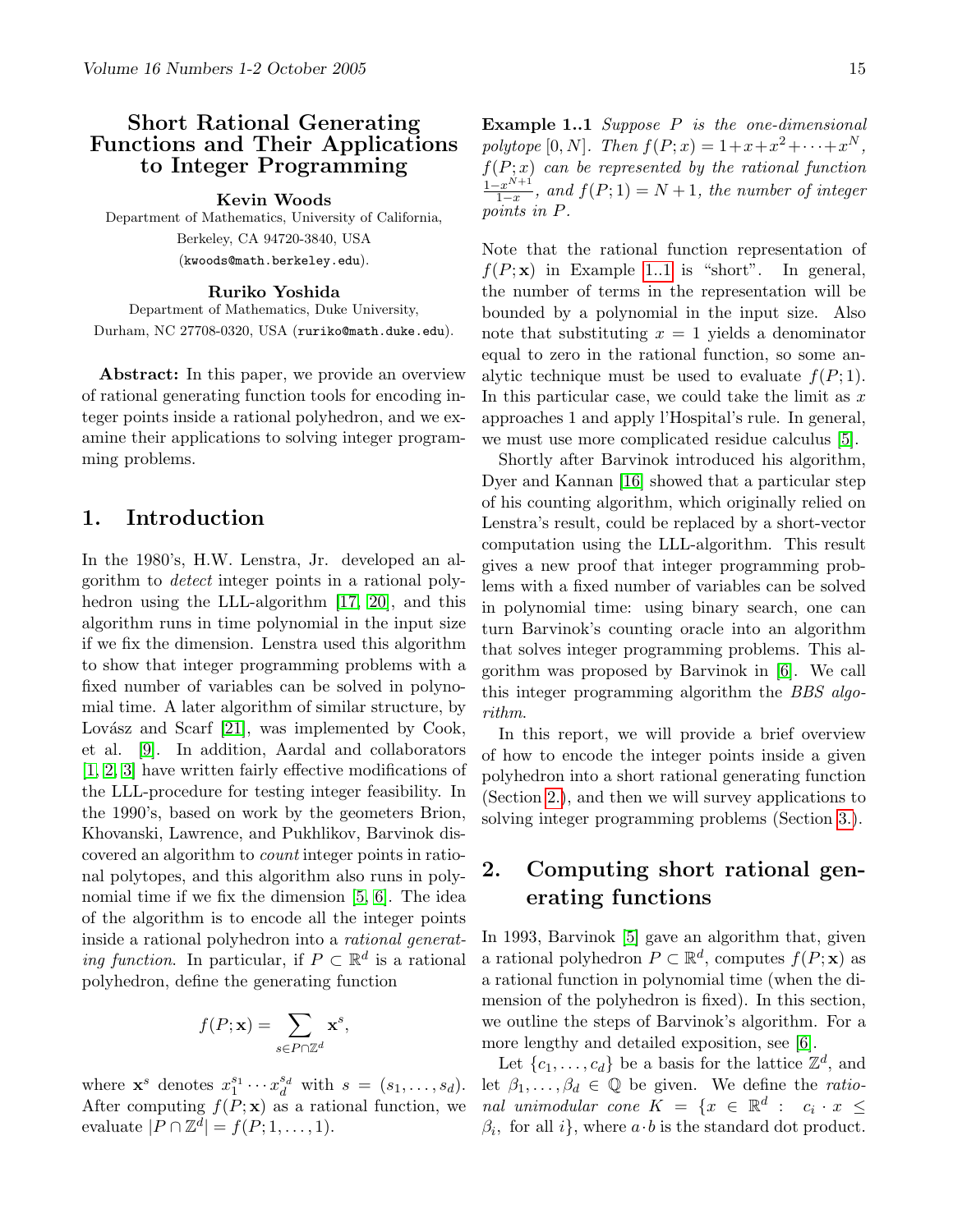Computing the generating function of a unimodular cone is "easy". In fact, if  $\{u_1, \ldots, u_d\}$  is the (negative) dual basis of  $\mathbb{Z}^d$  such that

$$
u_i \cdot c_j = \begin{cases} -1, & \text{if } i = j \\ 0, & \text{if } i \neq j \end{cases}
$$

and if  $v = -\sum_{i=1}^{d} \lfloor \beta_i \rfloor u_i$ , then (by Lemma 4.1 of [\[6\]](#page-18-6))

$$
f(K; \mathbf{x}) = \frac{\mathbf{x}^v}{(1 - \mathbf{x}^{u_1}) \cdots (1 - \mathbf{x}^{u_d})}. \tag{1}
$$

Example 2..1 Suppose we have a rational unimodular cone  $K \subset \mathbb{R}^2$ , such that

$$
K = \{(x_1, x_2) \in \mathbb{R}^2 : x_1 \le 4, 2x_1 + x_2 \le 10\}.
$$

In our example,  $c_1 = (1, 0)$  and  $c_2 = (2, 1)$  form a basis of  $\mathbb{Z}^2$ . Then, we have that  $u_1 = (-1, 2)$ ,  $u_2 = (0, -1),$  and  $v = -[4(-1, 2) + 10(0, -1)] =$ (4, 2). Therefore

$$
f(K; x_1, x_2) = \frac{x_1^4 x_2^2}{(1 - x_1^{-1} x_2^2)(1 - x_2^{-1})}.
$$

The idea of Barvinok's algorithm, then, is to reduce the case of computing  $f(P; \mathbf{x})$  to the case of computing the generating functions for a collection of unimodular cones. We do this in three steps: first reduce to the case of general rational cones, then to the case of simplicial cones (rational cones with exactly d extreme rays), and then finally to unimodular cones. If  $v$  is a vertex of  $P$ , then define the supporting cone,  $cone(P, v)$ , of P at v, as follows. Suppose that P is defined by  $P = \{x \in \mathbb{R}^d : c_i \cdot x \leq$  $\beta_i$ , for  $i = 1, ..., m$ , for some  $c_i \in \mathbb{Q}^d$ ,  $\beta_i \in \mathbb{Q}$ . For a vertex, v, of P, let  $I_v = \{i : c_i \cdot v = \beta_i\}$ , and define

cone
$$
(P, v) = \{x \in \mathbb{R}^d : c_i \cdot x \leq \beta_i, \text{ for } i \in I_v\}.
$$

Then the following theorem from [\[8\]](#page-18-8) allows us to compute  $f(P, x)$  by computing the generating functions of the cones cone  $(P, v)$ , where v is a vertex of P.

<span id="page-15-0"></span>**Theorem 2..2** *(Brion's Theorem)* Let  $P$  be a rational polyhedron. Then

$$
f(P; \mathbf{x}) = \sum_{v} f\big(\text{cone}(P, v); \mathbf{x}\big),
$$

where the sum runs over all vertices v of P.

Example 2..3 Let P be the one-dimensional polytope  $[0, N]$ . Then  $v_0 = 0$  and  $v_1 = N$  are the vertices of P, cone(P,  $v_0$ ) = [0,  $\infty$ ) and cone(P,  $v_1$ ) =  $(-\infty, N]$ , and so

$$
f(P; x) = f(cone(P, v_0); x) + f(cone(P, v_1); x)
$$
  
=  $\frac{1}{1-x} + \frac{x^N}{1-x^{-1}} = \frac{1-x^{N+1}}{1-x}.$ 

Note that, since the dimension  $d$  is fixed, we may compute the vertices of  $P$  in polynomial time (see [\[22\]](#page-18-9) for details). Next, by triangulating these cones, we reduce to the case of simplicial cones. There are efficient algorithms, when the dimension is fixed, to perform triangulations (see [\[4,](#page-18-10) [19\]](#page-18-11) for details). Finally, let  $K$  be a simplicial cone. The essential contribution of Barvinok [\[5\]](#page-18-5) was to show that we can decompose  $K$  into a *signed* collection of unimodular cones. To be precise, given a set  $A \subset \mathbb{R}^d$ , define the indicator function,  $[A] : \mathbb{R}^d \to \mathbb{R}$ , of A by

$$
[A](x) = \begin{cases} 1, & \text{if } x \in A \\ 0, & \text{if } x \notin A \end{cases}.
$$

<span id="page-15-1"></span>Then we have the following theorem from [\[5\]](#page-18-5).

Theorem 2..4 Fix d. There is a polynomial time algorithm which, given a rational simplicial cone  $K \, \subset \, \mathbb{R}^d$ , computes rational unimodular cones  $K_i$ and signs  $\epsilon_i \in \{-1, 1\}$  such that

$$
[K] = \sum_{i} \epsilon_i [K_i].
$$

Therefore, we have that

$$
f(K, \mathbf{x}) = \sum_{i} \epsilon_i f(K_i, \mathbf{x}).
$$

**Example 2..5** Let  $K = co((1,0),(1,N))$  (that is, the cone generated by  $(1,0)$  and  $(1,N)$ ). Then  $K_1 =$  $co((1,0),(0,1)), K_2 = co((1,N),(0,1)), and K_3 =$  $co((1, N))$  are unimodular, with  $[K] = [K_1] - [K_2] +$  $[K_3]$ . Therefore

$$
f(K; x, y)
$$
  
=  $\frac{1}{(1-x)(1-y)} - \frac{1}{(1-xy^N)(1-y)} + \frac{1}{1-xy^N}.$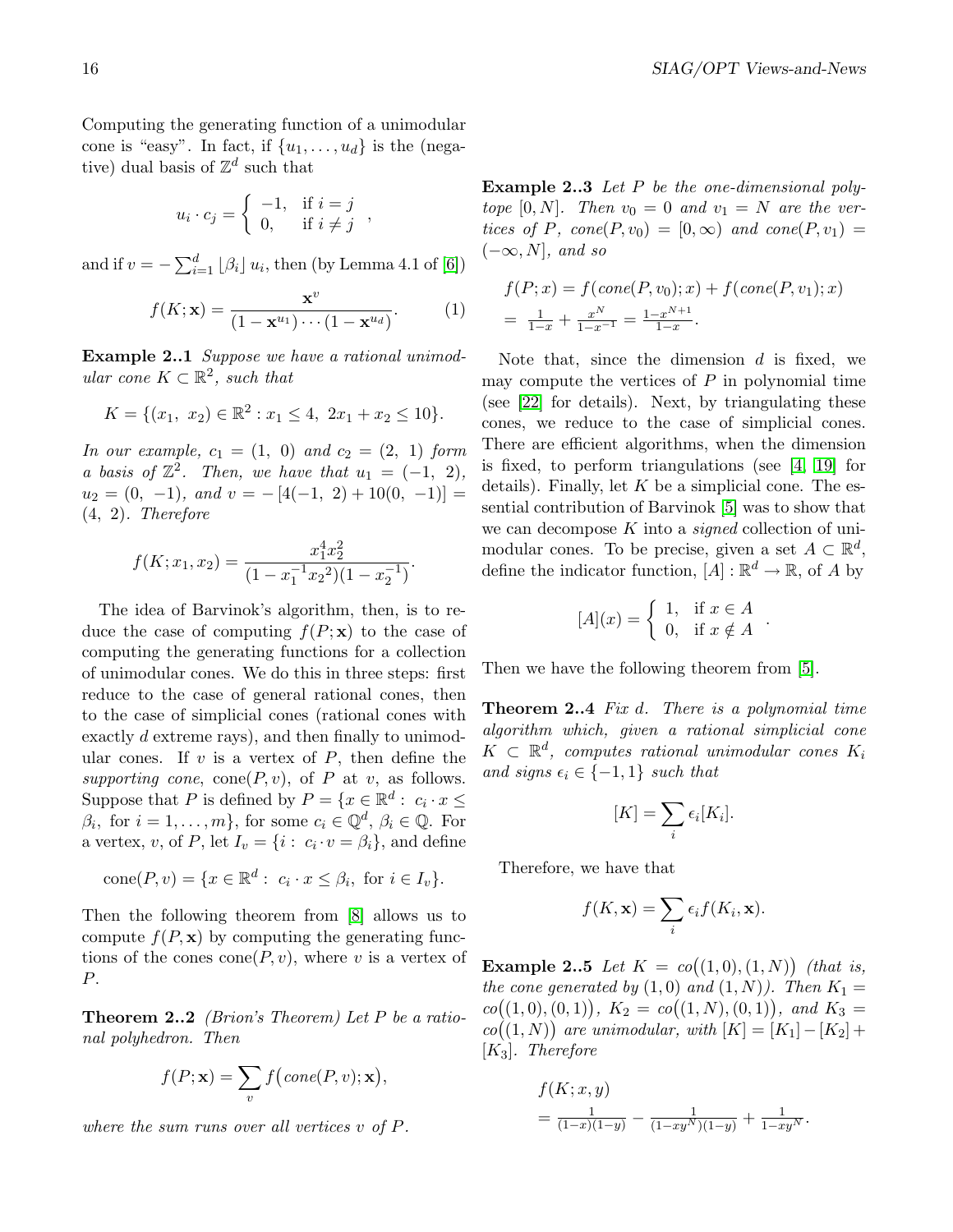Using Theorem [2..2,](#page-15-0) triangulation, Theorem [2..4,](#page-15-1) and [\(1\)](#page-7-4), we may now compute the generating function for any rational polyhedron, as the following theorem states.

<span id="page-16-0"></span>Theorem 2..6 (Theorem 4.4 in [\[6\]](#page-18-6))  $Assume$  d, the dimension, is fixed. Given a rational polyhedron  $P \subset \mathbb{R}^d$ , the generating function  $f(P; \mathbf{x})$  can be computed in polynomial time in the form

$$
f(P; \mathbf{x}) = \sum_{i \in I} \epsilon_i \frac{\mathbf{x}^{u_i}}{\prod_{j=1}^d (1 - \mathbf{x}^{v_{ij}})},
$$
(2)

where I is a polynomial-size indexing set, and where  $\epsilon_i \in \{1, -1\}$  and  $u_i, v_{ij} \in \mathbb{Z}^d$  for all i and j.

Furthermore, we can use this generating function to count the number of integer points in a rational polytope, by computing  $f(P; 1, 1, \ldots, 1)$ . Note that, while  $f(P; \mathbf{x})$  itself is analytic at  $(1, 1, \ldots, 1)$ , each of the fractions in the sum has a pole there. Thus, we can not directly substitute 1 for each variable, but we can compute the value (in polynomial time for fixed dimension) via residue calculus, as in [\[5\]](#page-18-5).

# 3. Applications to integer programming

Throughout this section, we will assume that the number of variables  $d$  is fixed. Suppose we have the following integer programming problem: given  $A \in$  $\mathbb{Z}^{m \times d}, b \in \mathbb{Z}^m, c \in \mathbb{Z}^d,$ 

maximize 
$$
c \cdot x
$$
 subject to  $Ax \leq b$ ,  $x \in \mathbb{Z}^d$ . (3)

There are several algorithms to solve the integer programming problem [\(3\)](#page-7-1) using short rational functions [\[12,](#page-18-12) [13,](#page-18-13) [14\]](#page-18-14). In this section, we will provide outlines of two of these algorithms: the BBS algorithm and the *digging algorithm*. These are currently implemented in the second release of the computer software LattE (see [\[11,](#page-18-15) [12,](#page-18-12) [15\]](#page-18-16)).

#### 3.1 Barvinok's binary search algorithm

We start with the most straightforward integer programming algorithm. It is an immediate consequence of the counting algorithm via short rational functions, with no extra tools needed: using binary search, one can turn any feasibility or counting oracle into an algorithm that solves Problem [\(3\)](#page-7-1). This idea was proposed in [\[6\]](#page-18-6):

Algorithm 3..1 (BBS algorithm) Input:  $A \in \mathbb{Z}^{m \times d}$ ,  $b \in \mathbb{Z}^m$ ,  $c \in \mathbb{Z}^d$ . **Output:** The optimal value, O, of  $\max\{c \cdot x : Ax \leq c\}$ b,  $x \in \mathbb{Z}^d$ .

- 1. Let  $P = \{x \in \mathbb{R}^d : Ax \leq b\}$  be the feasible region for the linear program. Initialize M to be max $\{c \cdot x : x \in P\}$ , the maximum of the linear program, and m to be  $\min\{c \cdot x : x \in P\}.$ Then  $m \leq O \leq M$  (assuming a feasible integer solution exists).
- 2. Use Barvinok's algorithm to count  $q =$  $|P \cap \mathbb{Z}^d|$ . If  $q = 0$ , then there is no feasible integer solution. If q is nonzero, then perform the following loop.
- 3. While  $M > m$  do (at each iteration, we will know that  $m \leq O \leq M$ )

$$
Set\ N = \lceil \frac{M+m}{2} \rceil.
$$

Using Barvinok's algorithm compute  $q =$  $|P \cap \{x \in \mathbb{R}^d : N \leq c \cdot x \leq M\} \cap \mathbb{Z}^d|$ .

If  $q > 0$ , then  $N \leq Q \leq M$  and we repeat the loop with  $m := N$  and  $M := M$ .

If  $q = 0$ , then  $m \leq O < N$  and we repeat the loop with  $m := m$  and  $M := N - 1$ .

4. Return M as the optimal value.

#### 3.2 Digging algorithm

An alternative integer programming algorithm, which also uses rational generating functions, is the digging algorithm. This algorithm is an extension of a heuristic proposed by Lasserre [\[18\]](#page-18-17), and it begins at the highest possible value for the optimum of the integer program, checks to see if there is a feasible solution giving that value, and if not continually *digs* to check the next highest possible value.

For the integer programming problem  $(3)$ , let  $P =$  ${x \in \mathbb{R}^d : Ax \leq b}$  be the feasible region for the *lin*ear program. Given the generating function  $f(P; \mathbf{x})$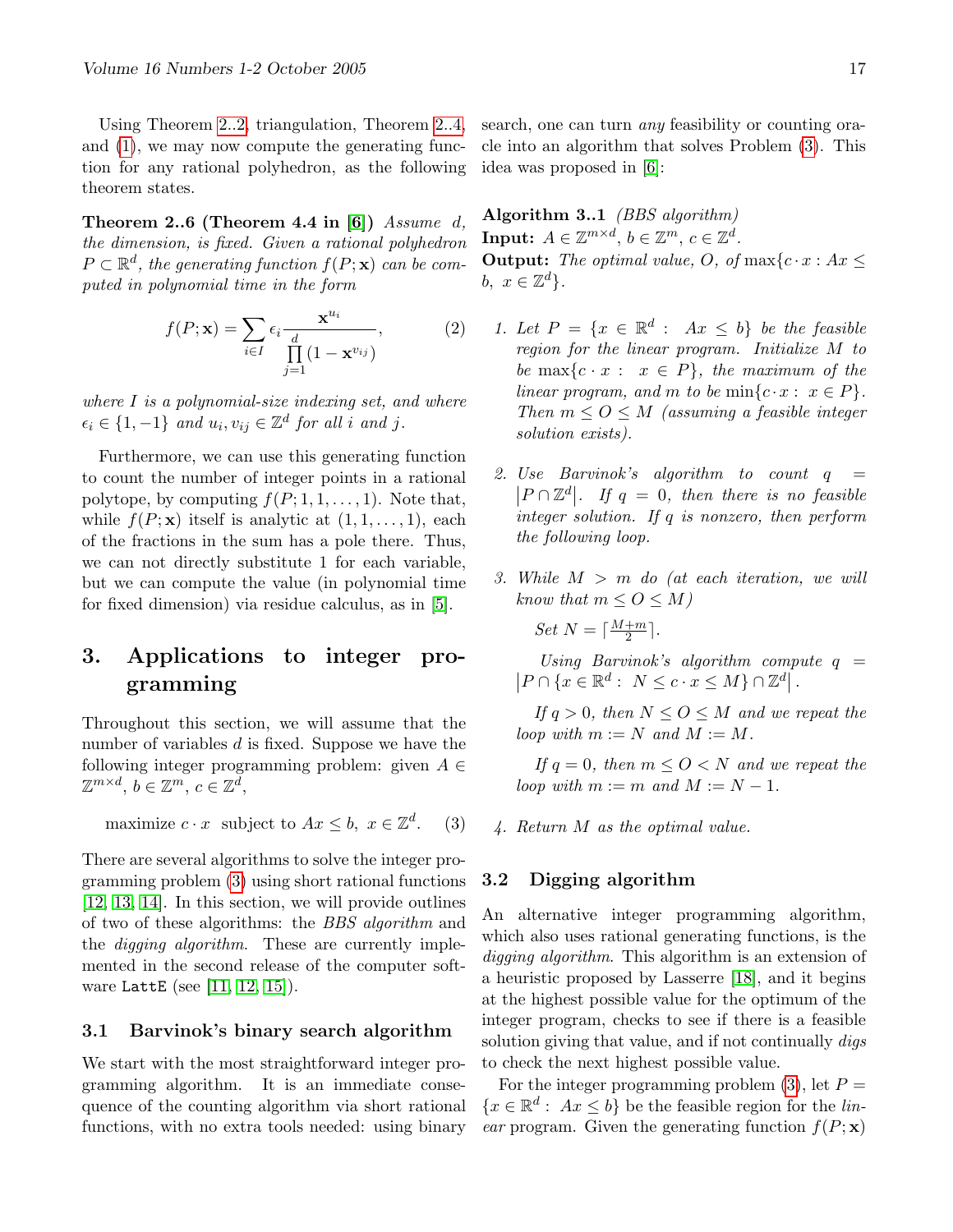as in [\(2\)](#page-7-0), perform the substitution  $x_k = t^{c_k}$ , so that

<span id="page-17-2"></span>
$$
f(P; t^{c_1}, \dots; t^{c_d}) = \sum_{\alpha \in P \cap \mathbb{Z}^d} t^{c \cdot \alpha} = \sum_{i \in I} \epsilon_i \frac{t^{c \cdot u_i}}{\prod_{j=1}^d (1 - t^{c \cdot v_{ij}})}.
$$
\n
$$
(4)
$$

For simplicity, we assume that  $c \cdot v_{ij} \neq 0$ , for any i, j. Furthermore, we may assume that  $c \cdot v_{ij} < 0$  by performing the operation  $1/(1-t^v) = -t^{-v}/(1-t^{-v}),$ as necessary.

The optimum value of the integer program is the degree of  $f(P; t^{c_1}, \dots, t^{c_d})$ , which we will compute by examining the Laurent series expressions of each of the terms in the sum, which are of the form

$$
\epsilon_i t^{c \cdot u_i} \prod_{j=1}^d (1 + t^{c \cdot v_{ij}} + t^{2c \cdot v_{ij}} + t^{3c \cdot v_{ij}} + \cdots). \tag{5}
$$

Algorithm 3..2 (Digging algorithm) Input:  $A \in \mathbb{Z}^{m \times d}$ ,  $b \in \mathbb{Z}^m$ ,  $c \in \mathbb{Z}^d$ .

**Output:** The optimal value of  $\max\{c \cdot x : Ax \leq c\}$ b,  $x \in \mathbb{Z}^d$ .

- 1. Let  $P = \{x \in \mathbb{R}^d : Ax \leq b\}$ . Using Theorem [2..6](#page-16-0) and substitution, compute the rational function expression in the equation  $(4)$ . Apply the appropriate algebraic identities so that  $c \cdot v_{ij} < 0$ for all i, j.
- 2. If  $M = \max_i c \cdot u_i$ , then the degree of  $f(P; t^{c_1}, \dots, t^{c_d})$  is at most M (since all of the  $c \cdot v_{ij}$  are negative). Use the formula [\(5\)](#page-7-2) to compute the coefficient of  $t^M$  in  $f(P; t^{c_1}, \dots, t^{c_d})$ .
- <span id="page-17-3"></span>3. If the coefficient of  $t^M$  is nonzero, then M is the optimal value of the integer program and we are done. Otherwise, compute the coefficient of the next highest possible degree. Continue until a nonzero coefficient is found.

Example 3..3 Suppose we have the integer programming problem

 $maximize$   $100x + 90y$ subject to  $x + y \le 100$ ,  $x \le 50$ ,  $x, y \ge 0$ ,  $x, y \in \mathbb{Z}^d$ .

Then the associated rational generating function for the feasible region of the integer program is

$$
\frac{1}{(1-x_1)(1-x_2)} + \frac{x_1^{50}}{(1-x_1^{-1})(1-x_2)} \n+ \frac{x_2^{100}}{(1-x_2^{-1})(1-x_1x_2^{-1})} + \frac{x_1^{50}x_2^{50}}{(1-x_2^{-1})(1-x_1^{-1}x_2)}
$$

.

We apply the monomial substitution in [\(4\)](#page-17-2) and apply the appropriate algebraic identities, and we get:

$$
\frac{t^{-190}}{(1-t^{-100})(1-t^{-90})}-\frac{t^{4910}}{(1-t^{-100})(1-t^{-90})}\newline\frac{t^{8990}}{(1-t^{-90})(1-t^{-10})}+\frac{t^{9500}}{(1-t^{-90})(1-t^{-10})}.
$$

Then, using Equation [\(5\)](#page-7-2) and the fact that the coefficient of  $t^{9500}$  is nonzero, we find that the integer programming optimum is 9500.

### 3.3 Comparison of BBS and digging algorithms

How do these two algorithms compare? The Barvinok binary search algorithm is guaranteed to run in polynomial time if we fix  $d$ . However, it is usually slow in practice, because the Barvinok counting algorithm must be run a number of times. The digging algorithm, on the other hand, is not guaranteed to run in polynomial time with fixed d. Nevertheless, it is often quite efficient in practice, because the number of iterations in Step [3](#page-17-3) of Algorithm [3..2](#page-10-2) is usually small and Barvinok's algorithm is called only once (even if we vary cost functions, we do not have to re-run Barvinok's algorithm). This algorithm works well for small dimensions and polytopes with a small number of vertices. For example, the digging algorithm solved some hard knapsack problems which the mixed-integer programming solver CPLEX version 6.6. could not [\[13\]](#page-18-13). However, for  $d$  on the order of 30, this algorithm becomes quite slow. If the input polytope has a large number of vertices, the integer programming problem [\(3\)](#page-7-1) can be solved by the following: First we find a vertex of the polytope which is an optimal solution for the linear relaxation of the problem [\(3\)](#page-7-1) via linear programming. Then, we apply the digging calculation to the single tangent cone of the polytope at the vertex (see details in [\[13\]](#page-18-13)).

#### REFERENCES

- <span id="page-17-0"></span>[1] K. Aardal and A. K. Lenstra, Hard equality constrained integer knapsacks, in Integer Programming and Combinatorial Optimization: 9th International IPCO Conference, W. J. Cook and A. S. Schulz, editors, Lecture Notes in Computer Science, Springer-Verlag, Berlin, 2337 (2002), pp. 350–366.
- <span id="page-17-1"></span>[2] K. Aardal, R. Weismantel, and L. A. Wolsey, Nonstandard approaches to integer programming, Discrete Appl. Math., 123 (2002), pp. 5–74.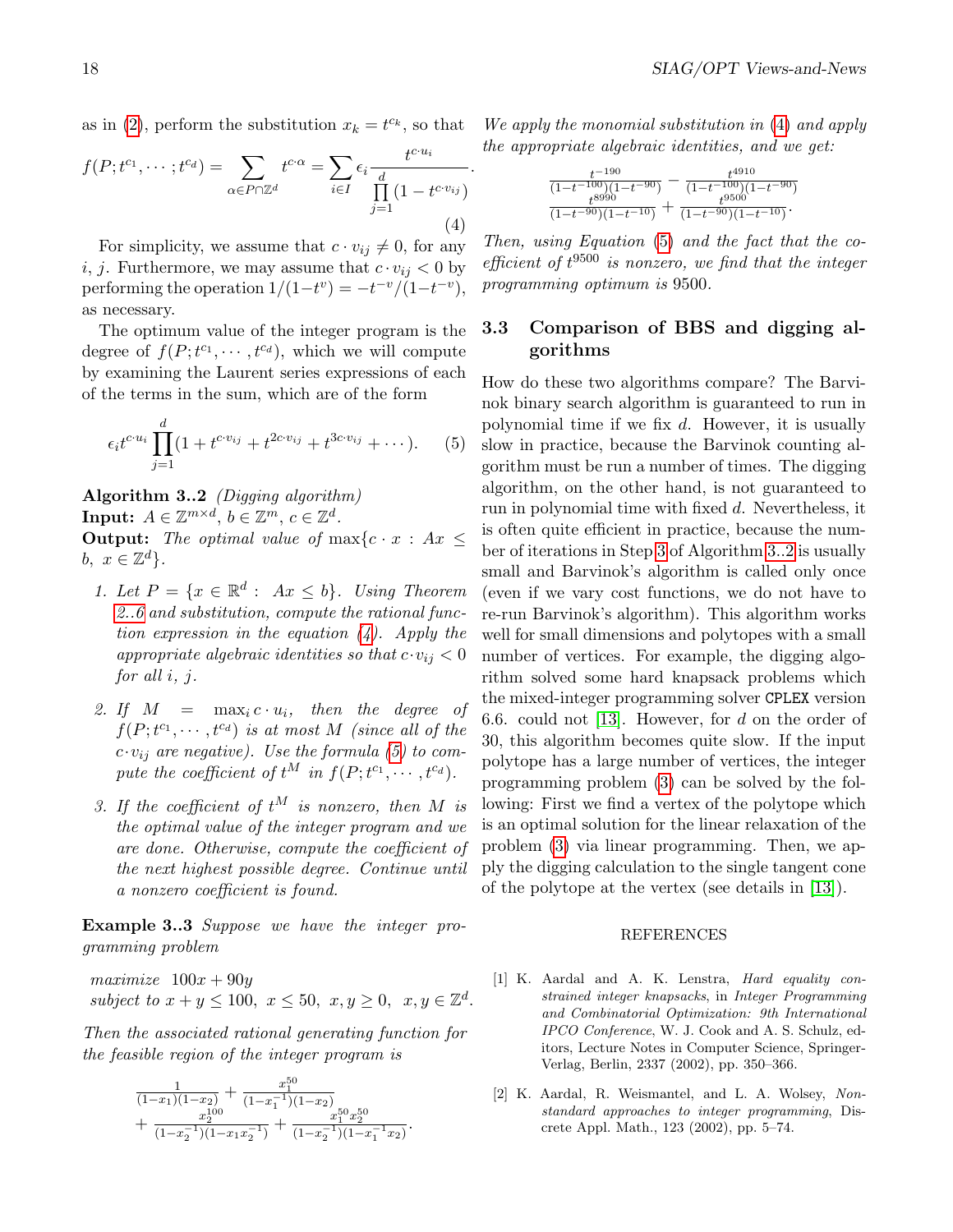- <span id="page-18-4"></span>[3] K. Aardal, C. A. J. Hurkens, and A. K. Lenstra, Solving a linear diophantine equations with lower and upper bounds on the variables, in Integer Programming and Combinatorial Optimization, 6th International IPCO conference, R. E. Bixby, E. A Boyd, and R. Z. Rios-Mercado, editors, Lecture Notes in Computer Science, Springer-Verlag, Berlin, 1412 (1998), pp. 229–242.
- <span id="page-18-10"></span>[4] F. Aurenhammer and R. Klein, Voronoi diagrams, in Handbook of Computational Geometry, J.-R. Sack and J. Urrutia, editors, North-Holland, Amsterdam, (2000) pp. 201–290.
- <span id="page-18-5"></span>[5] A. Barvinok, Polynomial time algorithm for counting integral points in polyhedra when the dimension is fixed, Math. Oper. Res., 19 (1994) pp. 769–779.
- <span id="page-18-6"></span>[6] A. Barvinok and J. Pommersheim, An algorithmic theory of lattice points in polyhedra, in New Perspectives in Algebraic Combinatorics, Berkeley, CA, 1996-1997, Math. Sci. Res. Inst. Publ. 38, Cambridge Univ. Press, Cambridge, (1999) pp. 91–147.
- [7] A. Barvinok and K. Woods, Short rational generating functions for lattice point problems, J. Amer. Math. Soc., 16 (2003), pp. 957–979.
- <span id="page-18-8"></span>[8] M. Brion, *Points entiers dans les polyèdres convexes*, Ann. Sci. Ecole Norm. Sup., 21 (1988), pp. 653–663. ´
- <span id="page-18-3"></span>[9] W. Cook, T. Rutherford, H. E. Scarf, and D. Shallcross, An implementation of the generalized basis reduction algorithm for integer programming, ORSA Journal of Computing, 5 (1993), pp. 206–212.
- [10] G. Cornuéjols, R. Urbaniak, R. Weismantel, and L. A. Wolsey, Decomposition of integer programs and of generating sets, in Algorithms – ESA 97, R. E. Burkard and G. J. Woeginger, editors, Lecture Notes in Computer Science, Springer-Verlag, Berlin, 1284 (1997), pp. 92–103.
- <span id="page-18-15"></span>[11] J. A. De Loera, R. Hemmecke, J. Tauzer, and R. Yoshida, Effective lattice point counting in rational convex polytopes, J. Symbolic Comput., 38 (2004), pp. 1273–1302.
- <span id="page-18-12"></span>[12] J. A. De Loera, D. Haws, R. Hemmecke, P. Huggins, B. Sturmfels, and R. Yoshida, Short rational functions for toric algebra and applications, J. Symbolic Comput., 38 (2004), pp. 959–973.
- <span id="page-18-13"></span>[13] J. A. De Loera, D. Haws, R. Hemmecke, P. Huggins, and R. Yoshida, A computational study of integer programming algorithms based on Barvinok's rational functions, Discrete Optimization, to appear.
- <span id="page-18-14"></span>[14] J. A. De Loera, D. Haws, R. Hemmecke, P. Huggins, and R. Yoshida, Three kinds of integer programming algorithms based on Barvinok's rational functions, in

Integer Programming and Combinatorial Optimization: 10th International IPCO Conference, D. Bienstock and G. Nemhauser, editors, Springer-Verlag, Berlin, (2004) pp. 244–255.

- <span id="page-18-16"></span>[15] J. A. De Loera, D. Haws, R. Hemmecke, P. Huggins, J. Tauzer, and Yoshida, A user's guide for LattE  $v1.1.$  2003, software package. LattE is available at <http://www.math.ucdavis.edu/~latte>.
- <span id="page-18-7"></span>[16] M. Dyer and R. Kannan, On Barvinok's algorithm for counting lattice points in fixed dimension, Math. Oper. Res., 22 (1997), pp. 545–549.
- <span id="page-18-0"></span>[17] M. Grötschel, L. Lovász, and A. Schrijver, Geometric Algorithms and Combinatorial Optimization, second edition, Algorithms and Combinatorics, Springer-Verlag, Berlin, 2, 1993.
- <span id="page-18-17"></span>[18] J. B. Lasserre, *Integer programming*, *Barvinok's count*ing algorithm and Gomory relaxations, Oper. Res. Lett., 32 (2003), pp. 133–137.
- <span id="page-18-11"></span>[19] C. W. Lee, Subdivisions and triangulations of polytopes, in Handbook of Discrete and Computational Geometry, J. E. Goodman and J. O'Rourke, editors, CRC Press, New York, (1997) pp. 271–290.
- <span id="page-18-1"></span>[20] H. W. Lenstra, Integer programming with a fixed number of variables, Math. Oper. Res., 8 (1983), pp. 538– 548.
- <span id="page-18-2"></span>[21] L. Lovász and H. E. Scarf, The generalized basis reduction algorithm, Math. Oper. Res., 17 (1992), pp. 751–764.
- <span id="page-18-9"></span>[22] A. Schrijver, Theory of Linear and Integer Programming, Wiley-Interscience, 1986.
- [23] R. Thomas, Algebraic methods in integer programming, in Encyclopedia of Optimization, C. Floudas and P. Pardalos, editors, Kluwer Academic Publishers, Dordrecht, 2001.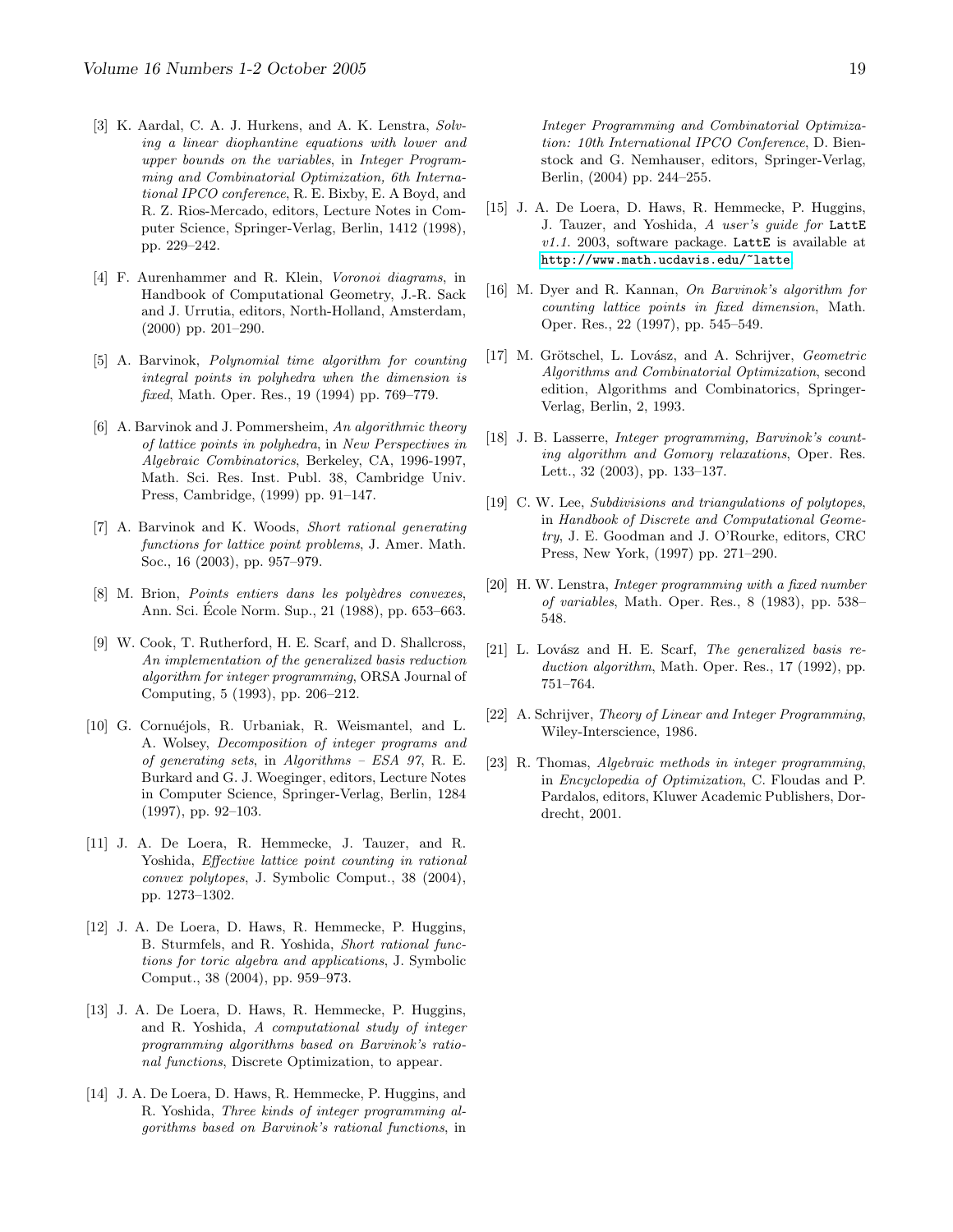# <span id="page-19-0"></span>Lattice Basis Reduction in Integer Linear Optimization: Some Basic Topics

Karen Aardal<sup>[1](#page-19-1)</sup>

Centrum voor Wiskunde en Informatica, Amsterdam and Technische Universiteit Eindhoven, The Netherlands (Karen.Aardal@cwi.nl).

### 1. Introduction and motivation

In this note I consider the following problems. First, the *integer linear feasibility problem*. Let  $P = \{x \in$  $\mathbb{R}^n$  |  $\boldsymbol{A}\boldsymbol{x} \leq \boldsymbol{d}$ , where the  $m \times n$  matrix  $\boldsymbol{A}$  and the m-vector  $\boldsymbol{d}$  are given by integer input. Assume  $P$  is bounded and full-dimensional.

> Does there exist a vector  $\boldsymbol{x} \in P \cap \mathbb{Z}^n$  $(1)$

Second, the integer linear optimization problem:

Determine a vector  $\boldsymbol{x} \in P \cap \mathbb{Z}^n$  that maximizes  $\boldsymbol{cx}$ , (2)

where  $c$  is an *n*-dimensional row vector. Branch-andbound has proven to be a very successful method to solve integer linear optimization problems, especially when combined with cutting planes, and it is implemented in several commercial optimization packages. The key component of branch-and-bound is to solve the linear relaxation, i.e., we maximize (or minimize) cx over P. If the optimal solution  $\bar{x}^*$  to the linear relaxation is integer, then we are done, otherwise we choose a non-integral component of  $\bar{x}^*$ , say  $x_j$ with value  $f_i$  and create two subproblems by adding the constraints  $x_j \leq \lfloor f_j \rfloor$ , and  $x_j \geq \lceil f_j \rceil$  respectively to P. This is the part of the algorithm that is called "branching". Each of the subproblems are again treated in the same fashion. We do not continue branching at a subproblem if the linear relaxation corresponding to that subproblem is infeasible, or if the optimal solution to the relaxation is integer, or if the value  $c\bar{x}^*$  is "worse" than the value of the best known integer solution (this is the "bounding" part of the algorithm).

Sometimes, though, branch-and-bound does not work well. In some of these cases it seems as if the

linear relaxation does not provide useful information, and in other cases we simply do not understand why it does not work. From the theoretical point of view we know that branch-and-bound can perform arbitrarily bad even in dimension  $n = 2$ . A natural question to ask is whether there exists an algorithm for solving Problem [1](#page-7-4) that has a polynomial running time. Since Problem [1](#page-7-4) is NP-complete [\[6,](#page-25-0) [20\]](#page-25-1) we do not expect to find a polynomial algorithm to solve it, but we could still hope for an algorithm that is polynomial for fixed dimension  $n$ . Such an algorithm was developed by H. W. Lenstra, Jr. [\[23,](#page-25-2) [24\]](#page-25-3). His algorithm is based on lattice basis reduction and linear transformations, and is "branching on hyperplanes" rather than on information from the linear relaxation. Before describing Lenstra's algorithm in Section [4.,](#page-22-0) we present some notation, definitions and basic results in Section [2..](#page-6-2) In Section [3.](#page-8-2) we present Lovász' basis reduction algorithm, which is a corner stone in Lenstra's algorithm. Finally, in Sections [5.](#page-23-0) and [6.](#page-24-0) we present some related results and list some open problems.

# 2. Notation, definitions, and basic results

Let  $b_1, \ldots, b_l$  be linearly independent vectors in  $\mathbb{R}^n$ . The set

$$
L = \{ \boldsymbol{x} \in \mathbb{R}^n \mid \boldsymbol{x} = \sum_{j=1}^l \lambda_j \boldsymbol{b}_j, \ \lambda_j \in \mathbb{Z}, \ 1 \le j \le l \}
$$
\n(3)

is called a *lattice*. The set of vectors  $\{b_1, \ldots, b_l\}$  is called a lattice basis.

We review the Gram-Schmidt process below.

Definition 2..1 The Gram-Schmidt process derives orthogonal vectors  $\mathbf{b}_j^*$ ,  $1 \leq j \leq l$ , from linearly independent vectors  $\mathbf{b}_j$ ,  $1 \leq j \leq l$ . The vectors  $\mathbf{b}_j^*$ ,  $1 \leq$  $j \leq l$ , and the real numbers  $\mu_{jk}$ ,  $1 \leq k < j \leq l$ , are determined from  $\mathbf{b}_i$ ,  $1 \leq j \leq l$ , by the recursion

$$
b_1^* = b_1, \qquad b_j^* = b_j - \sum_{k=1}^{j-1} \mu_{jk} b_k^*, \quad 2 \leq j \leq l,
$$

where

b

$$
\mu_{jk} = \frac{\mathbf{b}_j^T \mathbf{b}_k^*}{\|\mathbf{b}_k^*\|^2}, \quad 1 \le k < j \le l.
$$

<span id="page-19-1"></span><sup>&</sup>lt;sup>1</sup>The author was supported in part by NSF Grants DMI-0100020 and DMII-0121495, and the Dutch BSIK/BRICKS project.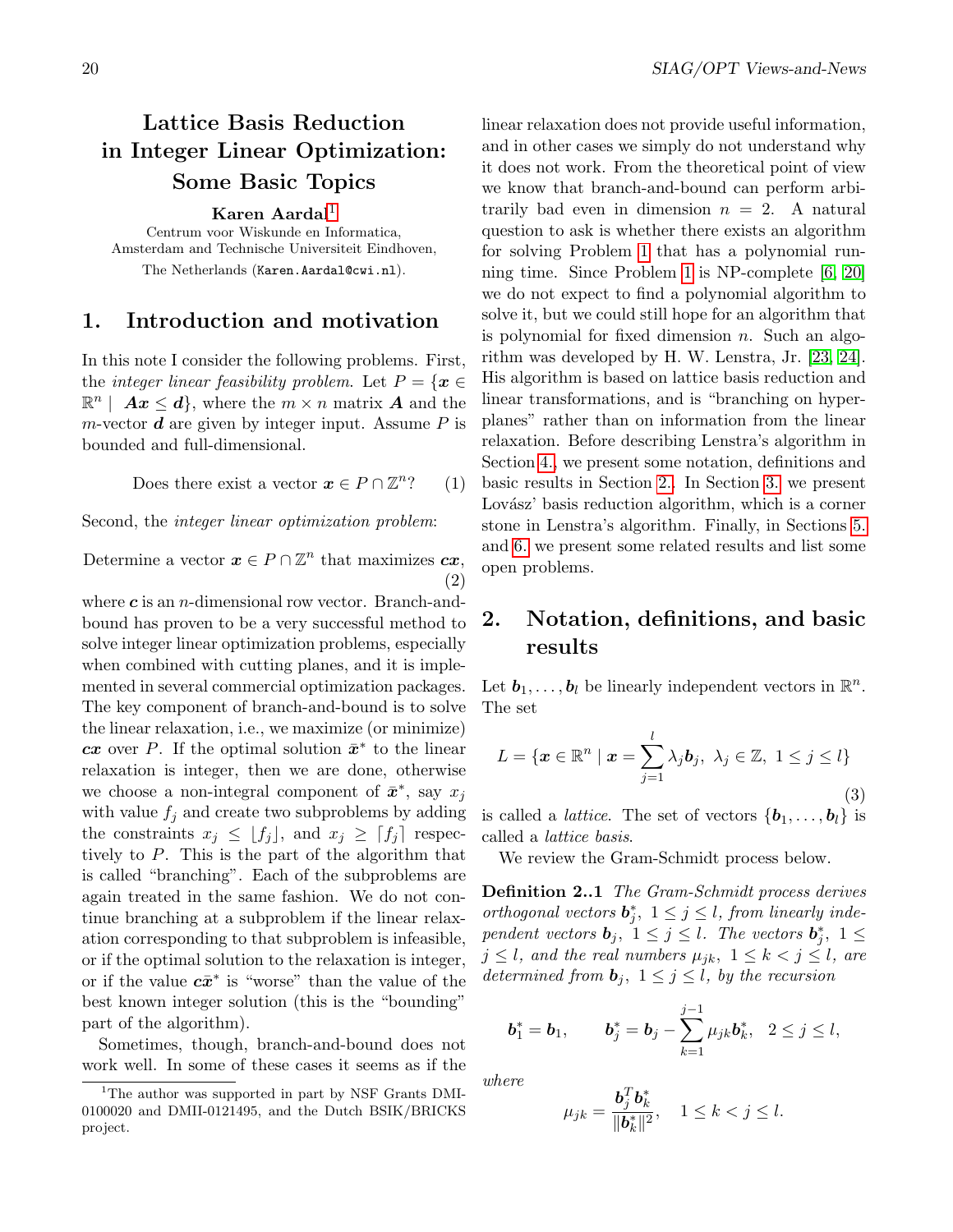The vector  $\mathbf{b}_j^*$  is the projection of  $\mathbf{b}_j$  on the orthogonal complement of  $\sum_{k=1}^{j-1} \mathbb{R} \mathbf{b}_k = \{ \sum_{k=1}^{j-1} m_k \mathbf{b}_k : \}$  $m_k \in \mathbb{R}, 1 \leq k \leq j-1$ , i.e.,  $\mathbf{b}_j^*$  is the component of  $\mathbf{b}_j$  orthogonal to the real subspace spanned by  $b_1, \ldots, b_{j-1}$ . Thus, any pair  $b_i^*$ ,  $b_k^*$  of the Gram-Schmidt vectors are mutually orthogonal. The multiplier  $\mu_{jk}$  is equal to zero if and only if  $\mathbf{b}_j$  is orthogonal to  $\boldsymbol{b}_k^*$ . Notice that the Gram-Schmidt vectors corresponding to  $b_1, \ldots, b_l$  do not necessarily belong to  $L$ , but they do span the same real vector space as  $\bm{b}_1, \dots, \bm{b}_l.$ 

The *rank* of L, rk L, is equal to the dimension of the Euclidean vector space generated by the basis of  $L$ . The rank of the lattice  $L$  in Expression  $(3)$  is l, and we have  $l \leq n$ . If  $l = n$  we call the lattice full-dimensional.

There are several ways of defining the determinant of a given lattice L,  $d(L)$ . Two straightforward expressions are:

 $d(L) = ||\boldsymbol{b}_1^*|| \cdot ||\boldsymbol{b}_2^*|| \cdot \cdots \cdot ||\boldsymbol{b}_l^*||,$ 

and

$$
d(L) = \sqrt{\det(\boldsymbol{B}^T \boldsymbol{B})} ,
$$

where  $b_1^*, \ldots, b_l^*$  are the Gram-Schmidt vectors corresponding to the lattice basis vectors  $\boldsymbol{b}_1,\ldots,\boldsymbol{b}_l,$  and where **B** is the basis matrix  $\mathbf{B} = (\mathbf{b}_1, \dots, \mathbf{b}_l)$ . If L is full-dimensional, then  $d(L)$  can be interpreted as the volume of the parallelepiped  $\sum_{j=1}^{n} [0, 1)$ **b**<sub>j</sub>. In this case the determinant of the lattice can be computed straightforwardly as  $d(L) = |\det(\boldsymbol{b}_1, \dots, \boldsymbol{b}_n)|$ . The determinant of  $\mathbb{Z}^n$  is equal to one. The rank and the determinant of L depend only on the lattice and not on the chosen basis (cf. Observation [3..3\)](#page-10-0).

For more details about lattices, see e.g. Cassels [\[7\]](#page-25-4), Grötschel, Lovász, and Schrijver [\[16\]](#page-25-5), Lenstra [\[25\]](#page-25-6), and Schrijver [\[31\]](#page-26-1).

# 3. Lovász' basis reduction algorithm

In the lattice approaches to integer programming that will be discussed in Sections [4.](#page-22-0) and [5.,](#page-23-0) we need lattice representations using bases with short, almost orthogonal basis vectors. Such bases are called reduced. Here we describe Lovász' basis reduction algorithm [\[22\]](#page-25-7). We also discuss some recent implementations.

Before discussing specific basis reduction algorithms we describe the basic operations that are used to go from one lattice basis to another.

**Definition 3..1** An integer nonsingular matrix  $U$ is unimodular if  $det(U) = \pm 1$ .

The following operations on a matrix are called *ele*mentary column operations:

- exchanging two columns,
- multiplying a column by  $-1$ ,
- adding an integer multiple of one column to another column.

**Theorem 3..2** An integer matrix  $U$  is unimodular if and only if  $U$  can be derived from the identity matrix by elementary column operations.

Observation 3..3 If  $B$  and  $B'$  are bases for the same lattice  $L \subset \mathbb{R}^n$  of rank l, then  $B' = BU$  for some  $l \times l$  unimodular matrix  $U$ .

A consequence of Theorem [3..2](#page-10-2) and Observation [3..3](#page-10-0) is that a lattice of rank greater than 1 has infinitely many bases. From Observation [3..3](#page-10-0) we also see that the determinant of a lattice  $L$  only depends on  $L$ and not on the chosen basis.

To go from one basis to another is conceptually easy; given a basis  $\bm{B}$  we just multiply  $\bm{B}$  by a unimodular matrix, or equivalently, we perform a series of elementary column operations on  $B$ , to obtain a new basis. The key question is of course how to do this efficiently so that the new basis is reduced according to the definition of reducedness we are using.

In Lovász'  $[22]$  basis reduction algorithm the length of the vectors are measured using the Euclidean length, and the Gram-Schmidt vectors corresponding to the current basis are used as a reference for checking whether the basis vectors are nearly orthogonal. Let  $L \subset \mathbb{R}^n$  be a lattice, and let  $\mathbf{b}_1, \ldots, \mathbf{b}_l, l \leq n$ , be the current basis vectors for L.

 $\textbf{Definition 3..4} \ \big( [ \textbf{22} ] \big) \ \ A \quad basis \quad \boldsymbol{b}_1, \boldsymbol{b}_2, \dots, \boldsymbol{b}_l \quad is$ called reduced if

$$
|\mu_{jk}| \le \frac{1}{2} \quad \text{for } 1 \le k < j \le l,\tag{4}
$$

$$
\|\mathbf{b}_{j}^{*}+\mu_{j,j-1}\mathbf{b}_{j-1}^{*}\|^{2} \geq \frac{3}{4}\|\mathbf{b}_{j-1}^{*}\|^{2} \quad \text{for } 1 < j \leq l. \tag{5}
$$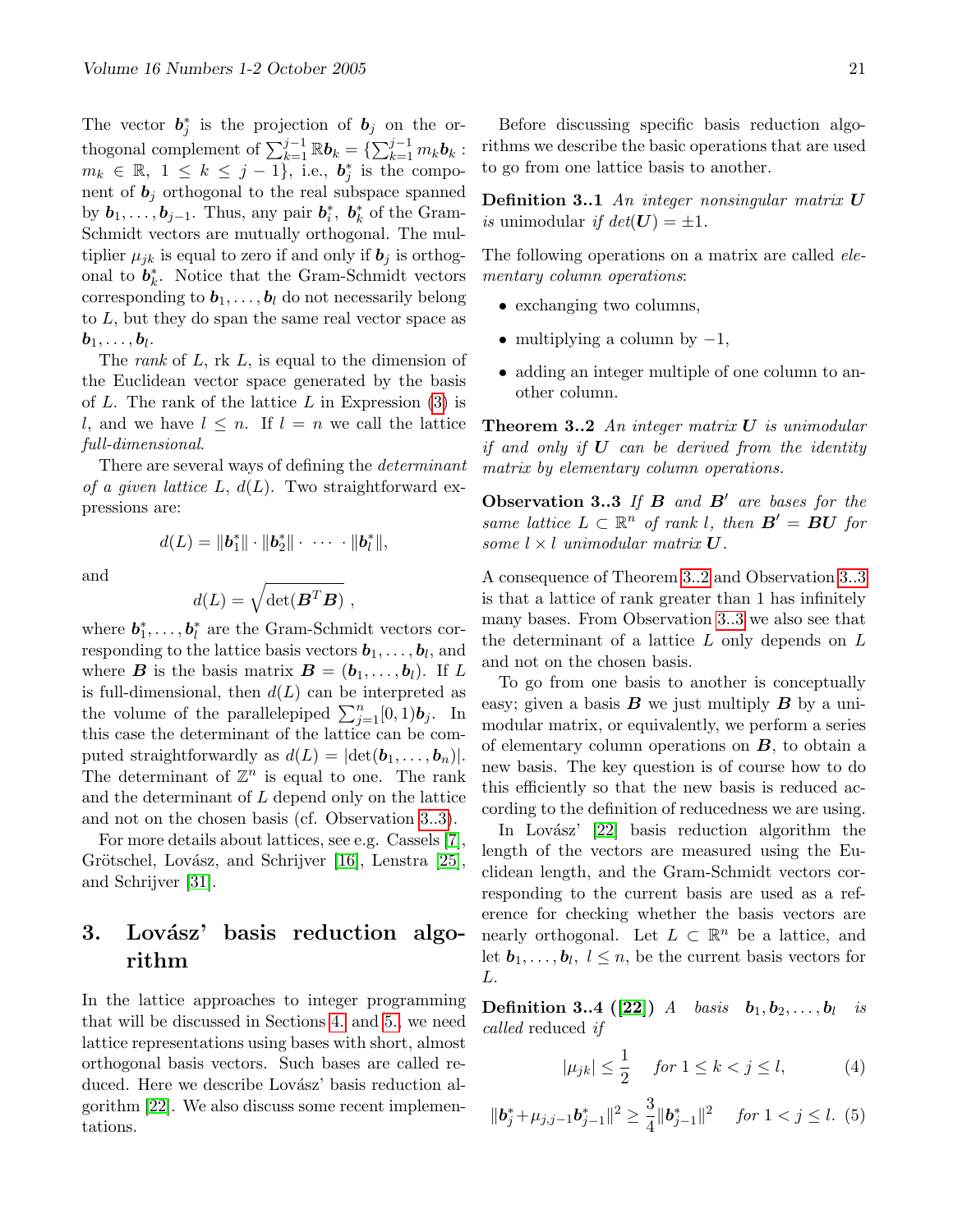The constant  $\frac{3}{4}$  in inequality [\(5\)](#page-7-2) is arbitrarily chosen and can be replaced by any fixed real number  $\frac{1}{4}$  <  $y < 1$ . In a practical implementation one chooses a constant close to one.

Condition [\(4\)](#page-17-2) is satisfied in two cases. The first, desired, case is if  $\mathbf{b}_j$  is almost orthogonal to  $\mathbf{b}_k^*$ . The second possibility for [\(4\)](#page-17-2) to be satisfied is if  $\mathbf{b}_i$  is short relative to  $b_k^*$ . If we would accept this case we would also accept a basis in which  $||\boldsymbol{b}_1|| \gg ||\boldsymbol{b}_2|| \gg$  $\cdots >> ||b_l||$ , and where the vectors are far from being orthogonal. To prevent this, Condition [\(5\)](#page-7-2) is enforced. Here we relate to the interpretation of the Gram-Schmidt vectors above, and notice that the vectors  $\mathbf{b}_{j}^{*} + \mu_{j,j-1} \mathbf{b}_{j-1}^{*}$  and  $\mathbf{b}_{j-1}^{*}$  are the projections of  $\mathbf{b}_j$  and  $\mathbf{b}_{j-1}$  on the orthogonal complement of  $\sum_{k=1}^{j-2} \mathbb{R} \mathbf{b}_k$ . Consider a violation of Condition [\(4\)](#page-17-2) where  $k = j - 1$ , i.e., suppose that  $\mathbf{b}_j$  is short compared to  $b_{j-1}^*$ , which implies that  $b_j^*$  is short compared to  $\boldsymbol{b}_{j-1}^*$  as  $\|\boldsymbol{b}_j^*\| \leq \|\boldsymbol{b}_j\|$ . Suppose we *interchange*  $\mathbf{b}_j$  and  $\mathbf{b}_{j-1}$ . Then the new  $\mathbf{b}_{j-1}^*$  will be the old  $\boldsymbol{b}_j^* + \mu_{j,j-1} \boldsymbol{b}_{j-1}^*$ , which will be short compared to the old  $b_{j-1}^*$ , i.e., Condition [\(5\)](#page-7-2) will be violated.

If Condition  $(4)$  is violated, then Lovász' basis reduction algorithm will replace  $\mathbf{b}_j$  by  $\mathbf{b}_j - \lceil \mu_{jk} \rceil \mathbf{b}_k$ , where  $\lceil \mu_{jk} \rceil := \lceil \mu_{jk} - \frac{1}{2} \rceil$  $\frac{1}{2}$ . Such a step is called size reduction and will ensure nearly orthogonal basis vectors. If Condition [\(5\)](#page-7-2) is violated for a certain index j, then the vectors  $\mathbf{b}_i$  and  $\mathbf{b}_{i-1}$  are *interchanged*, which ensures that the vectors are ordered, up to a multiplicative constant, in increasing order of their Euclidean length. It is clear that both the size reduction and the interchange are elementary column operations. For details on the precise sequence of the size reductions and interchanges, we refer to [\[22\]](#page-25-7).

**Theorem 3..5** ([\[22\]](#page-25-7)) Let  $L \subseteq \mathbb{Z}^n$  be a lattice with basis  $\mathbf{b}_1, \ldots, \mathbf{b}_n$ , and let  $\beta \in \mathbb{R}, \ \beta \geq 2$ , be such that  $||\boldsymbol{b}_j||^2 \leq \beta$  for  $1 \leq j \leq n$ . Then the number of arithmetic operations needed by the basis reduction algo-rithm as described in [\[22\]](#page-25-7) is  $O(n^4 \log \beta)$ , and the integers on which these operations are performed each have binary length  $O(n \log \beta)$ .

In terms of bit operations, Theorem [3..5](#page-12-0) implies that Lovász' basis reduction algorithm has a running time of  $O(n^6(\log \beta)^3)$  using classical algorithms for addition and multiplication.

Next we will present a few useful bounds on reduced basis vectors. In Proposition [3..6](#page-21-0) and Corol<span id="page-21-0"></span>lary [3..7](#page-21-1) we assume for simplicity that the lattice L is full-dimensional.

**Proposition 3..6** ([\[22\]](#page-25-7)) Let  $b_1, \ldots, b_n$  be a reduced basis for the lattice  $L \subset \mathbb{R}^n$ . Then,

$$
\|\bm{b}_1\|^2 \le 2^{n-1} \|\bm{x}\|^2 \quad \text{ for all } \bm{x} \in L, \ \bm{x} \ne 0,
$$
 (6)

and

$$
d(L) \le \Pi_{j=1}^n \|b_j\| \le c_1 \cdot d(L), \tag{7}
$$

where  $c_1 = 2^{n(n-1)/4}$ .

Expression [\(6\)](#page-7-5) implies that the first basis vector in a reduced basis is an approximation of the shortest non-zero lattice vector. The first inequality in [\(7\)](#page-7-3) is also referred to as the inequality of Hadamard that holds for any basis of  $L$ . Hadamard's inequality holds with equality if and only if the basis is orthog-onal. Hermite [\[17\]](#page-25-8) proved that each lattice  $L \subset \mathbb{R}^n$ has a basis  $\mathbf{b}_1, \ldots, \mathbf{b}_n$  such that  $\Pi_{j=1}^n \|\mathbf{b}_j\| \leq c \cdot d(L)$ , where  $c$  is a constant depending only on  $n$ . The basis produced by Lovász' basis reduction algorithm yields the constant  $c = c_1$  in Proposition [3..6.](#page-21-0) Better constants than  $c_1$  are possible, but the question is then whether the basis can be obtained in polynomial time.

A consequence of Proposition [3..6](#page-21-0) is that if we consider a basis that satisfies [\(7\)](#page-7-3), then the distance of the basis vector  $\mathbf{b}_n$  to the hyperplane generated by the reduced basis vectors  $b_1, \ldots, b_{n-1}$  is not too small as stated in the following corollary.

Corollary 3..7 ([\[24\]](#page-25-3)) Assume that  $b_1, \ldots, b_n$  is a basis such that  $(7)$  holds, and that, after possible  $\sum_{j=1}^{n-1} \mathbb{R} \boldsymbol{b}_j$  and let h be the distance of the basis vecreordering,  $\|\mathbf{b}_n\| = \max_{1 \leq j \leq n} {\{\|\mathbf{b}_j\|\}}$ . Let  $H =$ tor  $\mathbf{b}_n$  to H. Then

<span id="page-21-1"></span>
$$
c_1^{-1} \cdot ||\bm{b}_n|| \leq h \leq ||\bm{b}_n||,\tag{8}
$$

where  $c_1 = 2^{n(n-1)/4}$ .

The lower bound on h given in Corollary [3..7](#page-21-1) plays a crucial role in Lenstra's algorithm that is described in the next section.

In recent years several new variants of Lovász' basis reduction algorithm have been developed, and a number of variants for implementation have been suggested. We recommend the paper by Schnorr and Euchner [\[30\]](#page-26-2) and the book chapter by Aardal and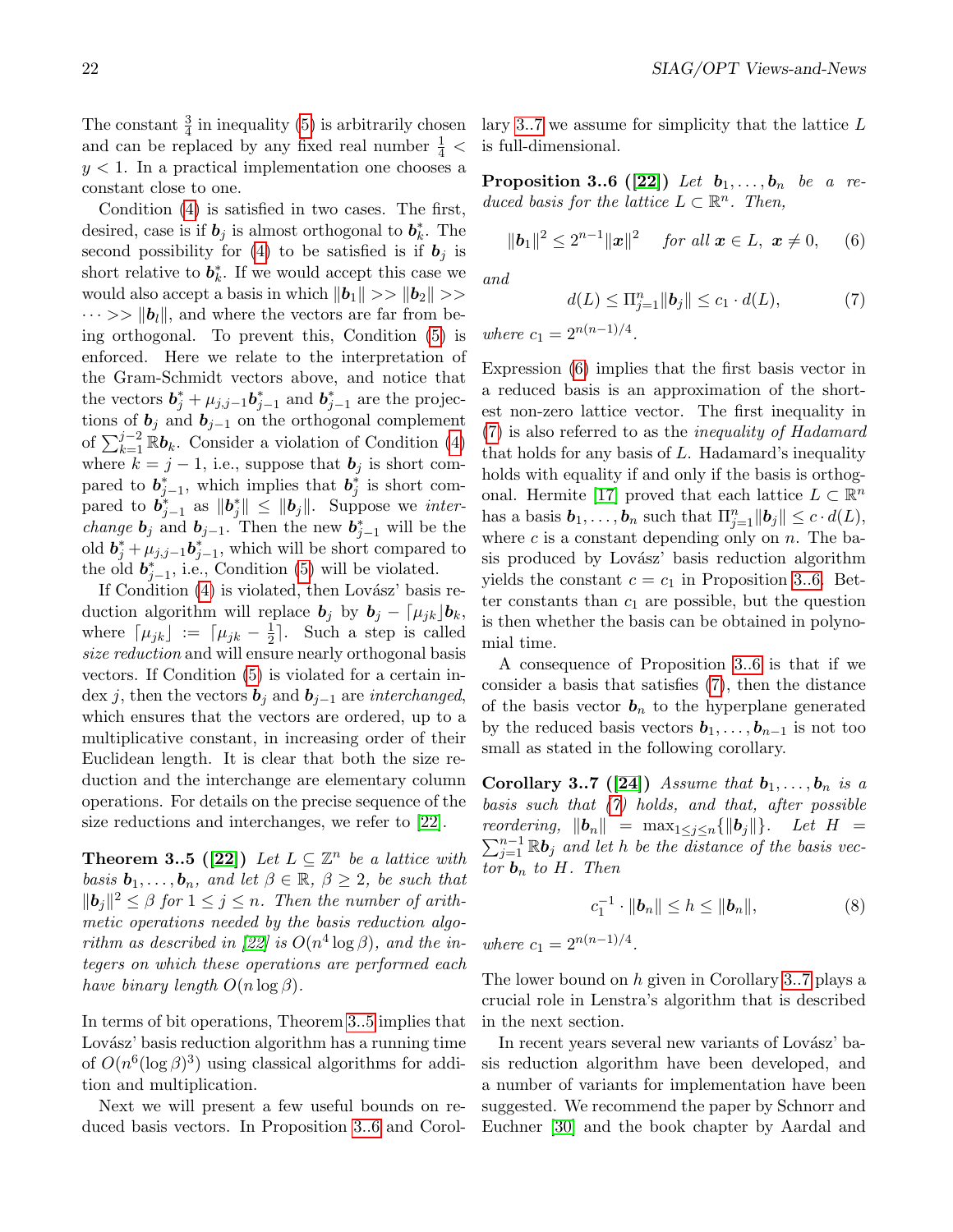Eisenbrand [\[2\]](#page-25-9) for a more detailed overview. For the reader interested in using a version of Lovász' basis reduction algorithm there are some useful libraries available on the Internet. In particular we want to mention NTL — a Library for doing Number Theory, developed by V. Shoup [\[33\]](#page-26-3).

## <span id="page-22-0"></span>4. Lenstra's algorithm

As mentioned in the introduction, if one uses branchand-bound for solving problem [\(1\)](#page-7-4) it is possible, even in dimension 2, to create an arbitrarily deep search tree for certain thin polytopes. Lenstra [\[24\]](#page-25-3) suggested transforming the polytope  $P$  using a linear transformation  $\tau$  such that the polytope  $\tau P$ becomes "round" according to a certain measure. Assume, without loss of generality, that the polytope  $P$  is full-dimensional and bounded, and let  $B(\mathbf{p},z) = \{\mathbf{x} \in \mathbb{R}^n : ||\mathbf{x} - \mathbf{p}|| \leq z\}$  be the closed ball with center  $p$  and radius  $z$ . The transformation  $\tau$  that we apply to the polytope is constructed so that  $B(\mathbf{p}, r) \subset \tau P \subset B(\mathbf{p}, R)$  for some  $\mathbf{p} \in \tau P$ , with r and R satisfying

$$
\frac{R}{r} \le c_2,\tag{9}
$$

where  $c_2$  is a constant that depends only on the dimension *n*. Relation  $(9)$  is the measure of "roundness" that Lenstra uses. Once we have transformed the polytope, we need to apply the same transformation to the lattice, which gives us the following feasibility problem that is equivalent to problem [\(1\)](#page-7-4):

Is 
$$
\tau \mathbb{Z}^n \cap \tau P \neq \emptyset
$$
?

The vectors  $\tau e_j$ ,  $1 \leq j \leq n$ , where  $e_j$  is the j-th unit vector in  $\mathbb{R}^n$ , form a basis for the lattice  $\tau \mathbb{Z}^n$ . If the polytope  $P$  is thin, then this will translate to the lattice basis vectors  $\tau e_i$ ,  $1 \leq j \leq n$ , in the sense that these vectors are long and non-orthogonal. This is where lattice basis reduction becomes useful. Once we have the transformed polytope  $\tau P$ , Lenstra uses the following lemma to find a lattice point quickly.

**Lemma 4..1** ([\[24\]](#page-25-3)) Let  $b_1, \ldots, b_n$  be any basis for L. Then for all  $x \in \mathbb{R}^n$  there exists a vector  $y \in L$ such that

$$
\|\boldsymbol{x}-\boldsymbol{y}\|^2 \leq \frac{1}{4}(\|\boldsymbol{b}_1\|^2 + \cdots + \|\boldsymbol{b}_n\|^2).
$$



<span id="page-22-2"></span>Figure 1: The lattice  $L$  is contained in countably many parallel hyperplanes.

The proof of this lemma suggests a polynomial time construction of the vector  $y \in L$  given the vector x.

Next, let  $L = \tau \mathbb{Z}^n$ , and let  $\mathbf{b}_1, \ldots, \mathbf{b}_n$  be a basis for  $L$  such that  $(7)$  holds. Notice that  $(7)$  holds if the basis is reduced. Also, reorder the vectors so that  $||\boldsymbol{b}_n|| = \max_{1 \leq j \leq n} \{||\boldsymbol{b}_j||\}$ . After reordering, the basis might not be reduced any longer, but Condition [\(7\)](#page-7-3) still holds. Let  $x = p$  where p is the center of the closed balls  $B(p, r)$  and  $B(p, R)$ . Apply Lemma [4..1](#page-22-1) to the given x. This gives a lattice vector  $y \in \tau \mathbb{Z}^n$ such that

$$
\|\boldsymbol{p}-\boldsymbol{y}\|^2 \leq \frac{1}{4}(\|\boldsymbol{b}_1\|^2 + \cdots + \|\boldsymbol{b}_n\|^2) \leq \frac{1}{4} \cdot n \cdot \|\boldsymbol{b}_n\|^2 \tag{10}
$$

in polynomial time. We now distinguish two cases. Either  $y \in \tau P$  or  $y \notin \tau P$ . In the first case we are done, so assume we are in the second case. Since  $y \notin \tau P$  we know that y is not inside the ball  $B(p, r)$ as  $B(\mathbf{p}, r)$  is completely contained in  $\tau P$ . Hence we know that  $\|\boldsymbol{p} - \boldsymbol{y}\| > r$ , or using [\(10\)](#page-9-0), that

<span id="page-22-3"></span>
$$
r < \frac{1}{2} \cdot \sqrt{n} \cdot \|\mathbf{b}_n\|.\tag{11}
$$

Let  $H$  and  $h$  be defined as in Corollary [3..7](#page-21-1) of Section [3.,](#page-8-2) and let  $L' = \sum_{j=1}^{n-1} \mathbb{Z} \mathbf{b}_j$ . We can write  $L$ as

<span id="page-22-4"></span><span id="page-22-1"></span>
$$
L = L' + \mathbb{Z}\mathbf{b}_n \subset H + \mathbb{Z}\mathbf{b}_n = \cup_{k \in \mathbb{Z}} (H + k\mathbf{b}_n).
$$
 (12)

So the lattice  $L$  is contained in countably many parallel hyperplanes. For an example we refer to Figure [1.](#page-22-2) The distance between two consecutive hyperplanes is  $h$ , and Corollary [3..7](#page-21-1) says that  $h$  is bounded from below by  $c_1^{-1} ||\boldsymbol{b}_n||$ , which implies that not too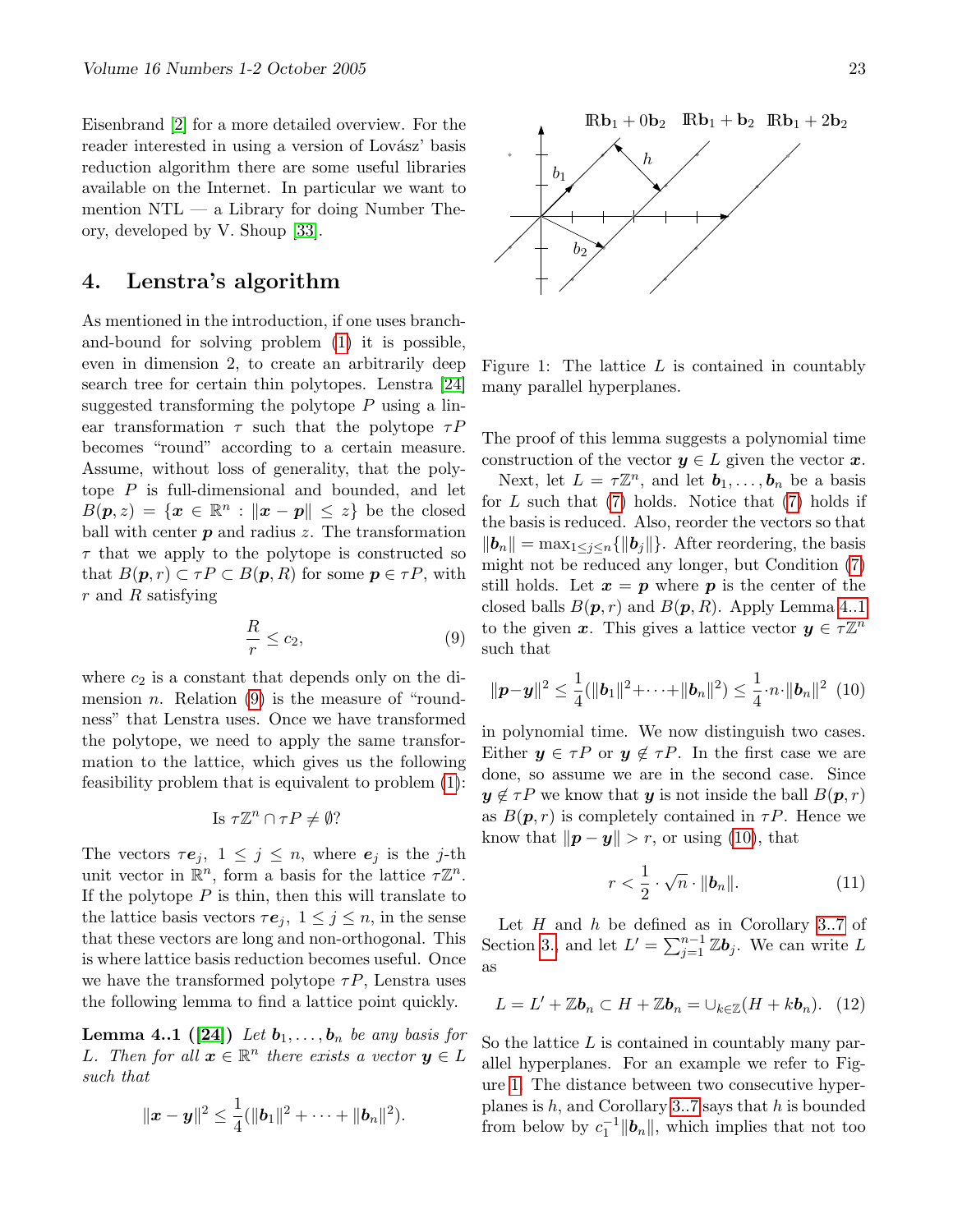many hyperplanes intersect  $\tau P$ . To determine precisely how many hyperplanes intersect  $\tau P$ , we approximate  $\tau P$  by the ball  $B(\mathbf{p}, R)$ . If t is the number of hyperplanes intersecting  $B(\mathbf{p}, R)$  we have

$$
t-1\leq \frac{2R}{h}.
$$

Using the relationship [\(9\)](#page-8-0) between the radii R and r we have  $2R \leq 2rc_2 < c_2\sqrt{n} \|\mathbf{b}_n\|$ , where the last inequality follows from [\(11\)](#page-22-3). Since  $h \geq c_1^{-1} ||b_n||$ , we get the following bound on the number of hyperplanes that we need to consider:

$$
t-1 \le \frac{2R}{h} < c_1 c_2 \sqrt{n},
$$

which depends on the dimension only. The values of the constants  $c_1$  and  $c_2$  that are used by Lenstra are:  $c_1 = 2^{n(n-1)/4}$  and  $c_2 = 2n^{3/2}$ . Lenstra discusses ways of improving these values. To determine the values of k in Expression [\(12\)](#page-22-4), we express  $p$  as a linear combination of the basis vectors  $b_1, \ldots, b_n$ . Recall that  $p$  is the center of the ball  $B(p, R)$  that was used to approximate  $\tau P$ .

Below we will describe the tree search algorithm and argue why it is polynomial for fixed  $n$ . Let us first consider the root node of the search tree. We create  $t < c_1 c_2 \sqrt{n} + 1$  subproblems by considering intersection between  $\tau P$  with t parallel lattice hyperplanes. Each of the subproblems has dimension at least one lower than the parent problem. The procedure of splitting the problem into subproblems of lower dimension is called "branching", and each subproblem is represented by a node in the enumeration tree. In each node we repeat the whole process of transformation, basis reduction and, if necessary, branching. The enumeration tree created by this recursive process is of depth at most  $n$ , and the number of nodes at each level is bounded by a constant that depends only on the dimension.

For the details on how to determine the transformation  $\tau$  and hence the balls  $B(\mathbf{p}, r)$  and  $B(\mathbf{p}, R)$  we refer to Lenstra [\[24\]](#page-25-3) or the survey chapter by Aardal and Eisenbrand [\[2\]](#page-25-9). Lenstra's algorithm has been implemented by Gao and Zhang [\[14\]](#page-25-10), and a heuristic version of the algorithm has been developed and implemented by Aardal et al. [\[1\]](#page-24-1), and Aardal and Lenstra [\[4\]](#page-25-11).

### <span id="page-23-0"></span>5. A few related results

In the working paper by Lenstra [\[23\]](#page-25-2), he used a basis reduction algorithm that is polynomial for fixed  $n$  only. Soon after, Lovász developed the basis reduction algorithm described in Section [3..](#page-8-2) This is the basis reduction algorithm used in the published paper by Lenstra [\[24\]](#page-25-3), so even though the result in Theorem [5..1](#page-23-1) below is present in Lenstra's paper, the result is credited to Lovász (see for instance Schrijver [\[31\]](#page-26-1), pp 256–259). Notice that "polynomial time" in Theorem [5..1](#page-23-1) is polynomial time for *varying*  $\overline{n}$ .

<span id="page-23-1"></span>**Theorem 5..1** Let  $Ax \leq b$  be a system of m rational inequalities in n variables, and let  $P = \{ \boldsymbol{x} \in \mathbb{R}^n \mid \boldsymbol{x} \in \mathbb{R}^n \}$  $Ax \leq b$ . There exists a polynomial time algorithm that finds either an integer vector  $y \in P$ , or a vector  $d \in \mathbb{Z}^n \setminus \{0\}$  such that

$$
\begin{aligned} &\max\{\boldsymbol{dx}\mid\boldsymbol{x}\in P\}-\min\{\boldsymbol{dx}\mid\boldsymbol{x}\in P\} \\ &\leq~2n(n+1)2^{n(n-1)/4} \end{aligned}
$$

Lenstra's result that Problem [1](#page-7-4) can be solved in polynomial time for fixed number of variables can be obtained as a corollary to Theorem [5..1.](#page-23-1)

Kannan [\[19\]](#page-25-12) developed a variant of Lenstra's algorithm. The algorithm follows Lenstra's algorithm up to the point where he has applied a linear transformation to the polytope  $P$  and obtained a polytope  $\tau P$  such that  $B(\mathbf{p}, r) \subset \tau P \subset B(\mathbf{p}, R)$  for some  $p \in \tau P$ . Here Kannan proceeds as follows. He applies a reduction algorithm to a basis of the lattice  $\tau\mathbb{Z}^n$  that produces a "reduced" basis defined differently from a Lovász' reduced basis. In particular, in Kannan's reduced basis the first basis vector is the shortest nonzero lattice vector. As in Lenstra's algorithm two cases are considered. Either  $\tau P$  is relatively large, which implies that  $\tau P$  contains a lattice vector, or  $\tau P$  is small, which means that not too many lattice hyperplanes can intersect  $\tau P$ . Each such intersection gives rise to a subproblem of at least one dimension lower. Kannan's reduced basis makes it possible to improve the bound on the number of hyperplanes that has to be considered to  $O(n^{5/2})$ .

Lovász and Scarf  $[27]$  developed a basis reduction algorithm called "generalized basis reduction". Here, the norm used is related to the polytope P.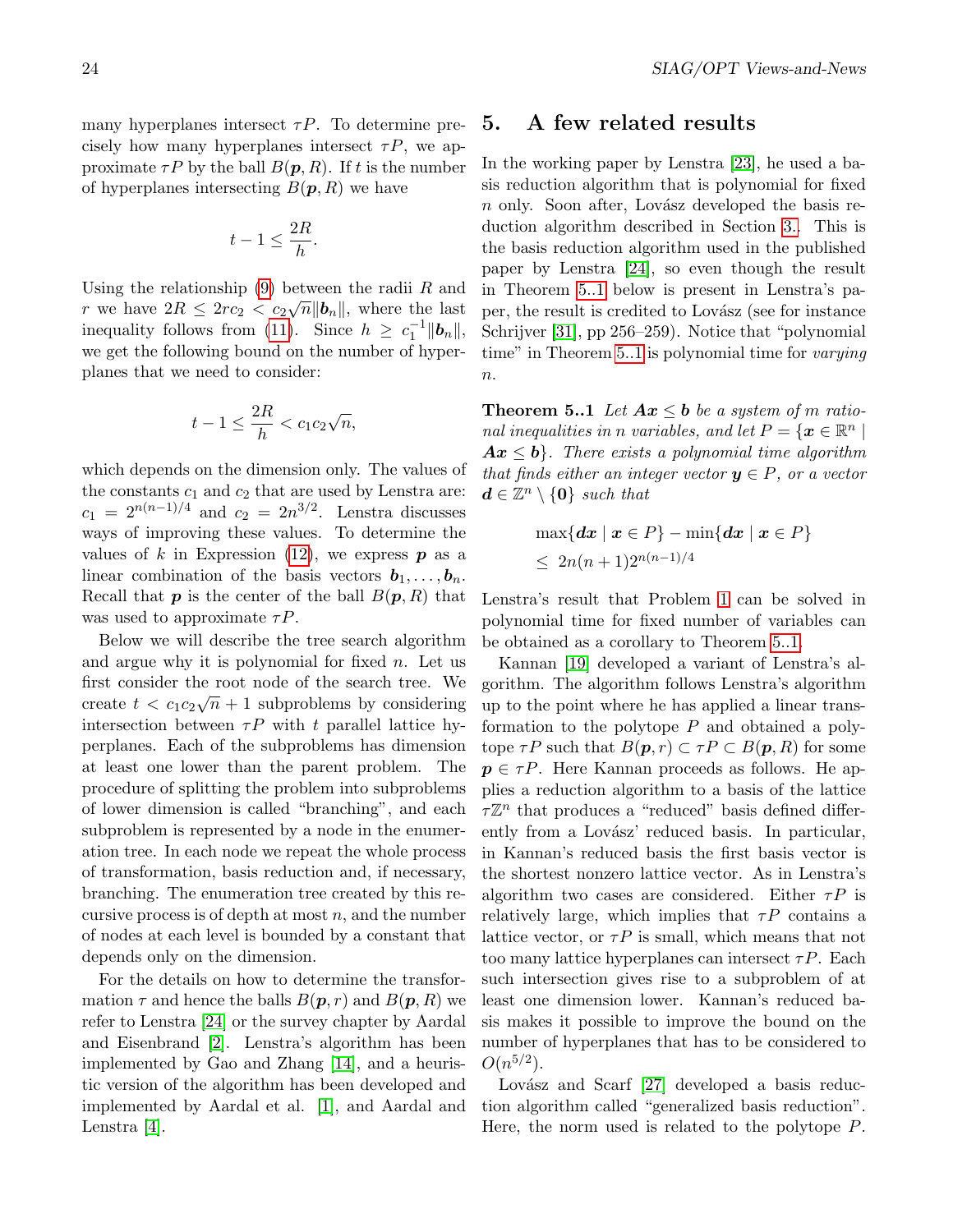Based on their basis reduction algorithm, and several other results, they suggested an integer programming algorithm that also uses the "branching on hyperplanes" idea, where we branch in "thin" directions. A heuristic version of Lovász and Scarf's integer programming algorithm has been implemented by Cook et al. [\[9\]](#page-25-14).

Barvinok [\[5\]](#page-25-15) generalized Lenstra's result by giving an algorithm that counts integer points in a polytope in polynomial time if the dimension is fixed. Later, Dyer and Kannan [\[12\]](#page-25-16) developed a simplification of Barvinok's algorithm. Barvinok's algorithm has been implemented by De Loera et al. [\[11\]](#page-25-17) who also introduced further practical improvements. In a different chapter of this newsletter Yoshida and Woods present Barvinok's algorithm and related results.

Cook, Hartmann, Kannan, and McDiarmid [\[8\]](#page-25-18) proved that if  $P_I$  is the integer hull of the rational polyhedron  $P \subset \mathbb{R}^n$  given by m inequalities whose size is at most  $\varphi$ , then for fixed n an upper bound on the number of vertices of  $P_I$  is  $O(m^n \varphi^{n-1})$ . This implies that integer hull computations can be done in polynomial time for fixed  $n$  as well.

The integer optimization problem [\(2\)](#page-7-0) can be reduced to the integer feasibility problem by applying binary search. The running time of such an algorithm is  $O(m\varphi + \varphi^2)$ , where  $\varphi$  is the maximum size of any of the constraints and the objective vector c. Eisenbrand [\[13\]](#page-25-19) developed an algorithm for the integer optimization problem with a fixed number, m, of constraints that uses  $O(\varphi)$  arithmetic operations on rational numbers of binary encoding length  $O(\varphi)$ . By combining his results with a randomized algorithm by Clarkson [\[10\]](#page-25-20), Eisenbrand obtains an  $O(m + \log m \varphi)$  algorithm for the integer optimization problem.

One of the first computational successes of basis reduction was its use to break knapsack cryptosystems, see Lagarias and Odlyzko [\[21\]](#page-25-21). Inspired by this work Aardal, Hurkens, and Lenstra [\[3\]](#page-25-22) suggested a reformulation based on lattice bases. This reformulation has been successful when solving some difficult instances of integer feasibility problems such as the market split problem [\[1\]](#page-24-1) and the integer knapsack problem [\[4\]](#page-25-11). Louveaux and Wolsey [\[26\]](#page-25-23) have used a similar lattice reformulation to solve a portfolio planning problem.

# <span id="page-24-0"></span>6. Some open problems and further reading

Computationally there is a lot to be done with respect to branching on hyperplane algorithms. The few implementations that exist (see e.g.  $[1, 4, 9, 14]$  $[1, 4, 9, 14]$  $[1, 4, 9, 14]$  $[1, 4, 9, 14]$ ) all seem to agree that fewer, in many cases significantly fewer, search nodes are needed compared to branch-and-bound. Each node, however, requires more work as a good search direction has to be computed instead of just solving a linear programming relaxation. More work is needed on determining "practically good" search directions, rather than just more or less following the theoretical proofs of the various algorithms, in order to profit from the gain in the reduced size of the search trees. Another bottleneck is the basis reduction algorithm. While polynomial, it still becomes slow when the problem size exceeds a couple of hundred variables. Would it be possible to develop a faster basis reduction algorithm with no worse worst case bounds than the ones given in Expression [6?](#page-7-5) Goldreich and Goldwasser [\[15\]](#page-25-24) have shown that approximating the shortest nonzero vector in a given lattice with an approximation bound for in a given lattice with an approximation bound<br>of  $O(\sqrt{n})$  is not NP-hard unless the polynomial hierarchy collapses. It should be pointed out though that, in practice, Lovász' basis reduction algorithm produces basis vectors that are much better than the theoretical bounds suggest. This is one of the reasons why the algorithm has become such a useful tool in many applications such as cryptography, see eg. Nguyen and Stern [\[29\]](#page-26-4). Why the algorithm performs so well is not well understood.

For further reading on this topic we refer to the overview article by Kannan [\[18\]](#page-25-25), and the books by Grötschel, Lovász, and Schrijver, [\[16\]](#page-25-5), and by Schrijver [\[31\]](#page-26-1). Branch-and-bound and cutting plane related integer programming algorithms are treated in depth in the book by Nemhauser and Wolsey [\[28\]](#page-26-5). Aardal and Eisenbrand [\[2\]](#page-25-9) give an overview on lattice based integer programming as well as results on integer hulls and cutting plane closures in fixed dimension.

#### REFERENCES

<span id="page-24-1"></span>[1] K. Aardal, R. E. Bixby, C. A. J. Hurkens, A. K. Lenstra, and J. W. Smeltink, Market split and basis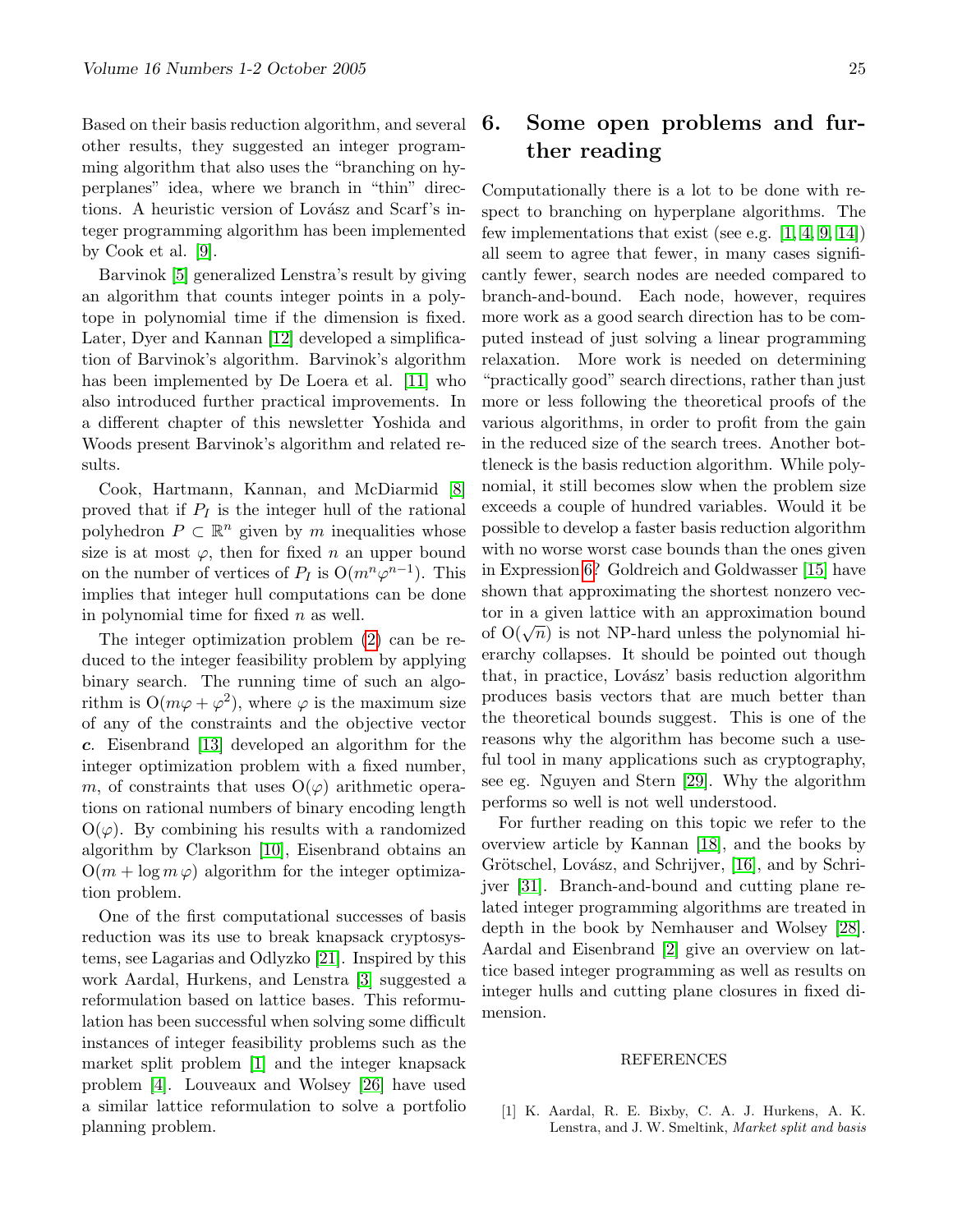$reduction:~Towards~a~solution~of~the~Cornuéjols-$ Dawande instances, INFORMS J. Comput., 12 (2000), pp. 192–202.

- <span id="page-25-9"></span>[2] K. Aardal and F. Eisenbrand, Integer programming, lattices, and results in fixed dimension, to appear as Chapter 4 in Handbook on Discrete Optimization in the series Handbooks in Operations Research and Management Science, Elsevier, Amsterdam.
- <span id="page-25-22"></span>[3] K. Aardal, C. A. J. Hurkens, and A. K. Lenstra, Solving a system of diophantine equations with lower and upper bounds on the variables, Math. Oper. Res., 25 (2000), pp. 427–442.
- <span id="page-25-11"></span>[4] K. Aardal and A. K. Lenstra, Hard equality constrained integer knapsacks, Math. Oper. Res., 29 (2004), pp. 724–738.
- <span id="page-25-15"></span>[5] A. I. Barvinok, A polynomial time algorithm for counting integral points in polyhedra when the dimension is fixed, Math. Oper. Res., 19 (1994), pp. 769–779.
- <span id="page-25-0"></span>[6] I. Borosh and L. B. Treybig, Bounds on positive integral solutions of linear diophantine equations, Proc. Amer. Math. Soc., 55 (1976), pp. 299–304.
- <span id="page-25-4"></span>[7] J. W. S. Cassels, An Introduction to the Geometry of Numbers, second printing (reprint of the 1971 edition), Springer-Verlag, Berlin, 1997.
- <span id="page-25-18"></span>[8] W. Cook, M. E. Hartmann, R. Kannan, and C. Mc-Diarmid, On integer points in polyhedra, Combinatorica, 12 (1992), pp. 27–37.
- <span id="page-25-14"></span>[9] W. Cook, T. Rutherford, H. E. Scarf, and D. Shallcross, An implementation of the generalized basis reduction algorithm for integer programming, ORSA Journal on Computing, 5 (1993), pp. 206– 212.
- <span id="page-25-20"></span>[10] K. L. Clarkson, Las Vegas algorithms for linear and integer programming when the dimension is small, J. ACM, 42 (1995), pp. 448–499.
- <span id="page-25-17"></span>[11] J. A. De Loera, R. Hemmecke, J. Tauzer, and R. Yoshida, Effective lattice point counting in rational polytopes, J. Symbolic Comput., 38 (2004), pp. 1273–1302.
- <span id="page-25-16"></span>[12] M. E. Dyer and R. Kannan, On Barvinok's algorithm for counting lattice points in fixed dimension, Math. Oper. Res., 22 (1997), pp. 545–549.
- <span id="page-25-19"></span>[13] F. Eisenbrand, Fast integer programming in fixed dimension, in Algorithms – ESA 2003, G. Di Battista and U. Zwick, editors, Lecture Notes in Computer Science, Springer-Verlag, Berlin, 2832 (2003) pp. 196–207.
- <span id="page-25-10"></span>[14] L. Gao and Y. Zhang, *Computational experience with* Lenstra's algorithm, Technical report TR02-12, Department of Computational and Applied Mathematics, Rice University, Houston, TX, 2002.
- <span id="page-25-24"></span>[15] O. Goldreich and S. Goldwasser, On the limits of nonapproximability of lattice problems, in Proceedings of the 30th Annual ACM Symposium on Theory of Computing, ACM Press, New York, (1998), pp. 1– 9.
- <span id="page-25-5"></span>[16] M. Grötschel, L. Lovász, and A. Schrijver, Geometric Algorithms and Combinatorial Optimization, Springer-Verlag, Berlin, 1988.
- <span id="page-25-8"></span>[17] C. Hermite, Extraits de lettres de M. Ch. Hermite à M. Jacobi sur différents objets de la théorie des nombres, J. Reine Angew. Math., 40 (1850).
- <span id="page-25-25"></span>[18] R. Kannan, Algorithmic geometry of numbers, Annual Review of Computer Science, 2 (1987), pp. 231– 267.
- <span id="page-25-12"></span>[19] R. Kannan, Minkowski's convex body theorem and integer programming, Math. Oper. Res., 12 (1987), pp. 415–440.
- <span id="page-25-1"></span>[20] R. M. Karp, Reducibility among combinatorial problems, in Complexity of Computer Computations, R. E. Miller and J. W. Thatcher, editors, Plenum Press, New York, NY, (1972), pp. 85–103.
- <span id="page-25-21"></span>[21] J. C. Lagarias and A. M. Odlyzko, Solving low-density subset sum problems, J. ACM, 32 (1985), pp. 229– 246.
- <span id="page-25-7"></span>[22] A. K. Lenstra, H. W. Lenstra, Jr., and L. Lovász,  $Fac$ toring polynomials with rational coefficients, Math. Ann., 261 (1982), pp. 515–534.
- <span id="page-25-2"></span>[23] H. W. Lenstra, Jr., Integer programming with a fixed number of variables, Report 81-03, Department of Mathematics, University of Amsterdam, 1981.
- <span id="page-25-3"></span>[24] H. W. Lenstra, Jr., Integer programming with a fixed number of variables, Math. Oper. Res., 8 (1983), pp. 538–548.
- <span id="page-25-6"></span>[25] H. W. Lenstra, Jr., Flags and lattice basis reduction, in Proceedings of the third European Congress of Mathematics Volume I, C. Casacuberta, R. M. Miró-Roig, J. Verdera, and S. Xambó-Descamps, editors, Birkhäuser Verlag, Basel, (2000) pp. 37-51.
- <span id="page-25-23"></span>[26] Q. Louveaux and L. A. Wolsey, Combining problem structure with basis reduction to solve a class of hard integer programs, Math. Oper. Res., 27 (2002), pp. 470–484.
- <span id="page-25-13"></span>[27] L. Lovász and H. E. Scarf, The generalized basis reduction algorithm, Math. Oper. Res., 17 (1992), pp. 751–764.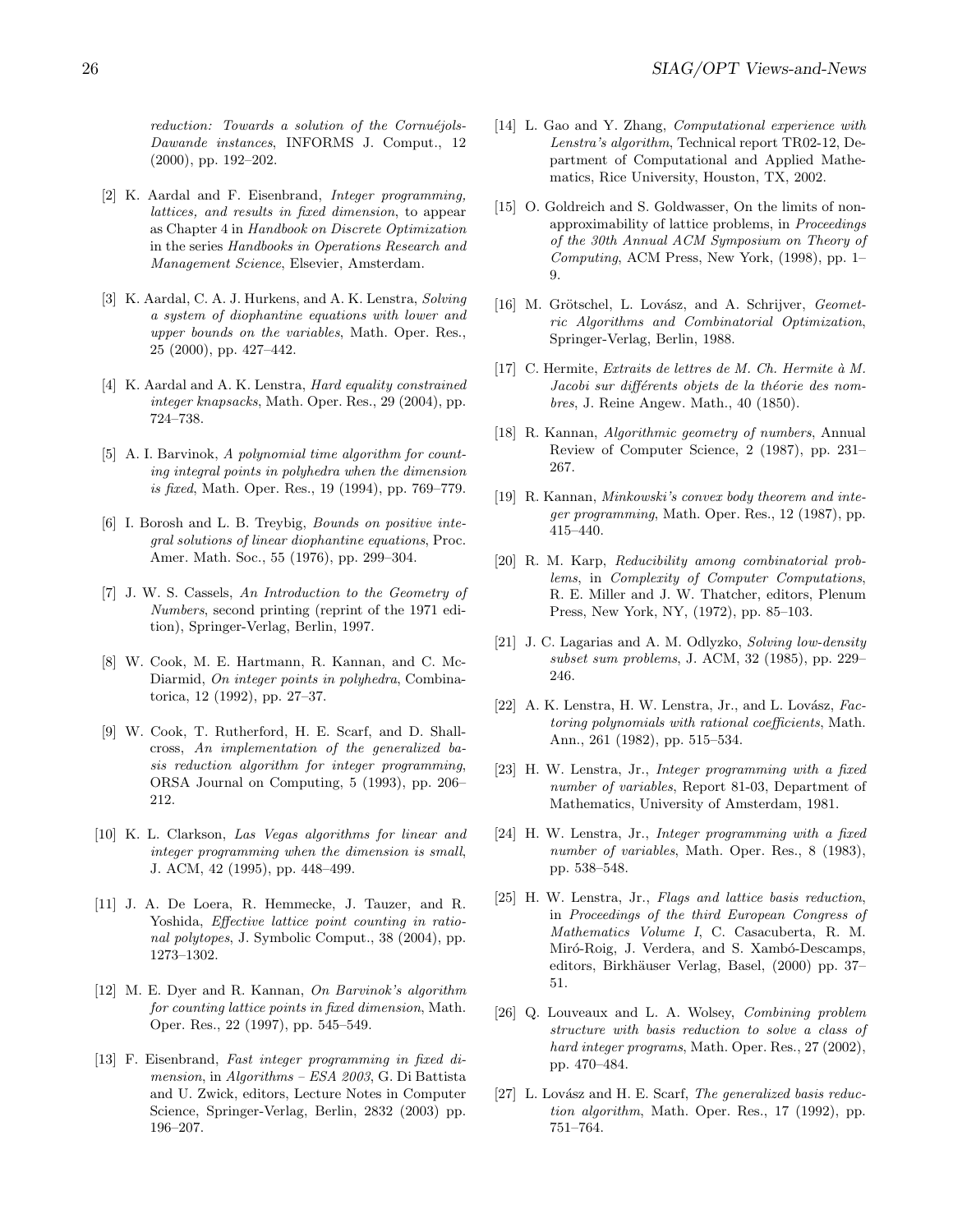- <span id="page-26-5"></span>[28] G. L. Nemhauser and L. A. Wolsey, Integer and Combinatorial Optimization, John Wiley & Sons, New York, 1988.
- <span id="page-26-4"></span>[29] P. Q. Nguyen and J. Stern, The two faces of lattices in cryptology, in Cryptography and Lattices, International Conference, CaLC 2001, Lecture Notes in Computer Science, Springer-Verlag, Berlin, 2146 (2001), pp. 146–180.
- <span id="page-26-2"></span>[30] C.-P. Schnorr and M. Euchner, *Lattice basis reduction:* improved practical algorithms and solving subset sum problems, Math. Program., 66 (1994), pp. 181– 199.
- <span id="page-26-1"></span>[31] A. Schrijver, Theory of Linear and Integer Programming, John Wiley & Sons, New York, 1986.
- [32] M. Seysen, Simultaneous reduction of a lattice basis and its reciprocal basis, Combinatorica, 13 (1993), pp. 363–376.
- <span id="page-26-3"></span>[33] V. Shoup, NTL: A Library for doing Number Theory, Courant Institute, New York. <http://www.shoup.net>.

# Article

# <span id="page-26-0"></span>Optimizing the Quality of Mesh Elements

#### Todd S. Munson

Mathematics and Computer Science Division, Argonne National Laboratory, Argonne, IL 60439, USA (tmunson@mcs.anl.gov).

## 1. Introduction

Discretization methods are common techniques for computing approximate solutions to partial differential equations [\[7,](#page-32-0) [10,](#page-32-1) [30\]](#page-33-0). These methods decompose the given domain into a finite set of elements, triangles or tetrahedrons, for example, to produce a mesh used within the approximation scheme. Several factors affect the accuracy of the solution obtained: the degree of the approximation scheme and the number of elements in the mesh [\[2\]](#page-32-2), and the quality of the mesh [\[4,](#page-32-3) [5\]](#page-32-4). Optimizing the quality of the mesh prior to computing the approximate solution can improve the condition number of the linear systems solved [\[29\]](#page-33-1), reduce the time taken to compute the solution [\[15\]](#page-32-5), and increase the numerical accuracy.

The savings in computational time from using the optimized mesh can be substantial. One application we investigated was to solve the Navier-Stokes equations for a fluid with a moderate Reynolds number containing a dilute suspension of particles [\[34\]](#page-33-2). The approximate solution was obtained by applying a spectral element method to a hexahedral mesh. The top portion of Figure 1 shows the original mesh constructed by applying the meshing technique developed by Lin Zhang, while the bottom depicts the optimized mesh. The original mesh has many regular elements, while the optimized mesh loses much of this structure. However, the spectral element method applied required 29 hours to compute a solution when using the original mesh, but only 20 hours when using the optimized mesh, a 30% reduction in time. The optimization problem was modeled in AMPL [\[11\]](#page-32-6) and solved by applying KNITRO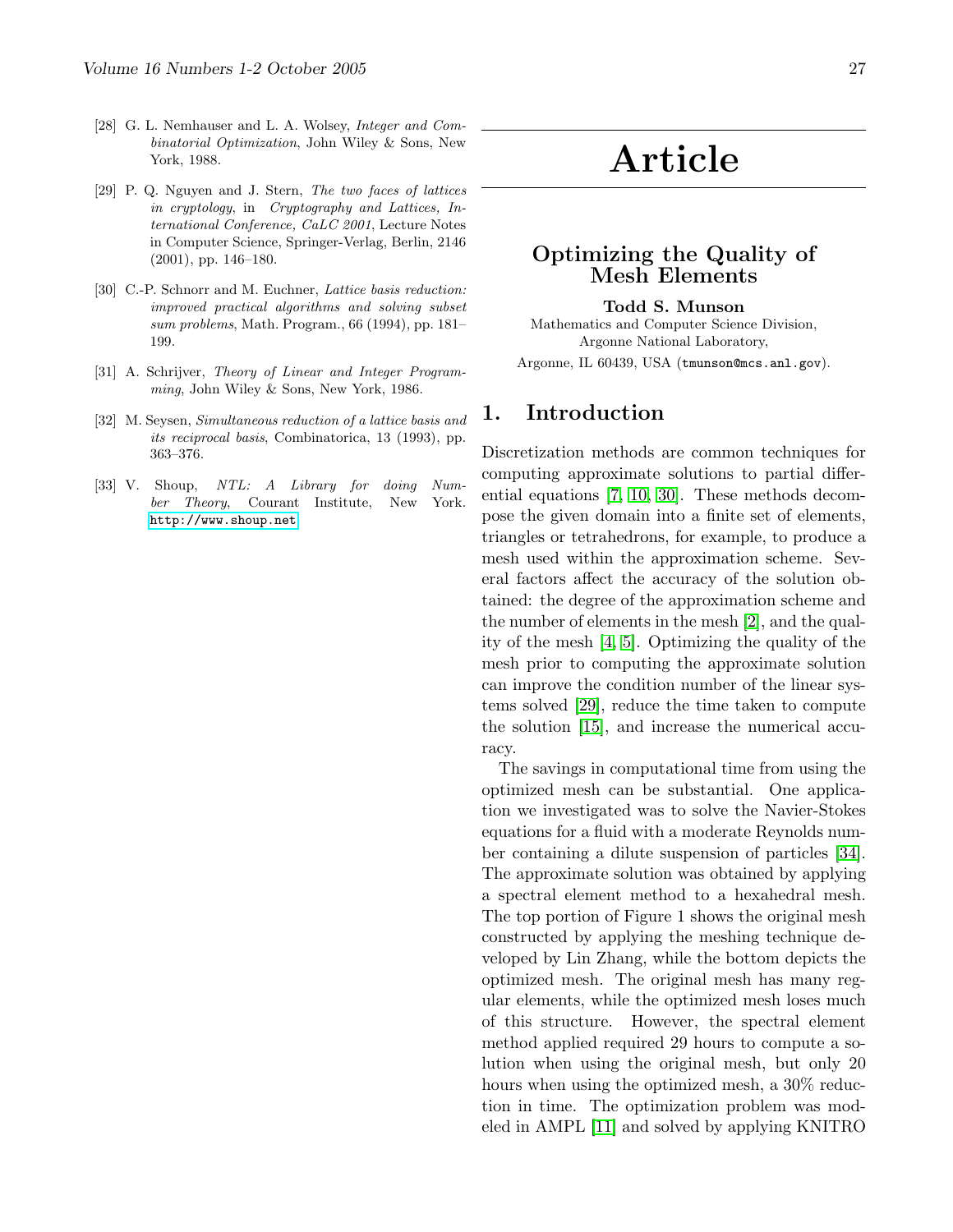

Figure 1: Original mesh (top left) and side view (top right) and optimized mesh (bottom left) and side view (bottom right) for fluid dynamics example.

[\[8,](#page-32-7) [33\]](#page-33-3). This instance had 18,135 variables, 1,170 linear constraints, and 3,004 nonlinear constraints. Computing an optimal mesh took approximately 33 minutes on a 2.4 GHz Intel Xeon workstation with 2 GB RAM; AMPL consumed 265 MB RAM to generate the problem, while KNITRO allocated 597 MB RAM to solve it.

The optimization problem we solve computes positions for the vertices in a given mesh to improve the average element quality according to a metric [\[13\]](#page-32-8); we do not change the mesh topology. Many metrics have been applied to such problems [\[3,](#page-32-9) [12,](#page-32-10) [14,](#page-32-11) [19,](#page-33-4) [20,](#page-33-5) [27\]](#page-33-6). We use the inverse meanratio metric [\[21,](#page-33-7) [20\]](#page-33-5), a shape-quality metric measuring the distance between a trial element and an ideal element, a regular tetrahedron, for example. The objective function for the resulting optimization problem is nonconvex and consists of the sum of many fractional terms. The optimization problem and its properties are developed in Section 2. Proofs for the claims made in this section are found in [\[22,](#page-33-8) [23\]](#page-33-9).

Applications with moving meshes or deforming geometries may require a mesh optimization step every time the domain is modified. For example, the particles in the fluid dynamics application could move as a function of time. In general, the time required to optimize the mesh must not dominate the computational savings achieved when solving the partial differential equation. Therefore, we want to compute an optimal mesh in a minimal amount of time and with minimal memory requirements. We discuss in Section 3 several techniques for improving the performance of the KNITRO libraries on an unconstrained version of the mesh optimization problem.

In Section 4 we discuss some of the lessons learned while working on this application. We also mention some of the complications associated with efficiently solving the fluid dynamics example where the vertices on the planar boundaries of the mesh are allowed to move within the plane.

# 2. Mesh optimization problem

The mesh optimization problem we solve minimizes the average inverse mean-ratio metric referenced to an ideal element. The description of this metric follows that of Knupp [\[19,](#page-33-4) [20\]](#page-33-5) and Freitag and Knupp [\[12\]](#page-32-10). We discuss the metric only for tetrahedral elements. Each tetrahedron is defined by four vertices  $[x_1, x_2, x_3, x_4]$ , where each vertex belongs to  $\mathbb{R}^3$ . Other element types can be modeled by decomposing them into tetrahedrons. Hexahedral elements, for example, are decomposed into eight overlapping tetrahedral elements.

The development of the inverse-mean ratio metric begins by constructing the incidence function  $A$ :  $\mathbb{R}^{3\times 4} \to \mathbb{R}^{3\times 3}$ :

$$
A(x) := [x_2 - x_1, x_3 - x_1, x_4 - x_1].
$$

This function computes a matrix containing the edges emanating from the first vertex of the element. The volume of the tetrahedron is related to the determinant of  $A(x)$ , which can be positive or negative depending on the labeling of the vertices. We assume throughout that the vertices are labeled according to the right-hand rule so that the determinant is nonnegative.

Two elements  $x$  and  $y$  have the same shape if their edges are proportional. That is,

$$
A(x) = \sigma A(y)
$$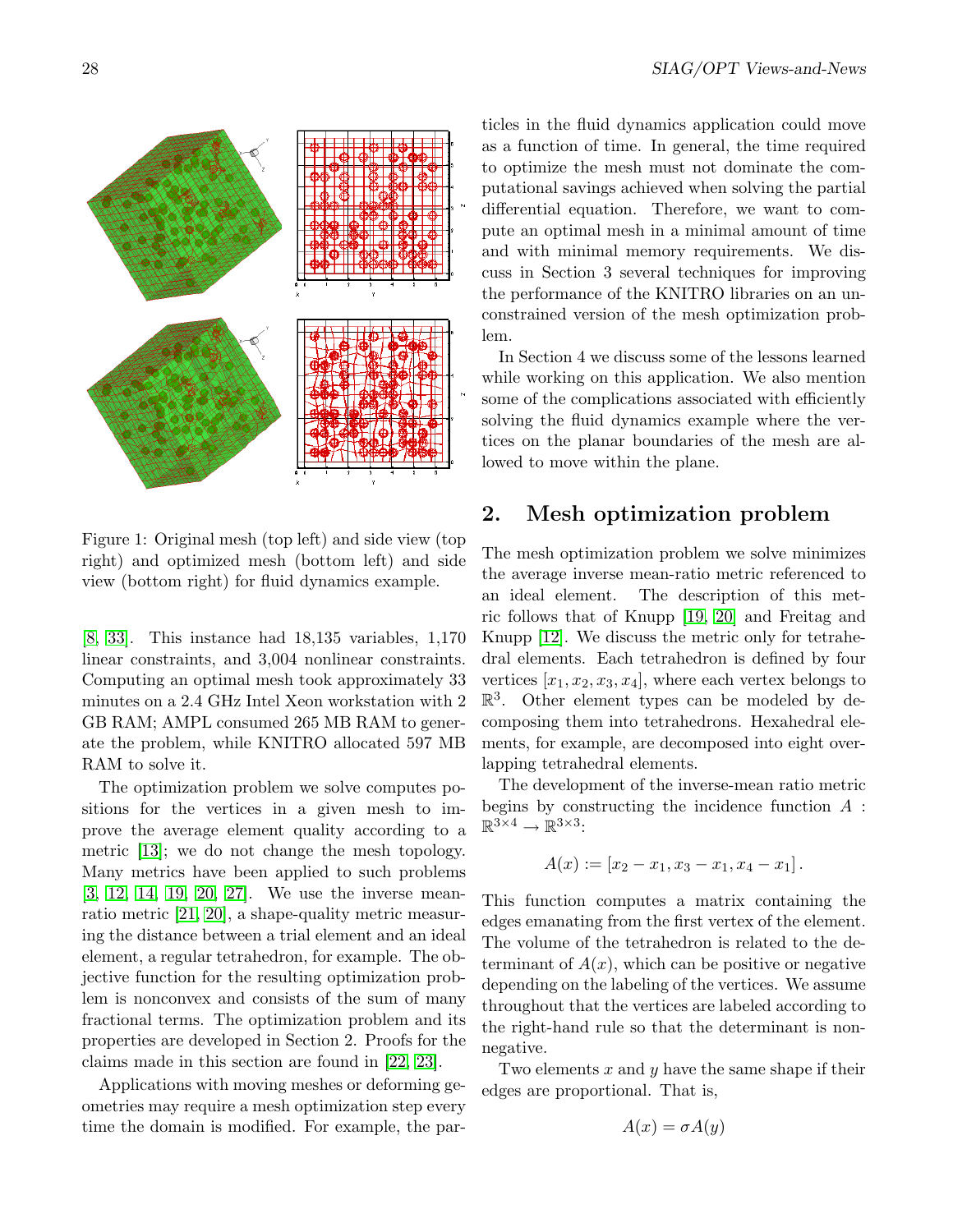for some  $\sigma > 0$ . In particular, if two elements with nonzero volume have the same shape, then

$$
||A(x)A(y)^{-1}||_F^2 = ||\sigma I||_F^2 = 3\sigma^2
$$

and

$$
\det(A(x)A(y)^{-1}) = \det(\sigma I) = \sigma^3
$$

.

The inverse mean-ratio referenced to the given element y is then defined by a function  $Q_y : \mathbb{R}^{3 \times 4} \to \mathbb{R}$ that takes the ratio of these two quantities. In particular,

$$
Q_y(x) := \frac{\|A(x)A(y)^{-1}\|_F^2}{3 \det(A(x)A(y)^{-1})^{2/3}}.
$$

This metric has a value of one if x and y have the same shape and a value greater than one if their shapes differ. Moreover, it is translation, rotation, and scale invariant. The metric values are preserved when the same even permutation is applied to the columns of x and y. Since y is fixed, this metric is computed by using the QR factorization of  $A(y)$  so that we multiply  $A(x)$  only by the upper triangular matrix  $R^{-1}$ . This modification reduces the number of floating-point operations required to compute the function, gradient, and Hessian of  $Q_y$ .

A mesh consists of a set of vertices V and the elements  $E$  connecting these vertices, where each element is an ordered set of four indices. The optimization problem to minimize the average inverse mean-ratio metric is then

$$
\min_{x \in \mathbb{R}^{3 \times |V|}} \quad \theta(x) := \frac{1}{|E|} \sum_{e \in E} \frac{\|A(x_e)A(y)^{-1}\|_F^2}{3 \det(A(x_e)A(y)^{-1})^{2/3}}
$$
\nsubject to 
$$
\det(A(x_e)A(y)^{-1}) > 0 \quad \forall e \in E
$$
\n
$$
x_i \in X_i \quad \forall i \in V,
$$

where  $x_e$  denotes the matrix of coordinates for element  $e$  and  $X_i$  is a set restricting the feasible locations for vertex i. In particular, the vertices on the boundary of the mesh are usually either fixed in space or constrained to lie on a particular piece of the boundary of the domain, while the other vertices are unrestricted. The volume constraints, the strict inequalities in the optimization problem, ensure a consistent orientation in the resulting mesh. A consistent orientation for all the elements is required for standard discretization methods to work correctly [\[7\]](#page-32-0). The objective function is twice continuously differentiable at all feasible points but is not necessarily convex on this region. Furthermore, the feasible region may be neither convex nor connected. While the Hessian of the objective function may not be positive definite, one can prove that  $\nabla^2_{x_i,x_i}\theta(x)$  is positive definite for all  $i$  [\[22,](#page-33-8) [23\]](#page-33-9).

The volume constraints are problematic because they involve a strict inequality. If at least two vertices are fixed in position and the mesh is edge connected (between any two elements there is a sequence of elements whose neighbors share a common edge), then the objective function approaches infinity for any sequence of feasible points in which the volume of at least one element approaches zero [\[22\]](#page-33-8). Therefore, the volume orientation constraints can be dropped to produce the optimization problem

$$
\min_{x \in \mathbb{R}^{3 \times |V|}} \quad \frac{1}{|E|} \sum_{e \in E} \frac{\|A(x_e)A(y)^{-1}\|_F^2}{3 \max \{ \det(A(x_e)A(y)^{-1}), 0 \}^{2/3}}
$$
\nsubject to  $x_i \in X_i \quad \forall i \in V$ .

In this case, the objective function is defined to have a value of plus infinity whenever the volume of at least one element is nonpositive. With this reformulation, we must provide a starting point where the orientation constraints are satisfied. However, most meshing packages used to construct the original mesh for the given domain, such as [\[26,](#page-33-10) [28\]](#page-33-11), provide a set of vertices satisfying the orientation constraints.

### 3. Unconstrained results

In this section, we assume that all vertices on the boundary of the domain are fixed in position and the remaining vertices are unrestricted. Once the boundary vertices are removed from the problem, we are left with an unconstrained optimization problem with an objective function that is twice continuously differentiable on an open set containing the level set for the given feasible mesh.

The resulting unconstrained optimization problem was modeled in AMPL [\[11\]](#page-32-6) and solved by applying KNITRO 4.0 [\[8,](#page-32-7) [33\]](#page-33-3) and LOQO 6.06 [\[31,](#page-33-12) [32\]](#page-33-13). We always used the Interior/CG version of KNITRO and the default version of LOQO for these tests. The results on a representative set of test meshes are given in Table 1, where the number of variables and nonzeros in the Hessian matrix are provided for each example. The times are reported in seconds on a 2.0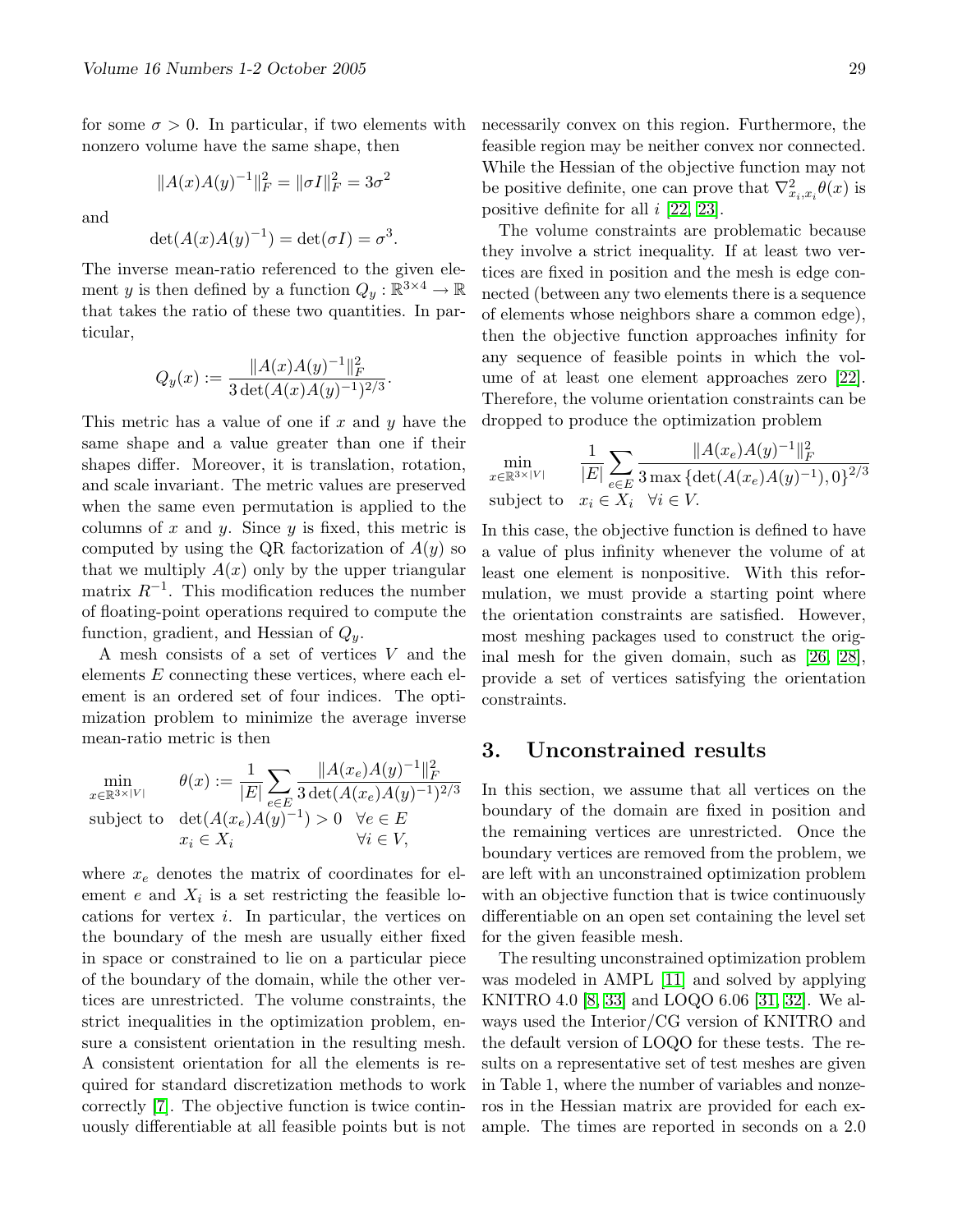| Mesh   | Variables | Nonzeros   | KNITRO | <b>LOQO</b> |
|--------|-----------|------------|--------|-------------|
| gear   | 780       | 8,256      | 1.87   | 2.05        |
| foam5  | 867       | 10,518     | 2.34   | 3.20        |
| hook   | 1,200     | 16,872     | 3.15   | 5.84        |
| duct20 | 1,146     | 17,601     | 3.12   | 14.06       |
| duct15 | 2,895     | 50,106     | 7.96   | 30.80       |
| duct12 | 6,906     | 129,102    | 21.59  | 108.44      |
| duct10 | 13,440    | 262,329    | 49.27  | 160.96      |
| duct8  | 26,214    | 529,212    | 124.81 | 929.33      |
| duct4  | 425,952   | 9,209,799  |        |             |
| duct2  | 3,323,229 | 45,882,111 |        |             |

Table 1: Unconstrained results using AMPL.

GHz Intel Xeon workstation with 4 GB RAM. No other users were on the workstation when the results were generated, and all data and executables were on local disk drives. Each problem was run three times; the lowest time is reported. The largest models could not be solved because of memory requirements. In particular, AMPL consumed 567 MB to generate the duct8 instance, while KNITRO allocated 1,055 MB to solve it and LOQO used 1,008 MB.

Using AMPL provides many advantages: models can be quickly constructed, derivatives are automatically generated for the functions, and many numerical methods are readily available to solve the resulting instances. In particular, one can obtain results for the mesh optimization problems in a few days. However, a price is paid for this convenience: it can take considerable time to compute the optimal mesh, and the amount of memory consumed can be large.

Since our ultimate goal is to embed mesh optimization within a larger code for solving partial differential equations, we must compute a solution in a short amount of time with a small memory requirement. Therefore, we implemented a simple framework that reads the description of a mesh from a file, constructs the unconstrained optimization problem, calls an optimization routine, and writes the solution back to a file. When reading the mesh, we check it for duplicated vertices, topological errors, and inverted elements, and we compute the vertices on the boundary of the mesh.

The average inverse mean-ratio objective function requires that a value of plus infinity be returned whenever the volume constraints are not satisfied. Therefore, if the volume of at least one element is smaller than  $1.0 \times 10^{-14}$ , we consider the volume constraints to be violated, and the objective function is set to plus infinity. This strategy is reasonable when the mesh is well scaled because the objective function becomes very large.

The gradient and Hessian of the objective function are calculated analytically by assembling the gradients and Hessians for each element function into a vector and symmetric sparse matrix. In order to facilitate the assembly of the Hessian matrix, once the sparsity pattern is obtained, an additional vector is calculated that tells the offset into the Hessian matrix data vector where the element Hessians are to be accumulated. The gradient and Hessian of the elements with respect to vertices fixed on the boundary of the mesh are ignored.

The code for calculating the gradient of the element function uses the reverse mode of automatic differentiation [\[6,](#page-32-12) [16\]](#page-32-13). The code was written and refined by hand to eliminate unnecessary operations, resulting in a more efficient gradient evaluation. The Hessian calculation uses the forward mode of differentiation on the gradient evaluation. The resulting code was written by using matrix-matrix products for efficiency. AMPL was used to verify the correctness of the analytic gradient and Hessian evaluations.

Table 2 presents the results obtained when using the KNITRO libraries for the optimization solver. Two versions of the code were run: one where the Hessian matrix was directly provided to the code in the  $(i, j, k)$  format, the "Hessian" column, and the other where a routine for computing Hessianvector products was supplied, the "Product" column. The routine stores the upper triangular part of the Hessian matrix in a block compressed sparse row format, where each block corresponds to a vertexvertex interaction in the original mesh, and performs a Hessian-vector product using this structure. The version of KNITRO using Hessian-vector products is faster than when the Hessian matrix is supplied and significantly faster on the larger examples. Moreover, the block upper triangular structure stores only one index per block, instead of two indices per variable, resulting in some memory savings.

In order to reduce the computational time further, the vertices and elements in the initial mesh were re-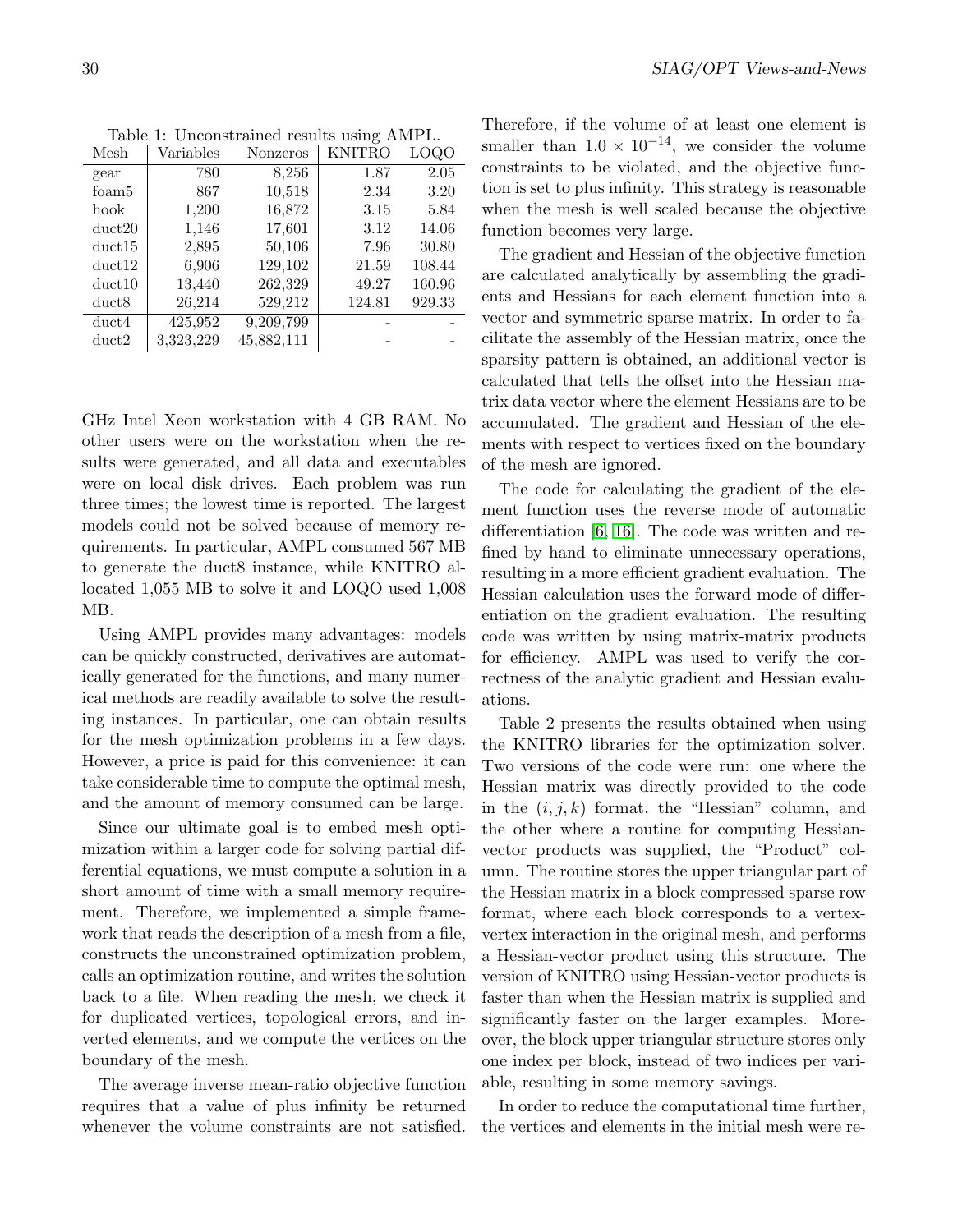| Mesh   | Variables | <b>AMPL</b> | Hessian | Product |
|--------|-----------|-------------|---------|---------|
| gear   | 780       | 1.87        | 0.07    | 0.07    |
| foam5  | 867       | 2.34        | 0.11    | 0.11    |
| hook   | 1,200     | 3.15        | 0.12    | 0.11    |
| duct20 | 1,146     | 3.12        | 0.10    | 0.10    |
| duct15 | 2,895     | 7.96        | 0.26    | 0.25    |
| duct12 | 6,906     | 21.59       | 0.64    | 0.63    |
| duct10 | 13,440    | 49.27       | 1.39    | 1.33    |
| duct8  | 26,214    | 124.81      | 3.65    | 3.07    |
| duct4  | 425,952   |             | 205.11  | 148.46  |
| duct2  | 3,323,229 | -           |         |         |

Table 2: Results using KNITRO libraries with original vertex order.



Figure 2: Sparsity pattern of the Hessian matrix for the duct8 mesh with original ordering (left) and the breadth-first search ordering (right).

ordered by using a breadth-first search ordering [\[25\]](#page-33-14) to improve the locality of reference prior to applying KNITRO. Figure 2 shows the sparsity pattern for the Hessian matrix of the original and reordered mesh for the duct8 problem. In particular, the ordering starts by selecting the (boundary) vertex farthest from the origin as a starting point. A breadth-first search of the vertices in the mesh is then performed. The order in which the vertices were visited is reversed, as in the reverse Cuthill-McKee ordering [\[9\]](#page-32-14), to obtain a symmetric permutation of the vertices for the optimization problem. The elements in the mesh are then reordered according to when they are referenced by the vertices. Other orderings can be applied that may give rise to further improvements in performance [\[17\]](#page-32-15).

Table 3 presents the results on the original and reordered meshes. The time for the reordered test problems includes the cost of computing the breadth-first search and reordering the problem data. The savings attributed to reducing the bandwidth of the matrices is considerable, especially on

Table 3: Results using KNITRO libraries with breadth-first search vertex order.

|        | $\sim$             | Original | Reordered |         |
|--------|--------------------|----------|-----------|---------|
| Mesh   | Product<br>Hessian |          | Hessian   | Product |
| gear   | 0.07               | 0.07     | 0.07      | 0.07    |
| foam5  | 0.11               | 0.11     | 0.11      | 0.11    |
| hook   | 0.12               | 0.11     | 0.12      | 0.11    |
| duct20 | 0.10               | 0.10     | 0.10      | 0.10    |
| duct15 | 0.26               | 0.25     | 0.25      | 0.25    |
| duct12 | 0.64               | 0.63     | 0.59      | 0.58    |
| duct10 | 1.39               | 1.33     | 1.18      | 1.16    |
| duct8  | 3.65               | 3.07     | 2.95      | 2.49    |
| duct4  | 205.11             | 145.98   | 134.06    | 81.74   |
| duct2  |                    |          |           |         |

the larger optimization problems.

To further improve performance, we would like to apply an appropriate preconditioner in the conjugate gradient method used within the optimization solver. For the mesh optimization problems we know that the diagonal blocks of the Hessian matrix are positive definite [\[22,](#page-33-8) [23\]](#page-33-9), so a block Jacobi preconditioner can be applied. Unfortunately, the available version of the KNITRO libraries does not currently allow the user to provide a preconditioner. Therefore, a simple inexact Newton method [\[18,](#page-32-16) [24\]](#page-33-15) with an Armijo linesearch [\[1\]](#page-32-17) was built on the same framework to solve the mesh optimization problems.

In particular, given  $x^k$ , the algorithm computes a direction  $d^k$  by solving the symmetric system of linear equations

$$
\nabla^2 \theta(x^k) d^k = -\nabla \theta(x^k)
$$

by applying a conjugate gradient method with a block Jacobi preconditioner [\[25\]](#page-33-14). Since the Hessian can be indefinite, the conjugate gradient method may terminate with a direction of negative curvature. In such a case, the base of the direction is used as the starting point for the linesearch. The Armijo linesearch finds the smallest nonnegative integer m such that

$$
\theta(x^k + \beta^m d^k) \le \theta(x^k) + \sigma \beta^m \nabla \theta(x^k)^T d^k,
$$

where  $0 < \sigma < \frac{1}{2}$  and  $0 < \beta < 1$  are constants. The iterate is then updated with the rule  $x^{k+1} =$  $x^{k} + \beta^{m}d^{k}$ , and a new direction is computed. The algorithm terminates when  $\|\nabla \theta(x^k)\|_2$  is less than  $1.0 \times 10^{-6}$ .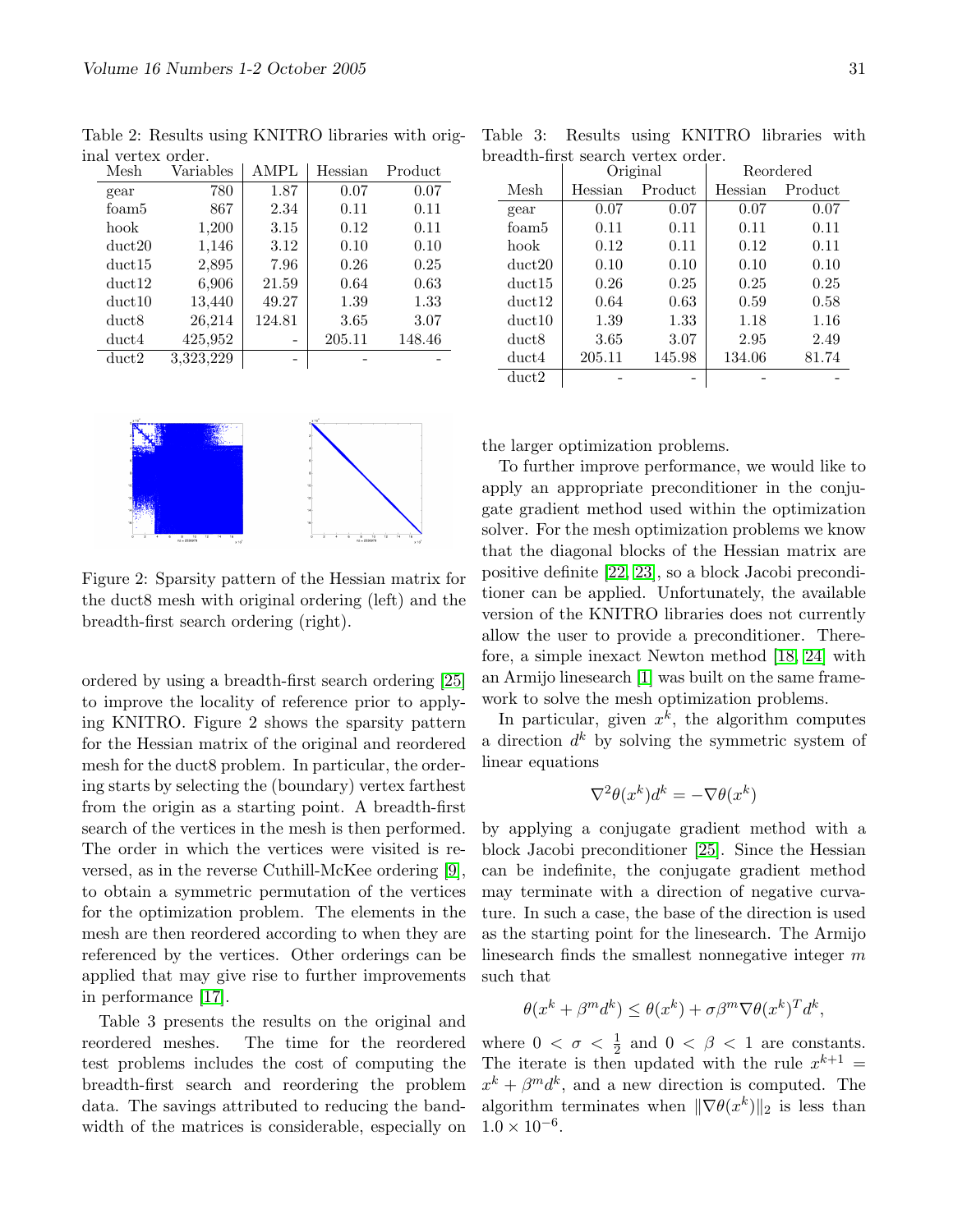| Mesh   | Variables | AMPL   | KNITRO | Newton |
|--------|-----------|--------|--------|--------|
| gear   | 780       | 1.87   | 0.07   | 0.06   |
| foam5  | 867       | 2.34   | 0.11   | 0.09   |
| hook   | 1,200     | 3.15   | 0.11   | 0.09   |
| duct20 | 1,146     | 3.12   | 0.10   | 0.07   |
| duct15 | 2,895     | 7.96   | 0.25   | 0.19   |
| duct12 | 6,906     | 21.59  | 0.58   | 0.45   |
| duct10 | 13,440    | 49.27  | 1.16   | 0.88   |
| duct8  | 26,214    | 124.81 | 2.49   | 1.78   |
| duct4  | 425,952   |        | 81.74  | 46.41  |
| duct2  | 3,323,229 |        |        | 324.92 |

Table 4: Results using block Jacobi preconditioner.

The conjugate gradient method terminates if the system of equations is solved to within a specified tolerance, if a direction of negative curvature is encountered, or if 100 conjugate gradient iterations have been performed. In particular, the conjugate gradient implementation terminates when

$$
\|\nabla^2 \theta(x^k) d^k + \nabla \theta(x^k)\|_2 \le 10^{-2} \times \|\nabla \theta(x^k)\|_2.
$$

That is, the relative tolerance is used for the termination test.

Table 4 presents the final results obtained by using the reordered meshes with AMPL, the Hessianvector product version of KNITRO, and the inexact Newton method with a block Jacobi preconditioner. As expected, the preconditioner helps to further reduce the computational time. The results are less dramatic on the smaller problems because of the fixed time required to set up the problem; the improvement from preconditioning is more dramatic on the larger examples. In particular, the preconditioned code was able to compute a solution to the duct2 problem; the KNITRO libraries were terminated after an hour of computational time without finding a solution.

## 4. Conclusions

This article discussed an optimization problem for finding the optimal vertex positions in a mesh according to the average inverse mean-ratio metric. Also presented was a computational study of three techniques to improve solver performance on the unconstrained version of the problem. Modifying the data structures, reordering the problem data, and preconditioning the iterative method can significantly reduce the computational time, especially for large instances.

However, developing a framework for a specific problem and validating the result is a timeconsuming task recommended only if performance is crucial. Tweaking the implementation to make the code more efficient is another critical step requiring a significant time investment. After going through this process for the mesh optimization application, we observed that solving the problem through AMPL was 25–70 times slower than using the preconditioned inexact Newton code and could consume over 120 times the memory.

We prefer using solver libraries rather than implementing our own numerical optimization algorithms. However, the design of the library is important to achieve high performance. Matrix-free methods are desirable because they allow the application developer to determine the data structures used to store the matrices and to identify ways to efficiently perform the required matrix-vector products, which can reduce both computational time and memory requirements. Moreover, allowing the user to specify a preconditioner for the iterative methods employed can be beneficial; however, an appropriate strategy to precondition constrained optimization problems is an open question. Reordering the matrices to reduce the bandwidth can also result in significant improvements in time for unconstrained optimization problems. The correct reordering to use for constrained problems is likely algorithm dependent and also an open question.

We remark that the fluid dynamics application in the introduction solved a constrained version of the mesh optimization problem, where the constraints restrict the vertices on the boundary to planes or spheres, rather than fixing them in position. We were able to construct a model for this application because we knew the geometry of the problem. A general-purpose tool for constrained mesh optimization problems would require either knowledge of the geometry or adding a strategy to the framework to uncover simple geometric objects such as planes and ellipses. The latter strategy has not yet been implemented in our framework but is a planned extension. Once constraints are added to the framework, we can investigate the effect of the reorder-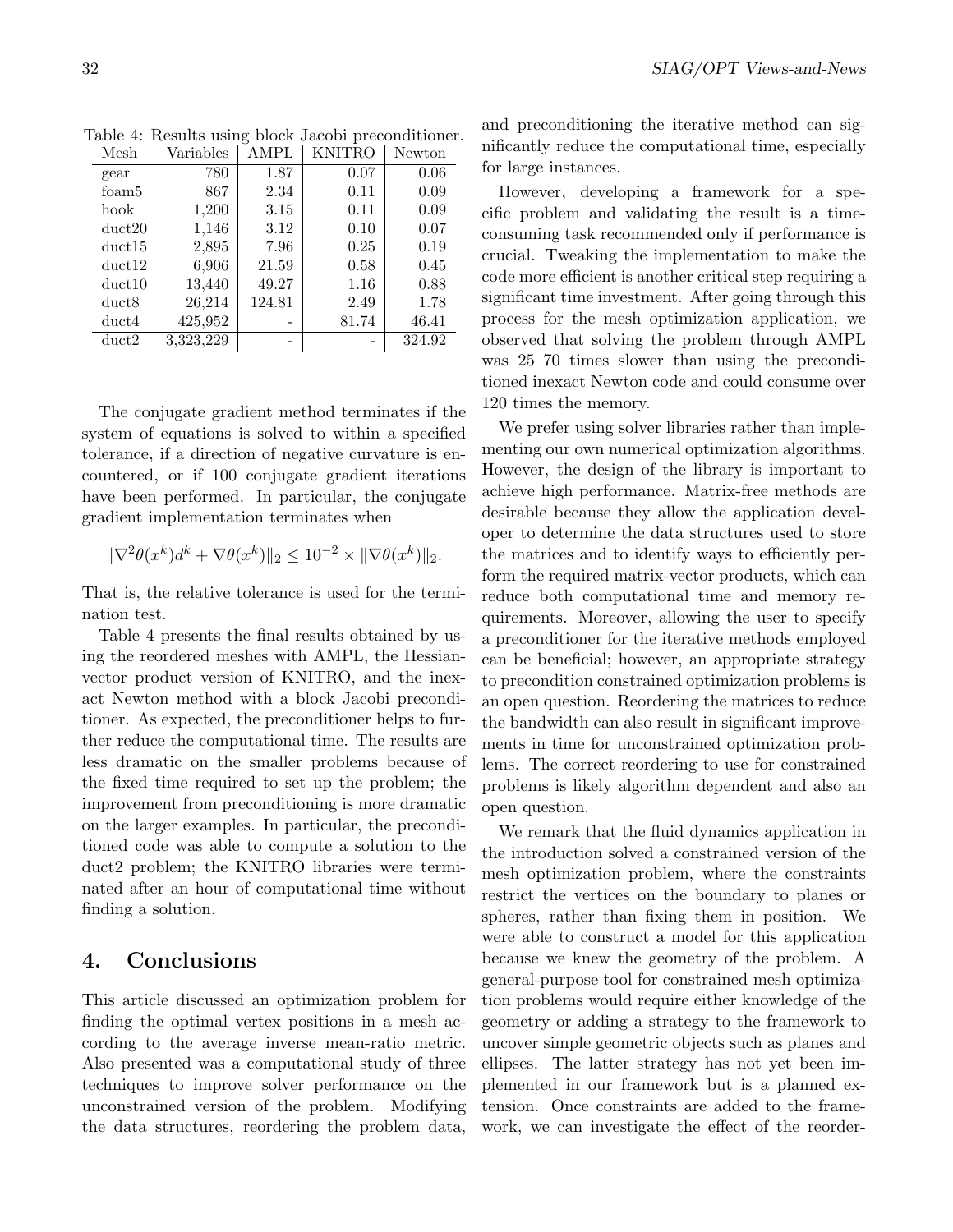ing and matrix-free strategies on the solution time when using the KNITRO libraries. Preconditioning the constrained case and making effective use of a good starting point in an interior-point method are open issues. However, this work is essential for using mesh optimization with the original fluid dynamics application where the particles move as a function of time.

# Acknowledgments

This work was supported by the Mathematical, Information, and Computational Sciences Division subprogram of the Office of Advanced Scientific Computing Research, Office of Science, U.S. Department of Energy, under Contract W-31-109-Eng-38.

Lori Freitag-Diachin, Patrick Knupp, and Suzanne Shontz introduced me to the mesh shape-quality optimization problem and the inverse mean-ratio metric; David Gay provided the elegant version of the volume calculation used in the AMPL models; Paul Hovland wrote the initial version of the analytic gradient of the element function; Richard Waltz kindly provided the version of the KNITRO libraries used; and Lin Zhang, S. Balachandar, and Paul Fischer provided the meshes and performance data for the computational fluid dynamics example.

#### REFERENCES

- <span id="page-32-17"></span>[1] L. Armijo, Minimization of functions having Lipschitzcontinuous first partial derivatives, Pacific J. Math., 16 (1996), pp. 1–3.
- <span id="page-32-2"></span>[2] I. Babuška and M. Suri, The p and h-p versions of the finite element method, basic principles and properties, SIAM Rev., 36 (1994), pp. 578–632.
- <span id="page-32-9"></span>[3] R. E. Bank and R. K Smith, Mesh smoothing using a posteriori estimates, SIAM J. Numer. Anal., 34 (1997), pp. 979–997.
- <span id="page-32-3"></span>[4] M. Berzins, Solution-based mesh quality for triangular and tetrahedral meshes, in Proceedings of the Sixth International Meshing Roundtable, Sandia National Laboratories, 1997, pp. 427–436.
- <span id="page-32-4"></span>[5] M. Berzins, Mesh quality – geometry, error estimates or both?, in Proceedings of the Seventh International Meshing Roundtable, Sandia National Laboratories, 1998, pp. 229–237.
- <span id="page-32-12"></span><span id="page-32-0"></span>[7] S. C. Brenner and L. R. Scott, The Mathematical Theory of Finite Element Methods, Springer-Verlag, New York, 2002.
- <span id="page-32-7"></span>[8] R. Byrd, M. E. Hribar, and J. Nocedal, An interior point method for large scale nonlinear programming, SIAM J. Optim., 9 (1999), pp. 877–900.
- <span id="page-32-14"></span>[9] E. Cuthill and J. McKee, Reducing the bandwidth of sparse symmetric matrices, in Proceedings of the 24th National Conference ACM, ACM Press, 1969, pp. 157–172.
- <span id="page-32-1"></span>[10] M. O. Deville, P. F. Fischer, and E. H. Mund, High-Order Methods for Incompressible Fluid Flows, Cambridge University Press, Cambridge, 2002.
- <span id="page-32-6"></span>[11] R. Fourer, D. M. Gay, and B. W. Kernighan, AMPL: A Modeling Language for Mathematical Programming, Brooks/Cole–Thomson Learning, Pacific Grove, California, second edition, 2003.
- <span id="page-32-10"></span>[12] L. Freitag and P. Knupp, Tetrahedral mesh improvement via optimization of the element condition number, Internat. J. Numer. Methods Engrg., 53 (2002), pp. 1377–1391.
- <span id="page-32-8"></span>[13] L. Freitag, P. Knupp, T. Munson, and S. Shontz, A comparison of optimization software for mesh shapequality improvement problems, in Proceedings of the Eleventh International Meshing Roundtable, pp. 29– 40, 2002, Sandia National Laboratories.
- <span id="page-32-11"></span>[14] L. Freitag and C. Ollivier-Gooch, A comparison of tetrahedral mesh improvement techniques in Proceedings of the Fifth International Meshing Roundtable, pp. 87–100, 1996, Sandia National Laboratories.
- <span id="page-32-5"></span>[15] L. Freitag and C. Ollivier-Gooch, A cost/benefit analysis for simplicial mesh improvement techniques as measured by solution efficiency, Internat. J. Comput. Geom. Appl., 10 (2000), pp. 361–382.
- <span id="page-32-13"></span>[16] A. Griewank, Evaluating Derivatives: Principles and Techniques of Algorithmic Differentiation, SIAM, Philadelphia, 2000.
- <span id="page-32-15"></span>[17] H. Han and C. Tseng, A comparison of locality transformations for irregular codes, in Proceedings of the Fifth International Workshop on Languages, Compilers, and Run-time Systems for Scalable Computers, Springer-Verlag, New York, 2000, pp. 70–84.
- <span id="page-32-16"></span>[18] C. T. Kelley, Solving Nonlinear Equations with Newton's Method, SIAM, Philadelphia, 2003.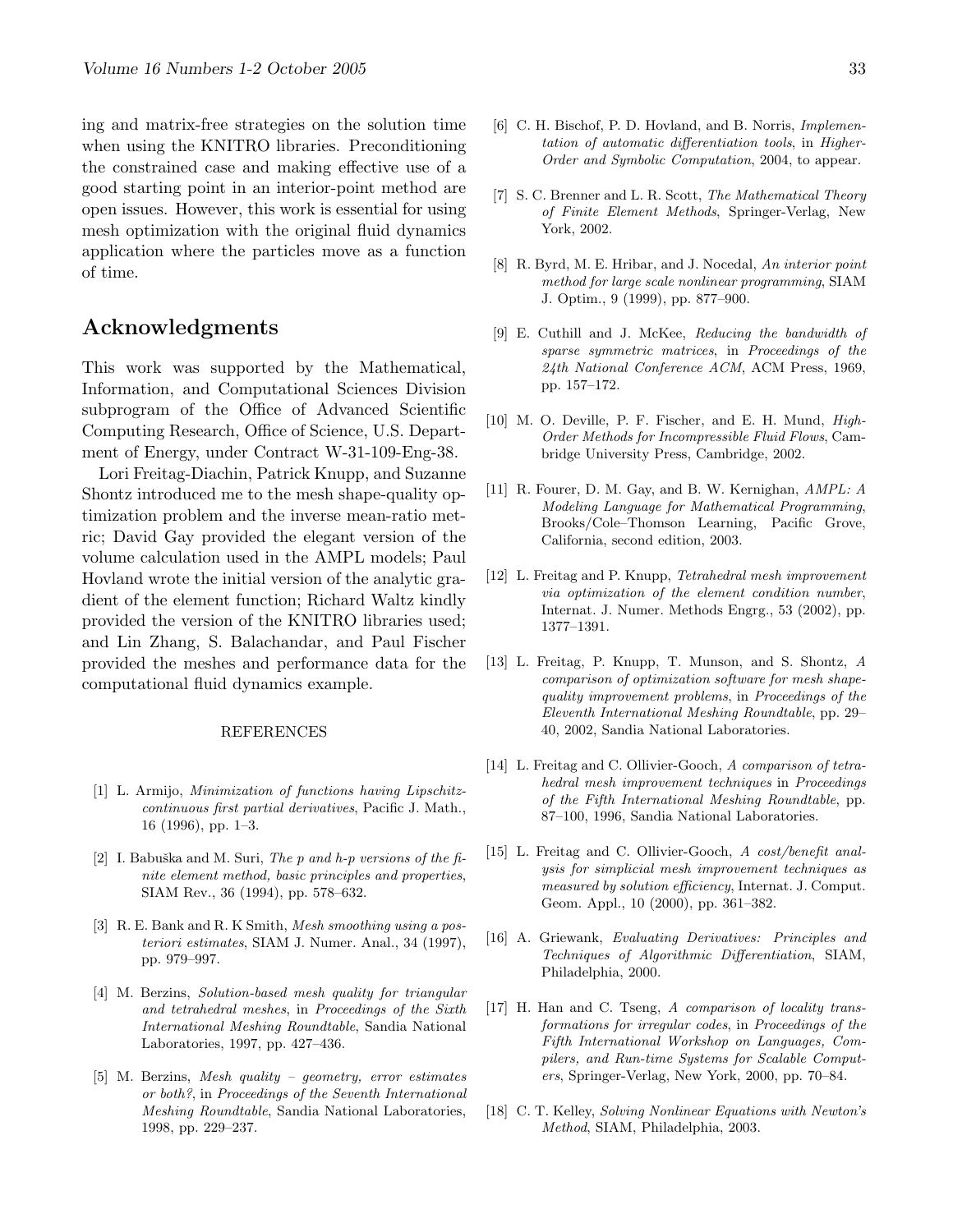- <span id="page-33-4"></span>[19] P. Knupp, Achieving finite element mesh quality via optimization of the Jacobian matrix norm and associated quantities, Part  $I - A$  framework for surface mesh optimization, Internat. J. Numer. Methods Engrg., 48 (2000), pp. 401–420.
- <span id="page-33-5"></span>[20] P. Knupp, Achieving finite element mesh quality via optimization of the Jacobian matrix norm and associated quantities, Part II – A framework for volume mesh optimization and the condition number of the Jacobian matrix, Internat. J. Numer. Methods Engrg., 48 (2000), pp. 1165–1185.
- <span id="page-33-7"></span>[21] A. Liu and B. Joe, Relationship between tetrahedron quality measures, BIT, 34 (1994), pp. 268–287
- <span id="page-33-8"></span>[22] T. S. Munson, Mesh shape-quality optimization using the inverse mean-ratio metric, Preprint ANL/MCS-P1136-0304, Argonne National Laboratory, Argonne, 2004.
- <span id="page-33-9"></span>[23] T. S. Munson, Mesh shape-quality optimization using the inverse mean-ratio metric: Tetrahedral proofs, Technical Memorandum ANL/MCS-TM-275, Argonne National Laboratory, Argonne, 2004.
- <span id="page-33-15"></span>[24] J. Nocedal and S. J. Wright, Numerical Optimization, Springer, New York, 1999.
- <span id="page-33-14"></span>[25] Y. Saad, Iterative Methods for Sparse Linear Systems, SIAM, Philadelphia, second edition, 2003.
- <span id="page-33-10"></span>[26] CUBIT 8.1 Mesh Generation Toolkit, Sandia National Laboratories, Albuquerque, 2003.
- <span id="page-33-6"></span>[27] M. Shephard and M. Georges, Automatic threedimensional mesh generation by the finite octree technique, Internat. J. Numer. Methods Engrg., 32 (1991), pp. 709–749.
- <span id="page-33-11"></span>[28] J. Shewchuk. Triangle: Engineering a 2D quality mesh generator and Delaunay triangulator, in Proceedings of the First Workshop on Applied Computational Geometry, ACM, Philadelphia, May 1996, pp. 124– 133.
- <span id="page-33-1"></span>[29] J. Shewchuk, What is a good linear element? Interpolation, conditioning, and quality measures, in Proceedings of the Eleventh International Meshing Roundtable, Sandia National Laboratories, 2002, pp. 115–126.
- <span id="page-33-0"></span>[30] L. N. Trefethan, Spectral Element Methods in MATLAB, SIAM, Philadelphia, 2000.
- <span id="page-33-12"></span>[31] R. J. Vanderbei, LOQO user's manual – Version 4.05, Technical report, Princeton University, Princeton, 2000.
- <span id="page-33-13"></span>[32] R. J. Vanderbei and D. F. Shanno, An interior-point algorithm for nonconvex nonlinear programming, Comput. Optim. Appl., 13 (1999), pp. 231–252.
- <span id="page-33-3"></span>[33] R. Waltz and J. Nocedal, KNITRO user's manual – Version 3.1, Technical Report 5, Northwestern University, Evanston, 2003.
- <span id="page-33-2"></span>[34] L. Zhang, S. Balachandar, P. Fischer, and T. Munson, Private communication, December 2004.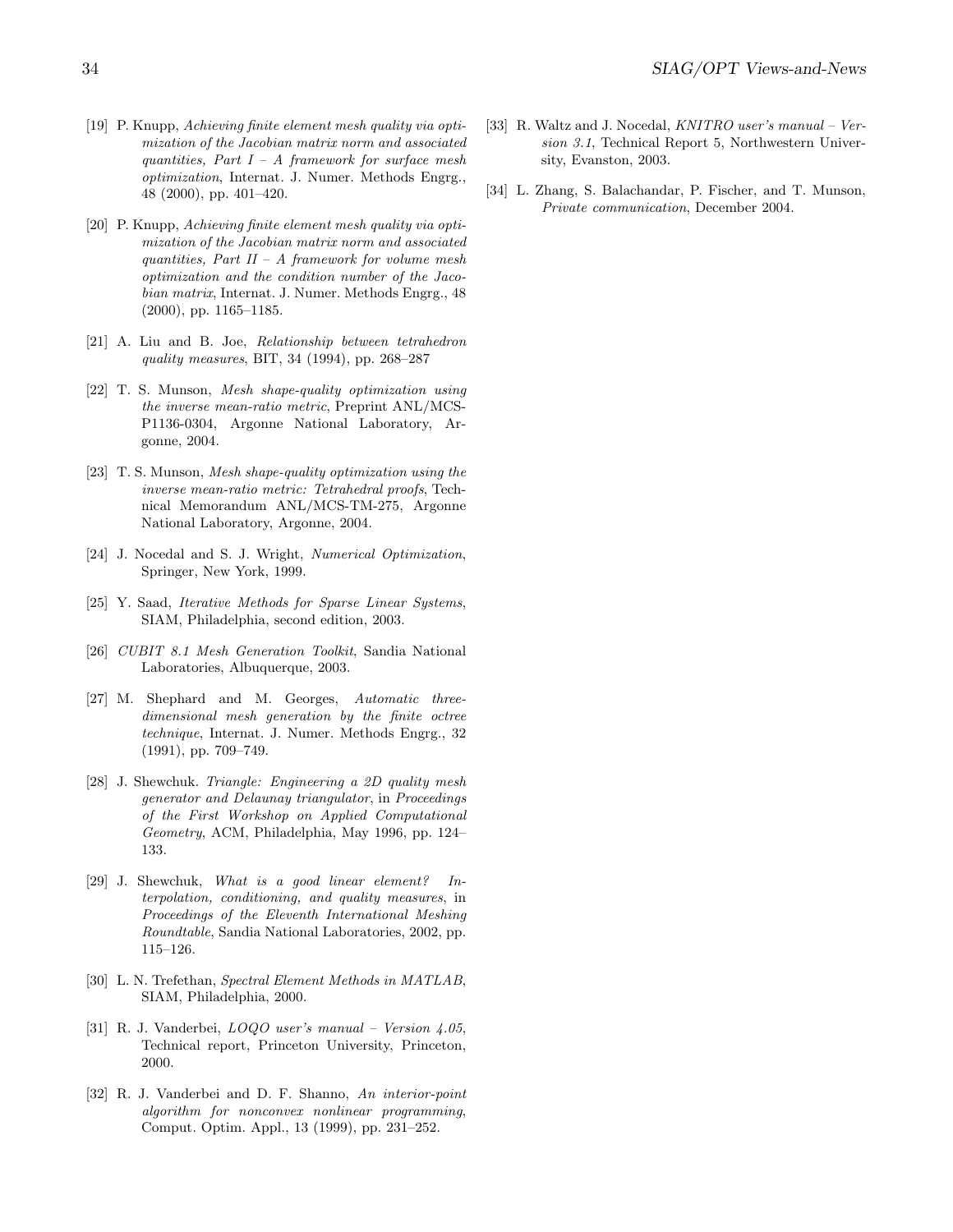# Bulletin

# <span id="page-34-0"></span>1. Event Announcements

# 19th International Symposium on Mathematical Programming

July 30 – August 4, 2006 Federal University of Rio de Janeiro, Brazil <http://www.lncc.br/~ismp2006>

The International Symposium on Mathematical Programming is a scientific meeting held every 3 years on behalf of the Mathematical Programming Society.

The 19th Symposium will be hosted by the Systems Engineering and Computer Science Program of the Graduate School and Research in Engineering, COPPE/UFRJ, and will be held on the campus of the Federal University of Rio de Janeiro in Praia Vermelha, Rio de Janeiro, RJ, Brazil, from July 30 to August 4, 2006.

## 2. Other Announcements

#### SeDuMi

The Advanced Optimization Laboratory at McMaster University, Canada [\(http://www.cas.mcmaster.ca/˜oplab\)](http://www.cas.mcmaster.ca/~oplab), is glad to announce that it takes over the maintenance and development of the SeDuMi package originally created by Jos F. Sturm, who passed away in October, 2003.

The new SeDuMi website is at [http://sedumi.mcmaster.ca.](http://sedumi.mcmaster.ca) It currently contains a Downloads section with the latest SeDuMi releases, documentation, test sets and related papers, FAQ and a user forum. Users can provide feedback and share their opinion and success stories about the software, request new features, report bugs, etc. at the forum.

Currently, SeDuMi works in Matlab environment on Windows and Unix/Linux systems. Experimental Mac builds and instructions on how to compile SeDuMi under Mac OS X are under development. Updates for Matlab 7 are going to be released in the near future. The maintainers also plan to provide Windows builds optimized for Pentium IV and Athlon processors.

New features are planned to be added based on user requests and recent publications.

<span id="page-34-1"></span>Tams Terlaky (terlaky@mcmaster.ca), Imre Plik (poliki@mcmaster.ca), Oleksandr Romanko (Romanko@mcmaster.ca).

# Chairman's Column

This is the first issue of Views and News to appear since the Eighth SIAM Conference on Optimization that took place in Stockholm, Sweden from May 15- 18, 2005. On behalf of all the participants I would like to thank Henry Wolkowicz, Anders Forsgren and the rest of the organizing committee for the wonderful job they did in putting on the meeting. Those of you who were there don't need me to report on how successful it was, but for others who could not go I will give a few highlights. The meeting was extremely well attended and came within a few registrants of tying as the largest SIAM Optimization Conference to date. The meeting was held in the charming "Norra Latin" building of the Stockholm City Conference Center. In addition to being well located and ideally suited to the size of the meeting, this renovated school offered ample gathering space so that participants could easily meet when not attending sessions. The conference dinner at the beautiful Stockholm City Hall offered everyone the chance to pretend for a moment that they were attending a Nobel Prize banquet. As co-chair (with Sven Leyffer) of the organizing committee for the next Optimization Conference, to be held in 2008, I feel that we have a very tough act to follow. We are currently working with SIAM to finalize the location of the meeting, which will be held in the United States. Please feel free to contact either Sven or me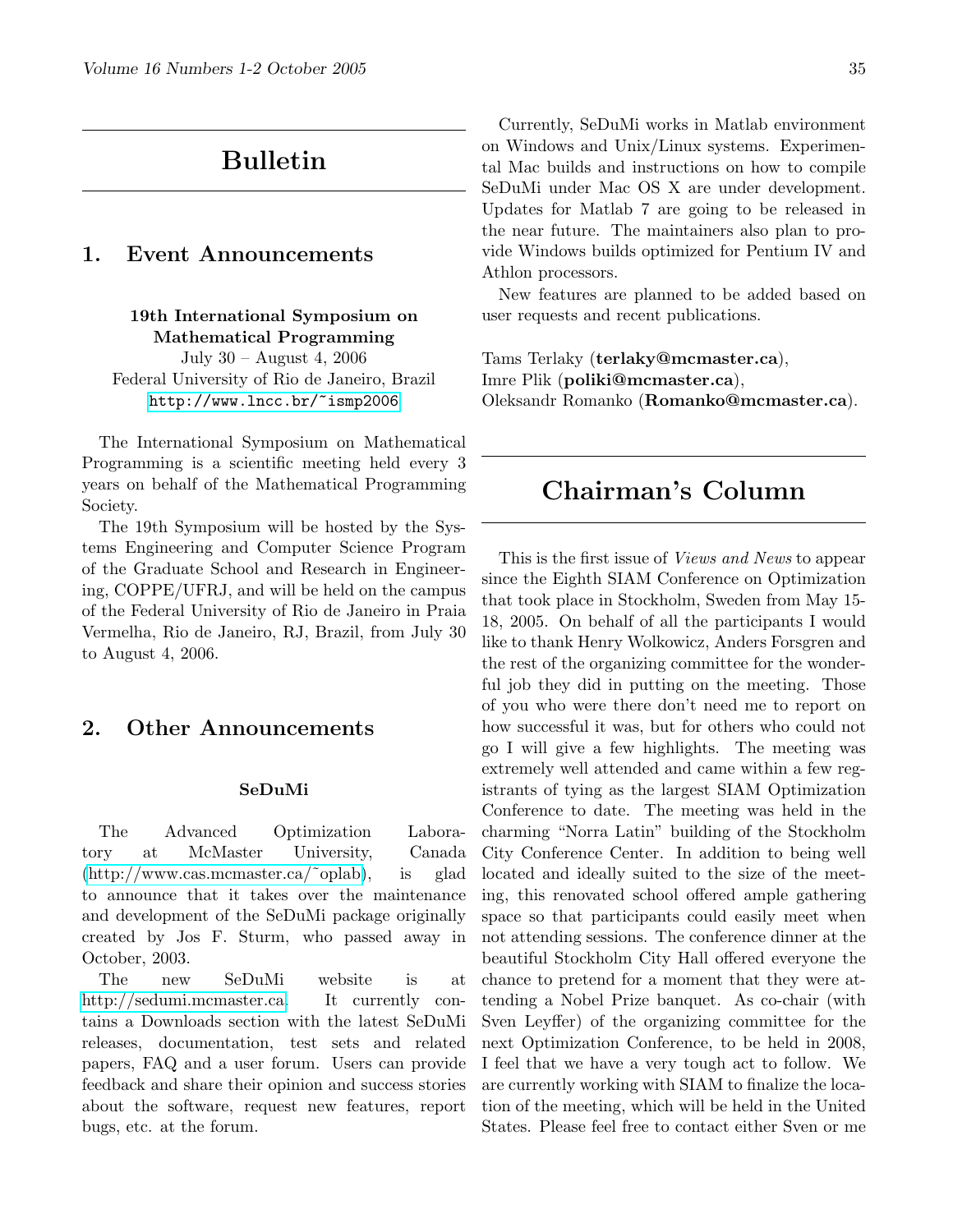if you have any comments about the meeting held in Stockholm and/or suggestions for the 2008 meeting.

On a much sadder note this is also the first issue of Views and News since the deaths of George Dantzig and Leonid Khachiyan shortly before the SIAM Optimization Conference was held. I would like to thank Walter Murray and Mike Todd for writing the appreciations of George and Leo that appear in this issue. Much has already been and will continue to be written about the contributions of these two scientists, but I would like to add a few words of my own. It is impossible to overstate the influence that Dantzig and Khachiyan had on the field of mathematical optimization. As Walter writes, George was the "Father of Linear Programming", and by logical extension the father of mathematical programming as we know it. Of course Dantzig is best known for linear programming and the simplex method, but it is important to remember that from very early on his interests included more general optimization problems. The 1963 edition of Linear Programming and Extensions includes complete treatments of constrained convex programming (via cutting planes and "Wolfe's Generalized Program") and linear discrete optimization (via Gomory cuts), among many other topics. These algorithmic approaches may no longer be considered the best available (although there has been a resurgence of interest in Gomory cuts in recent years), but they certainly demonstrate the breadth of Dantzig's interests and his understanding of the importance of nonlinearities and discrete variables in practical applications.

Dantzig's work was always motivated by the desire to solve problems, and in particular the desire to solve large problems. He was concerned with the theoretical correctness of algorithms, as characterized by finiteness or convergence, but was primarily interested in what actually worked in practice on large-scale instances. Khachiyan's interest was also in solving large-scale problems, but he brought to the field of continuous optimization the viewpoint of a theoretical computer scientist. A "provably" good algorithm for large-scale problems was one whose complexity to solve, or approximately solve, problems did not grow too fast as problems got larger; in particular one whose complexity was polynomialtime in the problem size. Khachiyan's analysis of the ellipsoid algorithm for linear programming was a revolutionary breakthrough. As described in Mike Todd's appreciation, Khachiyan was forced to think about linear programming in a completely new way in order to frame his results using the vocabulary of computational complexity in the rational model. Although the ellipsoid algorithm was not successful in practice it became a very important tool in complexity analysis for combinatorial problems, as described in the classic text Geometrical Algorithms and Combinatorial Optimization by Grötschel, Lovász and Schrijver. The conflict between the theoretical and practical views (the simplex method being excellent in practice but exponential in the worst case, while the ellipsoid algorithm was polynomial in the worst case but impractical on real-world problems) also led to a great deal of research, culminating with the discovery of interior-point algorithms that were both theoretically and practically efficient. The viewpoint of Narendra Karmarkar, like Khachiyan's, was clearly that of a theoretical computer scientist. Without the motivation of complexity analysis it seems very unlikely that anyone would have thought of applying out-of-favor techniques from nonlinear optimization to try to solve large-scale linear programming problems.

In addition to their enormous scientific accomplishments both Dantzig and Khachiyan were well known for their warmth and generosity, as described by Walter and Mike in their articles. Having been George's student and shared research interests with Leo I can confirm these widely-held views with my own experiences. Standards of professional conduct have a tendency to propagate from the "top down" in scientific communities, and we have been very fortunate to have researchers like Dantzig and Khachiyan as models for both mathematical innovation and personal interaction. Their influence will continue to be felt as long as optimization exists as a research discipline.

#### Kurt M. Anstreicher, SIAG/OPT Chair

Department of Management Sciences University of Iowa S210 PBB Iowa City, IA 52242, USA

#### kurt-anstreicher@uiowa.edu

<span id="page-35-0"></span><http://www.biz.uiowa.edu/faculty/anstreicher>